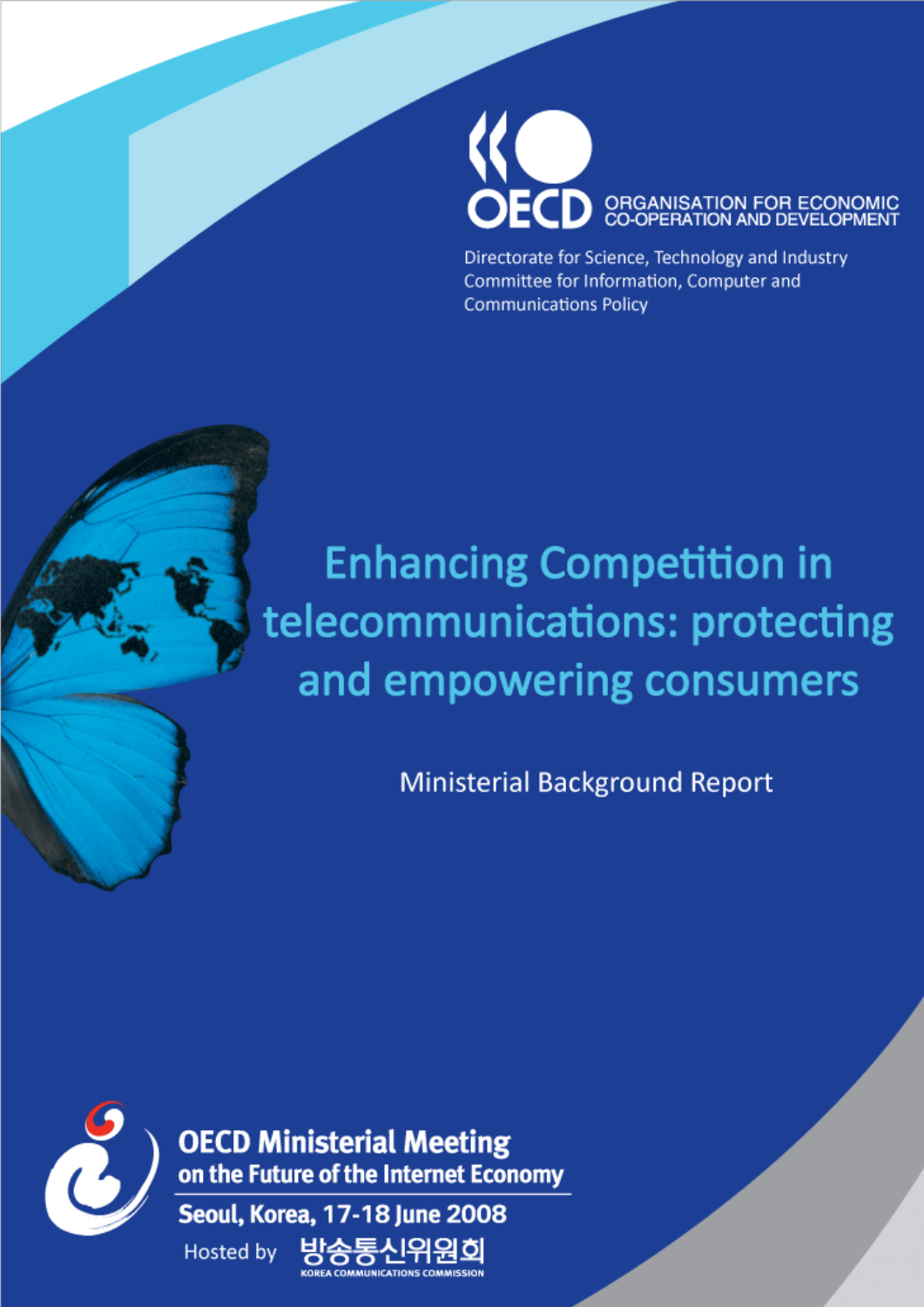## **FOREWORD**

This report was prepared by Dr Patrick Xavier, Faculty of Business, Swinburne University of Technology, as a joint project of the Working Party on Communications Infrastructure and Services Policy, part of the [Committee for Information, Computer and Communications Policy \(ICCP\),](http://www.oecd.org/dataoecd/18/39/37328586.pdf) and the [Committee on Consumer Policy \(CCP\). I](http://www.oecd.org/dataoecd/18/39/37328586.pdf)t draws on the proceedings of, and papers presented to, two OECD Roundtables convened by the CCP in October 2005 and October 2006. The proceedings of the October 2005 Roundtable are available on the OECD website at [www.oecd.org/dataoecd/31/46/36581073.pdf.](http://www.oecd.org/dataoecd/31/46/36581073.pdf) The proceedings of the October 2006 Roundtable are available at [www.oecd.org/dataoecd/5/38/39015963.pdf.](http://www.oecd.org/dataoecd/5/38/39015963.pdf)

**© OECD / OCDE 2008**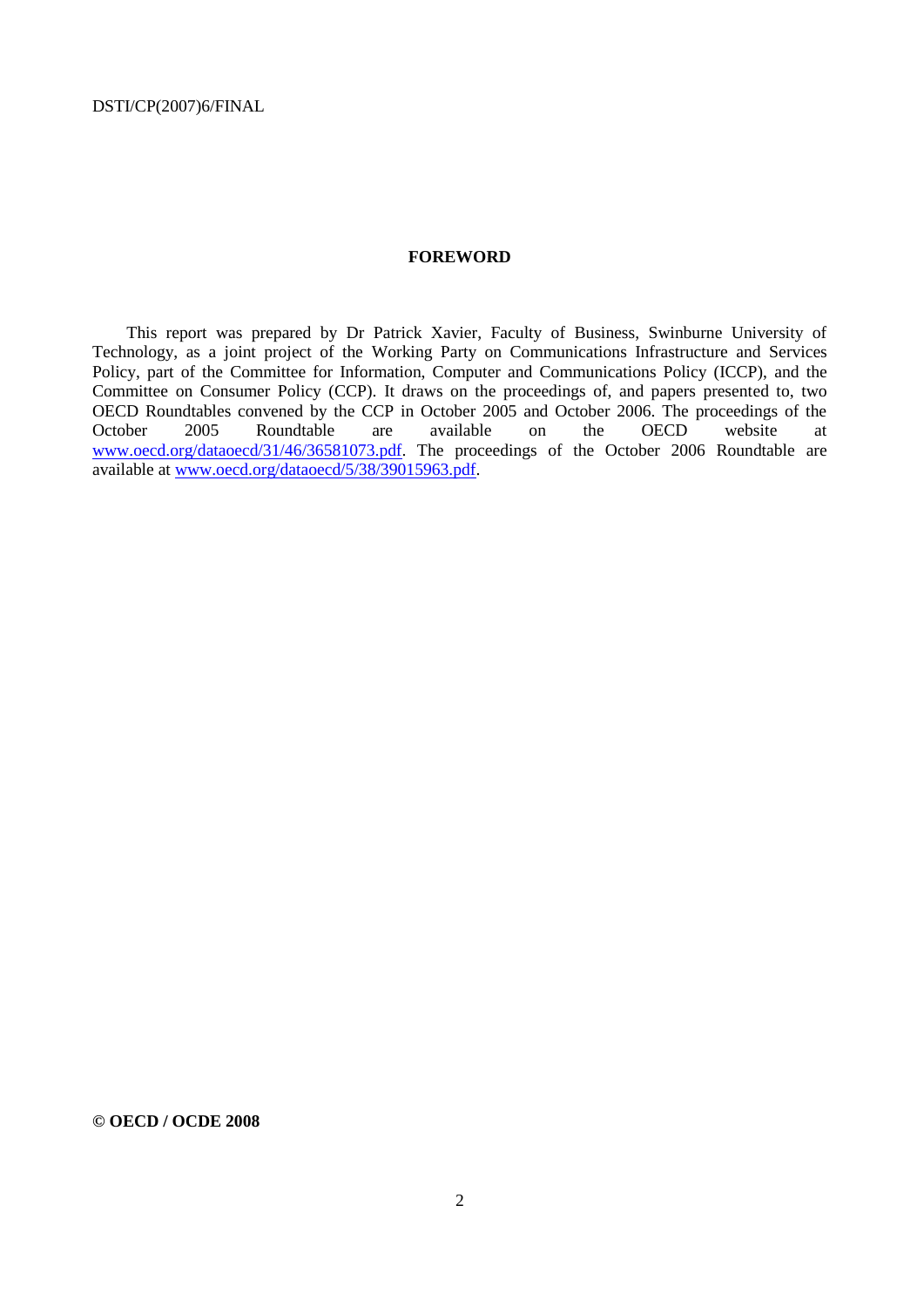# **TABLE OF CONTENTS**

| FOREWORD                                                                                 | $\overline{2}$ |
|------------------------------------------------------------------------------------------|----------------|
| <b>MAIN POINTS</b>                                                                       | $\overline{4}$ |
| ENHANCING COMPETITION IN TELECOMMUNICATIONS: PROTECTING AND EMPOWERING                   |                |
| CONSUMERS                                                                                | 6              |
| <b>INTRODUCTION</b><br>1.                                                                | 6              |
| Background                                                                               | 6              |
| Telecommunication policy and regulation in the interest of the consumer                  | $\tau$         |
| Demand side analysis                                                                     | 8              |
| INFORMATION IMPERFECTIONS AND CONSUMER EMPOWERMENT<br>2.                                 | 10             |
| Consumer detriment resulting from imperfect information                                  | 10             |
| Awareness                                                                                | 11             |
| Access to comparable information on prices and quality                                   | 11             |
| Comparing quality of service                                                             | 16             |
| Difficulty in making comparisons due to technical complexity                             | 21             |
| <b>SWITCHING</b><br>3.                                                                   | 22             |
| Barriers to switching                                                                    | 22             |
| Influences on switching in telecommunications markets                                    | 23             |
| Switching costs                                                                          | 24             |
| Efforts to address barriers to switching for consumers                                   | 26             |
| Broadband Internet switching issues                                                      | 28<br>29       |
| <b>Bundling</b><br>EVIDENCE OF ACTUAL CONSUMER BEHAVIOUR IN TELECOMMUNICATIONS           |                |
| 4.<br><b>MARKETS?</b>                                                                    | 30             |
| Consumer behaviour in telecommunication markets                                          | 30             |
| Consumer behaviour in the fixed line market                                              | 30             |
| Consumer behaviour/switching in the mobile telecommunications market                     | 32             |
| Consumer behaviour in the Internet Market                                                | 38             |
| IMPLICATIONS FOR CONSUMER POLICY AND REGULATION<br>5.                                    | 38             |
| Underlying principles for policy and regulation                                          | 38             |
| Policy and regulation to address consumer detriment resulting from imperfect information | 40             |
| Regulation to remedy market problems resulting from behavioural biases                   | 42             |
| Specific measures relating to the switching process                                      | 43             |
| Policy and regulation relating to fair business practices                                | 44             |
| Codes of practice                                                                        | 45             |
| Ensuring access to redress mechanisms                                                    | 46             |
| Uninvolved consumers                                                                     | 47             |
| <b>REFERENCES</b>                                                                        | 49             |
| <b>NOTES</b>                                                                             | 53             |
|                                                                                          |                |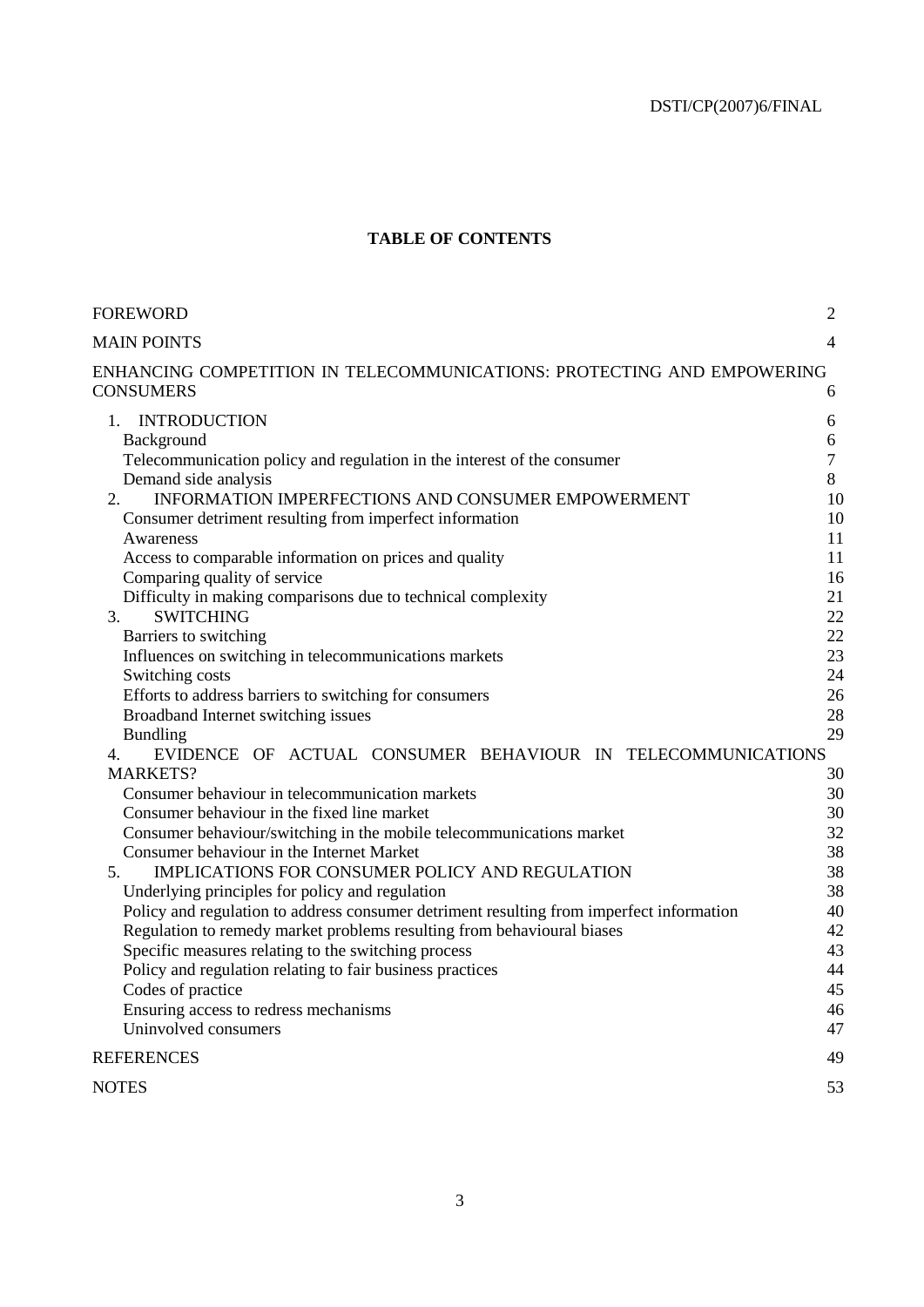# **MAIN POINTS**

The regulation of the telecommunications sector has focused mainly on the supply side of the market including, for example, market entry and licensing, access to and use of networks, interconnection, control over retail and/or wholesale pricing. Even the regulation of universal service has to a large extent emphasised the supply side through such requirements as the need to build-out networks and make access available at a reasonable price, setting geographically average prices for subscriber lines and determining technical requirements to facilitate consumer use (*e.g.* sound quality, access for the hearing impaired).

This emphasis on the supply side has been appropriate since the task was to install effectively competing alternative suppliers in former monopoly telecommunication markets. As competition has developed and the number of new entrants in fixed and mobile telecommunication markets has grown, there has been increased attention by some telecommunications regulators on the consumer demand side. For instance, a 'demand-side' measure introduced in many OECD countries is the requirement for 'number portability' aimed at facilitating consumer 'switching' in the fixed line and mobile markets.

Such attention to the consumer demand-side is timely because informed consumers who are prepared to exert an ability to choose between competing suppliers are necessary to stimulate firms to innovate, improve quality and compete in terms of price. In making well-informed choices between suppliers, consumers not only benefit from competition, but they initiate and sustain it. Conversely, where consumers have too little information, poor quality information, or mis-information, they may end up misled and confused by the choices on offer, may pay too much or buy the wrong service. This may, in turn, inhibit and dampen the competitive process. For consumers to engage effectively in the market and use their ability to vote with their wallet, they need to be able to move quickly and with the minimum constraint between service providers.

Government policy and regulation, in addition to facilitating well-functioning markets, which includes ensuring that consumers have the ability and confidence to engage in those markets, has also been concerned with minimising detriment to the consumer interest resulting from a lack of consumer information, or misleading information, or mis-selling, or the "bounded rationality" of consumer decisionmaking. Demand-side analysis is indicating improved insights into actual consumer behaviour that may exhibit systematic departures from the "rational" behaviour assumed by conventional (neoclassical) economics. That is, even when presented with full information, consumers may not always be in a position to understand and/or use that information to their advantage. This raises questions about whether, and if so, what different policy or regulatory intervention may be necessary to help consumers adopt decisions in their best interests.

This report sets out to examine the available evidence of actual consumer behaviour and analyse implications for policy and regulation. It addresses questions of:

- Whether consumers are satisfied with their present telecommunications provider.
- Whether dissatisfied consumers decide to switch.
- How dissatisfied consumers could be equipped with the information and confidence to ensure that a decision to switch or not to switch is in their best interests; and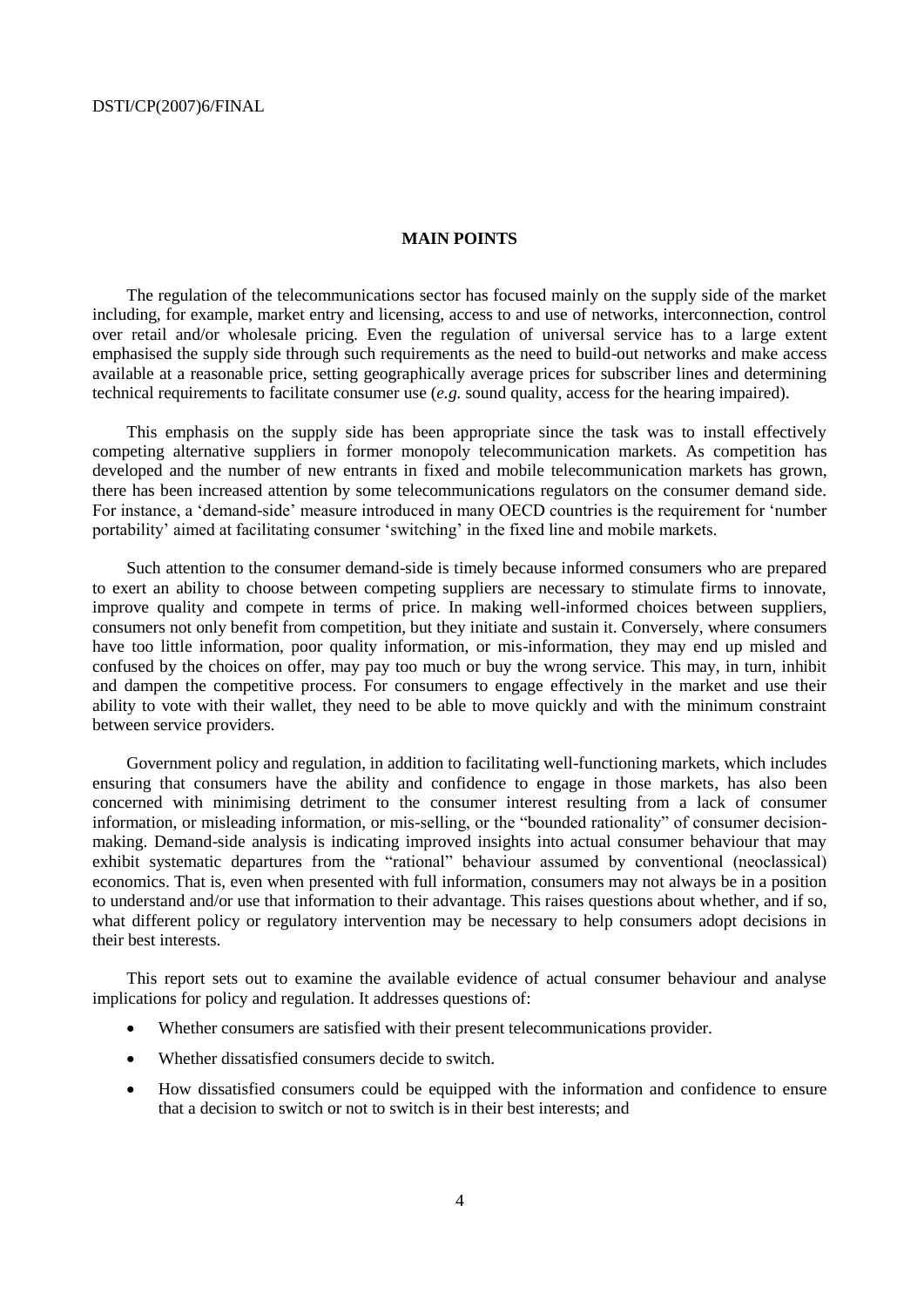How the approach to this task could take account of the findings of demand-side analysis that consumers may be influenced not only by 'information asymmetry" but also by "systematic bias" in their decision-making?

The key opportunities for furthering participation in the telecommunications market revolve around efforts to: educate consumers about the alternative services and suppliers that are available; highlight the tangible benefits of any new service; make the switching process easier; and allay fears regarding the potential risks associated with switching. There may also be a role for education to make consumers aware of their biases (*e.g.* in heavily discounting costs). For instance, to counter "hyperbolic discounting", consumers might be counselled to consider carefully whether a flat rate contract or a "free" mobile phone handset with a two-year contract really does suit their usage level and pattern.

Policy makers and regulators should be mindful that the widely expressed purpose of pro-competition policy is to enhance consumer welfare. Some regulators have made an important and commendable start on work to provide evidence upon which measures to enhance consumer protection and empowerment can be based. As other regulators also begin to focus more attention on demand side analysis, the evidence will improve and deepen. This will help support further developments in competition that will serve the consumer interest.

This report arrives at a number of recommendations, including the following:

- Service providers in the communication sector should be strongly encouraged through selfregulation to develop a consumer bill of rights, to provide adequate and accurate information to consumers so that consumers may exercise effective choices and assert their rights and to put in place transparent and low cost procedures to facilitate consumers in changing service providers.
- Policy makers and regulators should develop a better and fuller understanding of the needs and motivations underlying consumer behaviour in telecommunications markets, especially those of vulnerable consumers (such as those in rural areas, the elderly, minors, disabled, those on low incomes, the unemployed).
- Policy makers and regulators, in conjunction with industry, could assist consumer participation in telecommunications markets by educating consumers about their rights, by raising awareness about new services and options offered by the market, and by making the process of switching in the fixed line, mobile and Internet markets easier, cheaper and faster.
- Regulators should consider requiring that all major operators provide complete, comparable, appropriate and accurate information to consumers through different channels (*e.g.* through leaflet, radio, consumer hotline and web-based programmes) to enable consumers, especially vulnerable consumers, to quickly identify the most suitable and best value telecommunications plan.
- Regulators could use more effective means of targeting information to vulnerable groups to provide them with practical guidance about how they can get the best deal.
- Regulators could encourage third parties, including consumer organisations, to provide price/service-comparison facilities and other relevant information through consumer hotlines, websites, etc.
- Regulators could work with the fixed line (including Internet service providers) and the mobile network operators to develop and publicise a set of comparable indicators relating to quality of service.
- Regulators should ensure that the shortest possible time is taken to complete number portability for consumers switching between fixed line and between mobile service providers.
- Regulators should require that all Internet service providers ensure a simple, free (or at least lowcost) and quick transfer for consumers who choose to switch provider.
- Regulators should require "truth-in-billing", and prohibit harmful business conduct and practices (*e.g.* by prohibiting mis-selling, misleading advertising).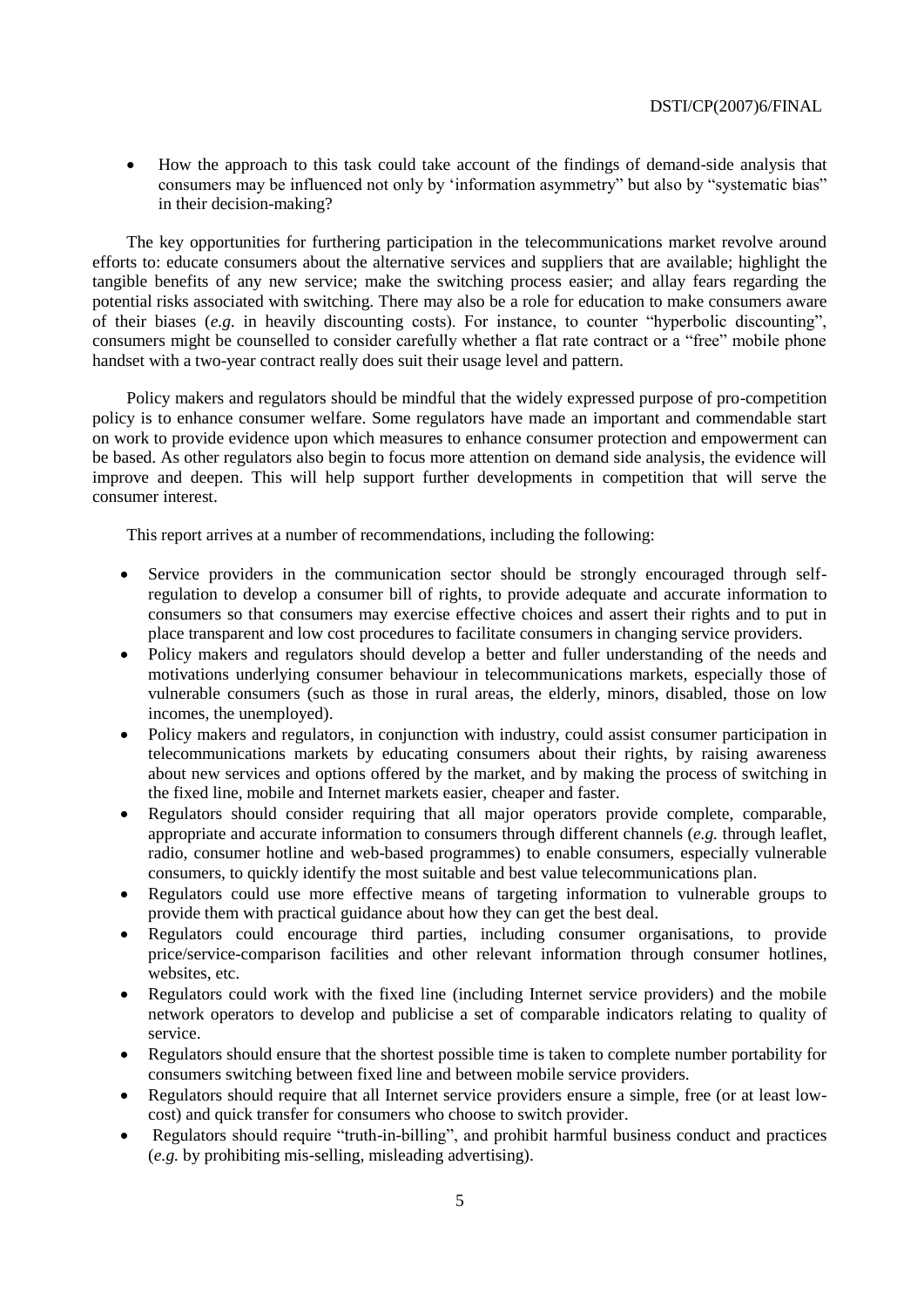# **ENHANCING COMPETITION IN TELECOMMUNICATIONS: PROTECTING AND EMPOWERING CONSUMERS**

# **1. INTRODUCTION**

This report sets out to examine available evidence of actual consumer behaviour in the telecommunications market and analyse the implications of such behaviour for policy and regulation in the consumer interest. It seeks to identify specific measures for consumer protection and empowerment in telecommunication markets. The report has a particular focus on *ex ante* regulation of the telecommunications sector, but also considers other measures for enhancing consumer empowerment and consumer protection, that do not necessarily involve regulation. The report also discusses influences on switching decisions and examines the evidence that is available about actual consumer decision-making behaviour in telecommunications markets. The report concludes with an examination of the implications of the analysis for consumer policy and regulation.

# *Background*

Regulation in the telecommunications sector has focused mainly on the supply side of the market including, for example, market entry and licensing, access to and use of networks, interconnection, control over retail and/or wholesale pricing. Even the regulation of universal service has to a large extent emphasised the supply side through such requirements as the need to build-out networks and make access available at a reasonable price, setting geographically averaged prices for subscriber lines and determining technical requirements to facilitate consumer use (*e.g.* sound quality of service, access for the hearing impaired).

This emphasis on the supply side was appropriate because the task was to install effectively competing alternative suppliers in monopoly telecommunication markets. As competition has developed in telecommunication markets and users have a wider choice of service providers, there has been increased attention by some regulators on the demand side. For instance, a 'demand-side' measure introduced in many OECD countries is the requirement for 'number portability' aimed at facilitating consumer ‗switching' in the fixed line and mobile markets.

Such attention to the consumer demand side is timely because informed consumers prepared to choose between competing suppliers are necessary to stimulate firms to innovate, improve quality and compete in terms of prices. Indeed, in making well-informed choices between suppliers, consumers not only benefit from competition, but they exert the sustained pressure for providers to compete for their custom. Conversely, where consumers have too little information, poor quality information, or misinformation, they may end up misled and confused by the choices on offer, may pay too much or may buy the service which does not meet their needs. This may, in turn, inhibit and dampen the competitive process. Moreover, if suppliers can exploit consumers this could at some point lead to 'reputational damage' and disillusionment with the competitive process as a whole. Hence consumer empowerment and protection is critically important from an economic as well as social rationale.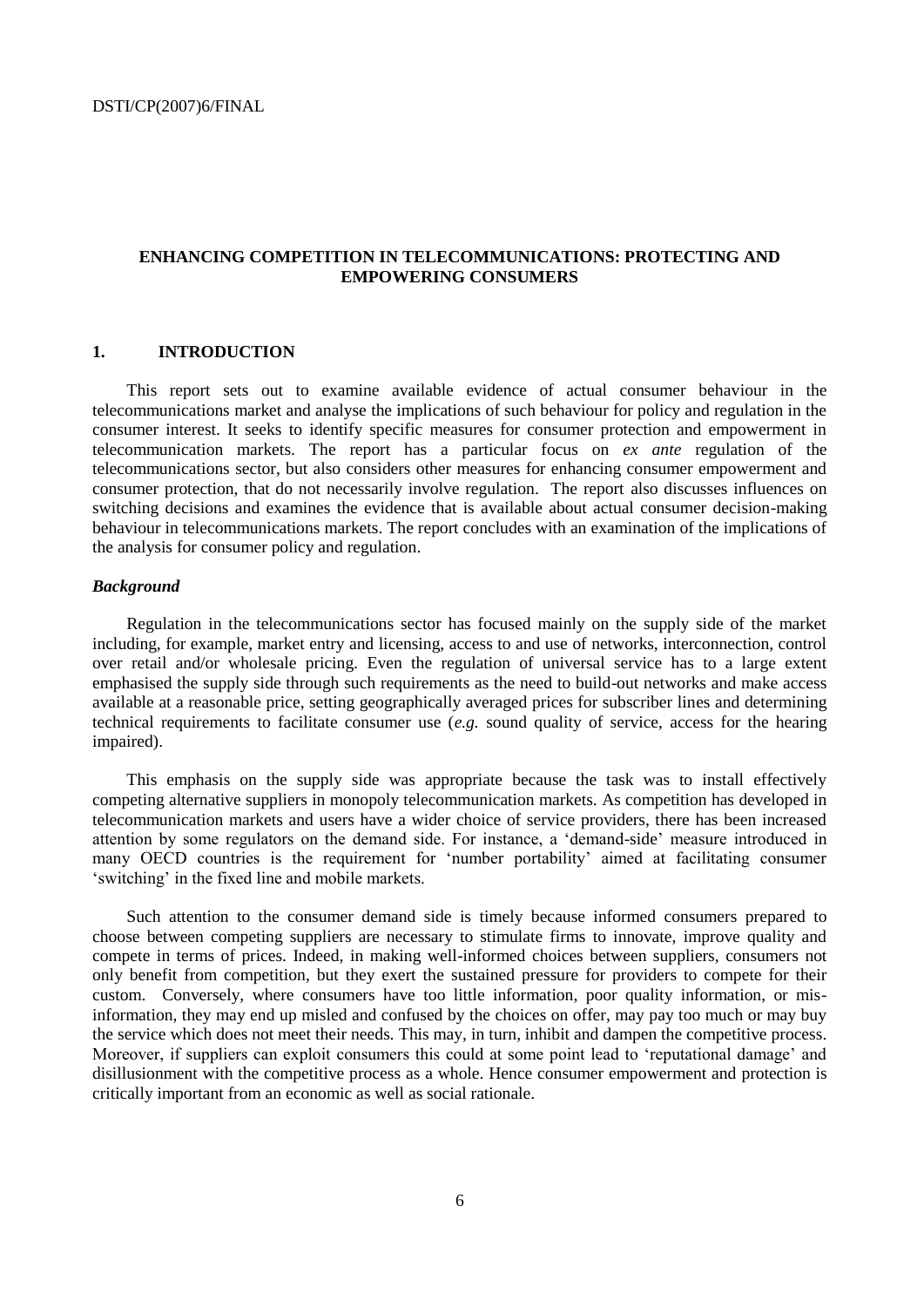# *Telecommunication policy and regulation in the interest of the consumer*

Policy and regulation in the telecommunications sector has long been concerned with the consumer interest (including consumer protection and empowerment). Legislation, policy and regulatory statements repeatedly stress that the welfare of consumers is a, if not *the*, primary objective of policy and regulation.<sup>1</sup> In OECD countries, policy and regulation for telecommunications has been pro-competitive in recent years since competition is viewed as having wide economic benefits and benefitting consumers. Rivalry among suppliers to attract and retain consumers means that suppliers who serve consumers well will prosper, and those that serve them badly will not. Pro-competition policies have included *ex ante* sector-specific regulation and *ex post* competition policy based on general competition law to foster competition and restrict anti-competitive conduct. Figure 1 summarises the various aspects of pro-competition policy. Sector specific *ex ante* regulation of telecommunications services has covered a range of areas, including:

- The regulation of licensing to permit market entry.
- *Ex ante* regulation to foster sustainable competition, including asymmetric regulation (whereby a dominant operator is subject to more regulation).
- Interconnection.
- Price controls, including 'price-cap' regulation to ensure prices (on average) fall in real terms.
- Price rebalancing long-term consumer interests (choice) versus short-term (lowering prices).
- Numbering policy.
- Universal service.
- Local loop unbundling.
- Regulation to facilitate the process of new technology and 'convergence'.
- Regulation to facilitate interoperability.
- Initiatives to protect consumers regarding contractual arrangements and unfair trading.
- Quality of service.
- Carrier selection, call-by-call selection and preselection.
- Number portability.
- Information provision obligations *e.g.* relating to price and quality of service.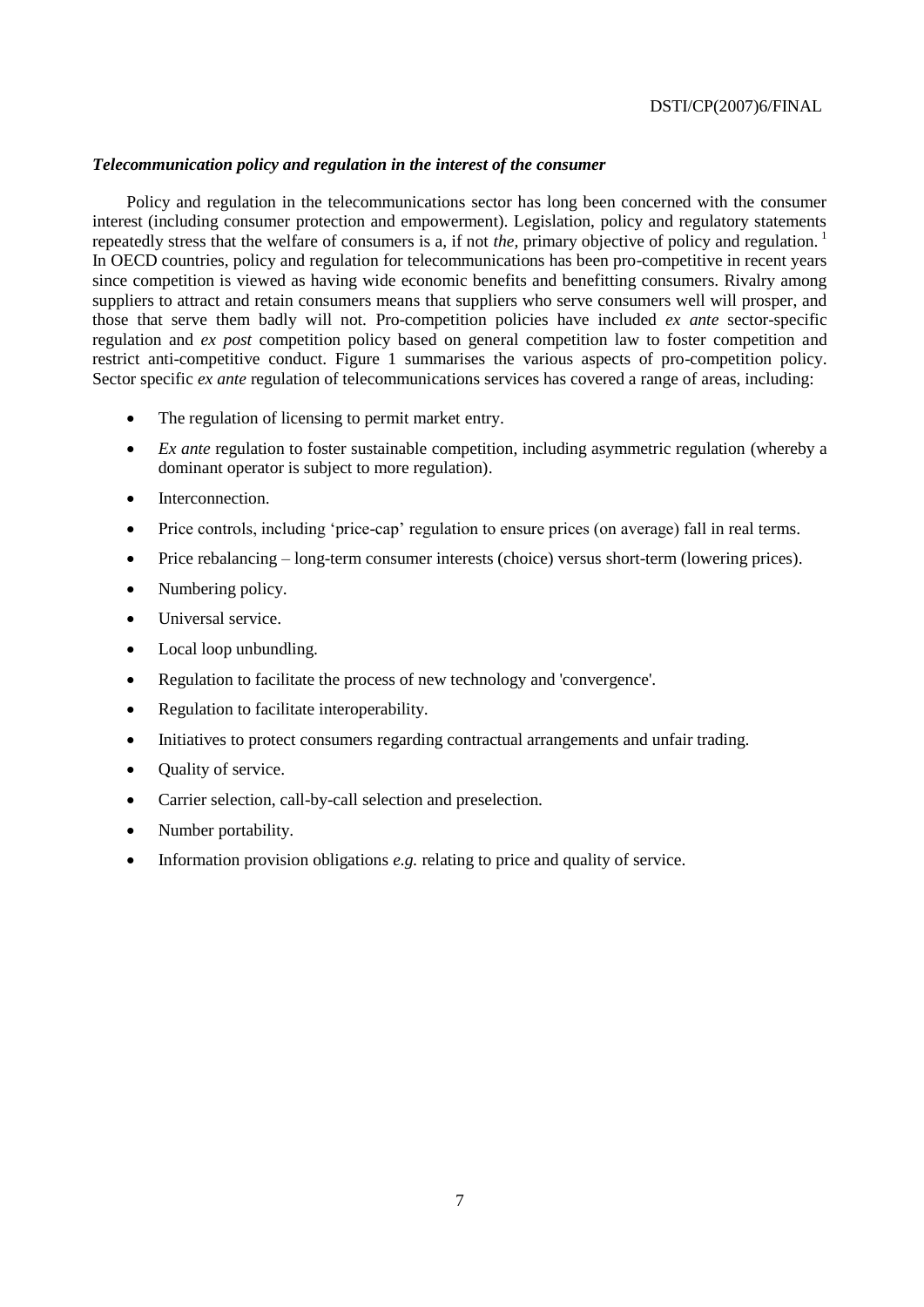

#### **Figure 1. Pro-competition policy measures**

*Source*: Jill Johnstone and Alena Kozakova, "Imperfect Markets", National Consumer Council (UK), October 2006.

Now with market liberalisation and alternative telecommunications suppliers becoming firmly installed in many OECD countries, questions are emerging about the extent to which consumers have ‗switched' to these alternative suppliers as much as had been expected. If not, why not? Should policy makers/regulators intervene? If so, how? In seeking to answer these questions, important lessons can be drawn from analysis of the demand-side, including new insights from behavioural economics into actual consumer behaviour.

# *Demand side analysis*

Conventional economics starts with a number of assumptions about consumer behaviour, including that:

- Consumers approach markets with a set and stable set of preferences.
- Consumers are concerned only with their own welfare.
- In aggregate at least, consumers can rationally use available information to make optimal decisions.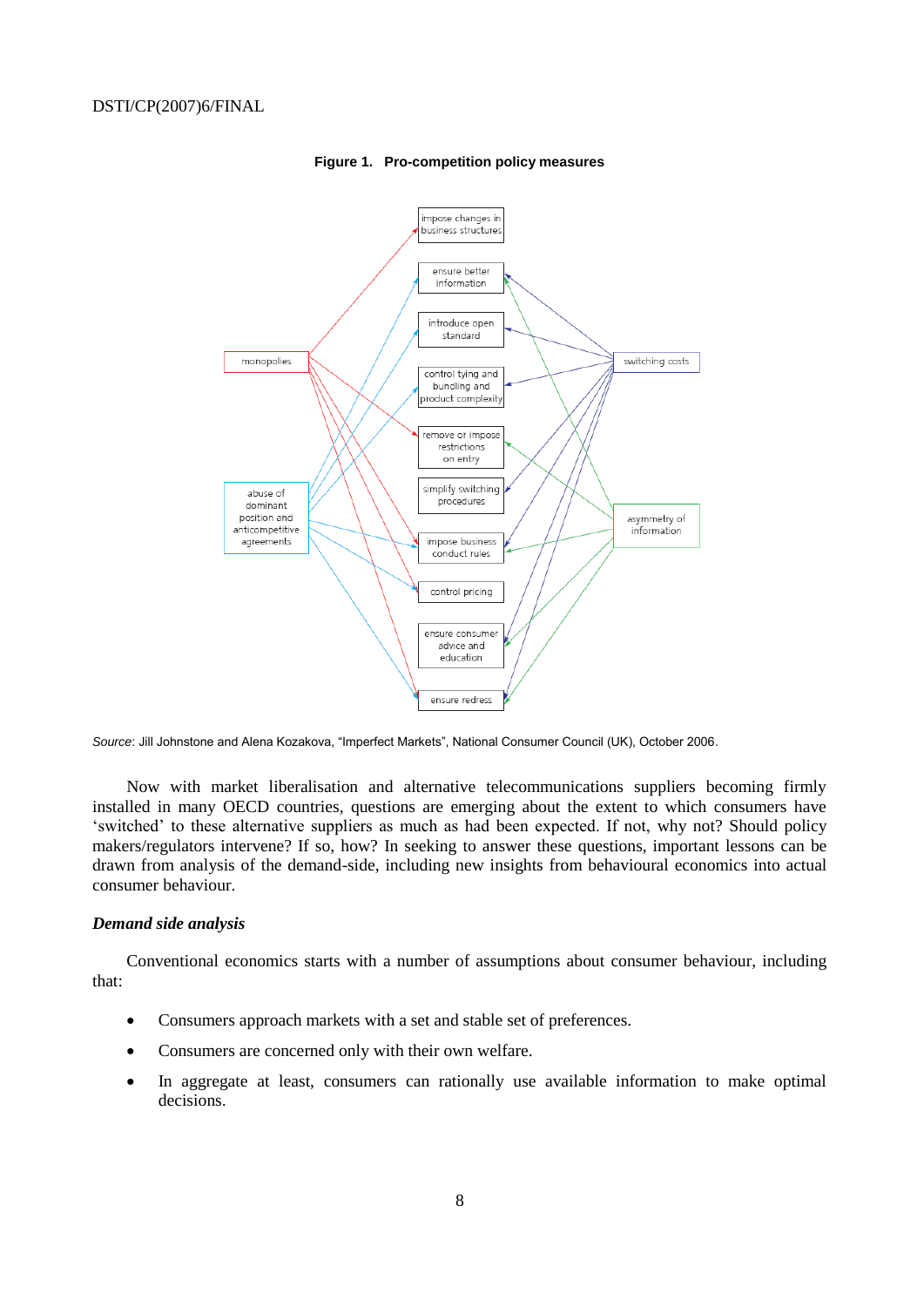• Consumers face a "bounded rationality" (*e.g.* in the form of various costs of acquiring and processing information) and, as a result, rely on 'heuristics' (such as reliance on a firm's reputation and other price and quality signals) in decision-making.

Demand side analysis, including behavioural economics, goes beyond these assumptions. It argues that in some situations consumers consistently depart from behaviour predicted by these assumptions. In other words, consumer choice is biased away from those that would occur if behaviour conformed to the assumption of "rationality". A key issue for a demand-side analysis is examining "what is actually going on in terms of consumer outcomes"? This involves examining the product features as well as consumer choice issues and how the product or service is being offered or presented. An important insight of behavioural economics is that it is not only the product that matters but the context as well.<sup>2</sup>

# *Information imperfections*

The conventional economic approach recognises that information asymmetry and information failure may lead to sub-optimal consumer outcomes. Consumer policy has therefore focused on removing those market failures that prevent consumers who, even though they behave rationally, are nevertheless prevented from making optimal choices that maximise their welfare.

A substantial amount of regulation has been directed at these problems, including misleading conduct laws (*e.g.* prohibition on fine print disclaimers, requirement for plain language contracts); disclosure requirements, product regulation; and regulation aimed at allowing consumers to conveniently switch between suppliers – such as the development of interoperability standards and number portability (as discussed later) in the telecommunications industry. Other potentially useful tools include: provision of comparison data for consumers and the use of calculators (technical tools usually on websites) allowing consumers to enter data to enable them to make price comparisons in complex markets.

# *Behavioural issues*

Behavioural economics challenges some of the presumptions of conventional economics that consumers make their choices coherently and rationally given their preferences and the constraints upon them. It argues that consumers often fail to act in their own best interests due to behavioural traits such as failure to process information objectively or mis-evaluations about the costs and benefits of prospective decisions.<sup>3</sup> Among the biases identified by behavioural economics traits, the following may be particularly relevant to the telecommunications market and may help to explain how, even where there is adequate information, consumers may be making seemingly irrational decisions in choosing an operator or service package:

- **Choice or information overload**: consumers having too many products or features to compare may experience increased anxiety about the possibility of making a bad choice. This can lead to random choice, or failure to make any choice, resulting in missed opportunities for buyers and sellers. A type of "analysis paralysis" can take hold when information and choices become very complex.
- **Endowment** consumers may be reluctant to give up what they have, even though they would not buy such goods or services if they did not already have them (*e.g.* consumers may stay with the incumbent fixed line provider because of misplaced loyalty, a failure to acknowledge poor choices in the past, or an irrational consideration of sunk costs).
- **Defaults**  the ordering of options, particularly in markets where a choice must be made, influences choice. Consumers may tend to take a path of least resistance, particularly if they feel there is a 'normal' option (*e.g.* people may buy 'standard' bundles offered by telecommunications suppliers, even if they do not want the whole telecommunications bundle).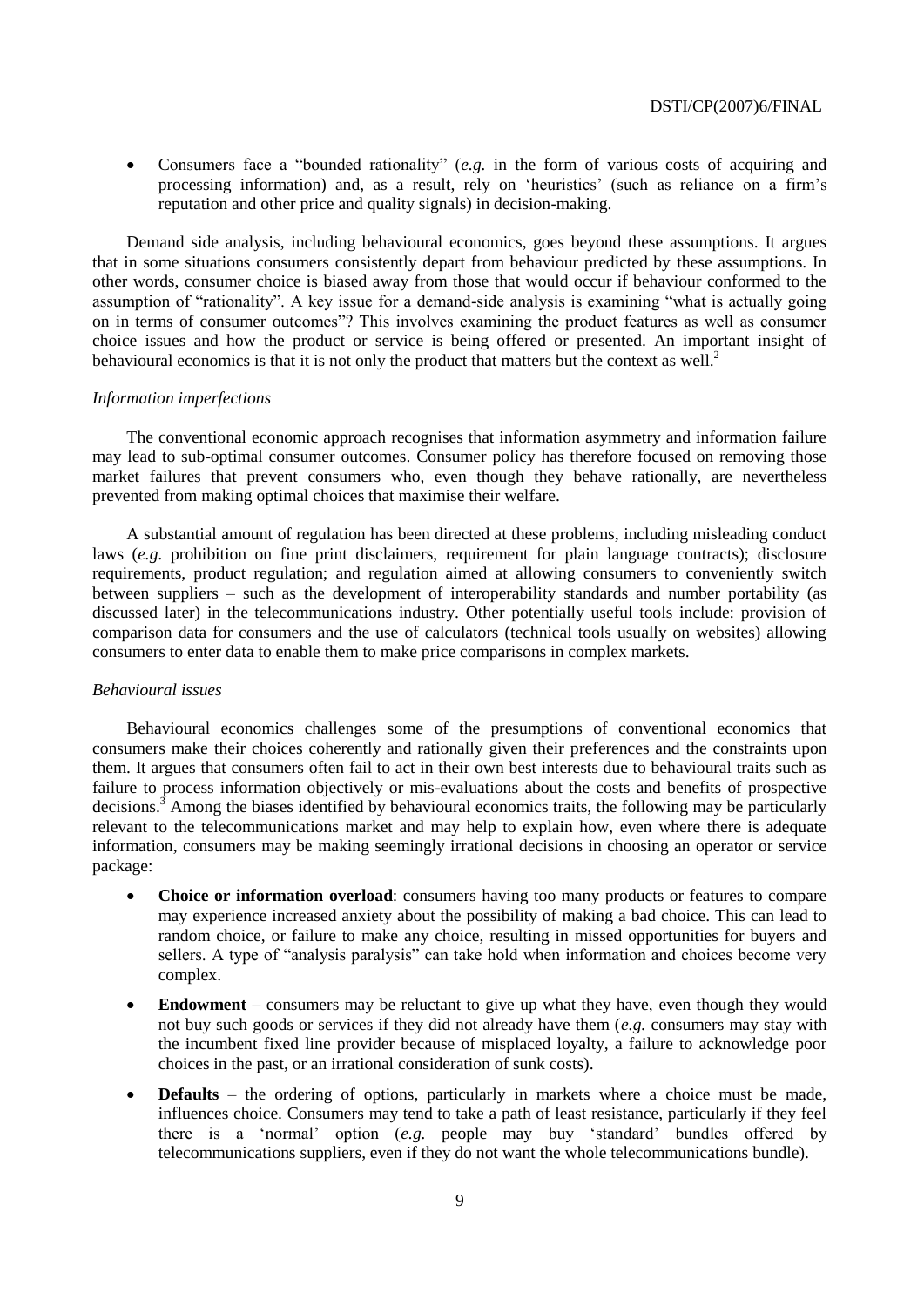- **Hyperbolic discounting** consumers tend to be short-sighted when making decisions with immediate costs or benefits to be weighed against future costs or benefits (*e.g.* consumers may enter long-term telecommunications contracts because they place more value on the immediate benefits of the offer, such as a free or heavily subsidised handset or a reduced first month rate, or free local calls, rather than on the long-term costs of a contract such as high price for calls exceeding a usage 'bucket', the inability to switch to lower-priced alternatives, and the inability to take advantage of latest technology).
- **Framing biases** consumer choice is influenced by the 'frame' in which information is presented. Presentation of *the same* information in a different 'frame', can lead to a different decision. For example, "all calls to national fixed lines free" would obtain a different response than "pay only for national calls to mobile phones".
- **Heuristics** consumers often take short cuts (*e.g.* by following rules of thumb) when the decision environment is too complex relative to their mental and computational capabilities. These rules of thumb are called "heuristics" and are often accurate enough to be useful, but may sometimes lead to sub-optimal decisions.

Instruments for addressing such behavioural bias include: resetting defaults by requiring options to be presented in ways which may lead consumers to overcome "default inertia" and make better choices; reframing by requiring providers to present information in a variety of frames, or in specific frames which may guide sound consumer choice; mandating cooling-off periods allowing consumers an opportunity for rational consideration to overcome the influence of impulsive choice, such as represented by hyperbolic discounting; and general de-biasing by educating consumers of their biases, and helping them develop mechanisms to overcome those biases which go against their self-interest.

# **2. INFORMATION IMPERFECTIONS AND CONSUMER EMPOWERMENT**

# *Consumer detriment resulting from imperfect information*

Consumers can be disadvantaged and suffer detriment when information is withheld, when there is deception in the information provided, or when information is too difficult for consumers to obtain or evaluate. Alternatively, constraints on the ability of consumers to process information can lead to welfarereducing decisions even when the information available is non-deceptive.

Where consumers have too little information, or too much information of inconsistent quality, various types of detriment can arise, including:

- Consumers failing to participate in the market at all, because they have limited awareness of the products and services on offer, or conversely because they are confused by an excess of available information (sometimes referred to as 'information overload').
- Consumers paying too much.
- Consumers not buying the product or service that best meets their needs.
- Consumer disappointment with the product or service, because it turns out to lack the expected level of quality (Ofcom, 2006a).

In order to avoid such harm, consumers may need to be empowered through:

- Awareness of alternative suppliers and services.
- Access to comparative information on the features, prices and quality of the available services.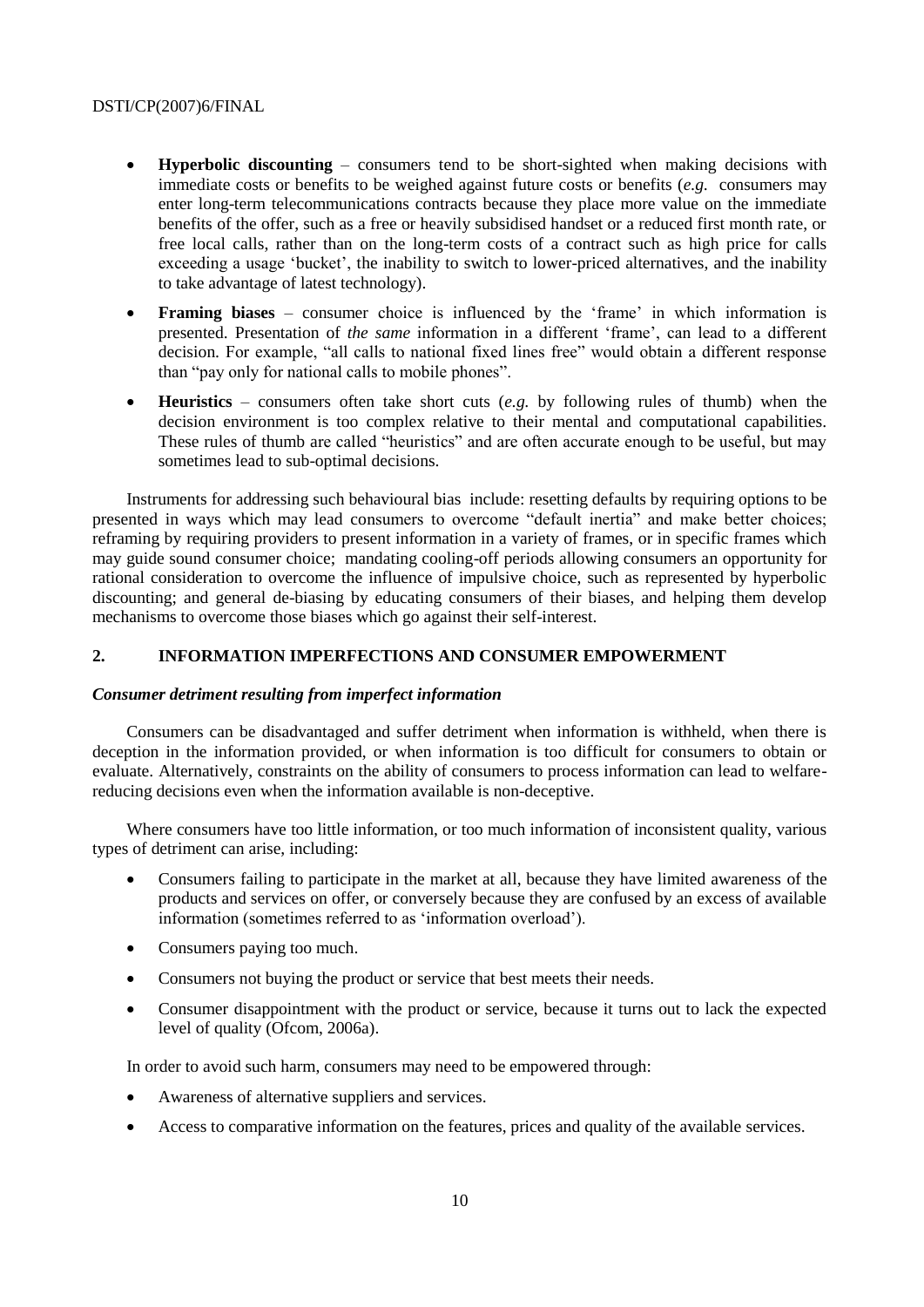Ability to switch provider at an acceptable cost, including the cost of access to information and on the processes involved in switching.

This section discusses consumer awareness and access to comparative information, while the next section (section 3) discusses influences on switching.

# *Awareness*

Awareness that alternative suppliers are available is critically important. Such awareness has increased significantly over recent years, not least due to increased competition in the fixed line, mobile and broadband markets. In those areas where awareness is lower – notably in relation to fixed line telephony, growing competition is expected to lead naturally to an increased awareness of alternative providers. For instance, the UK communications regulator, Ofcom, does not believe there is a strong case for intervention in this area since research suggests that in general, the majority of consumers are aware of alternative providers of communications services (Ofcom 2006b), although it is recognised that there may be some vulnerable groups of consumers who may not be as aware. Also there may be less awareness of measures such as the availability of price comparison calculators (discussed later), number portability and other aspects of consumers' rights that result in a fear of switching.

# *Access to comparable information on prices and quality*

Constraints on the ability of consumers to process information can lead to non-optimal, welfarereducing decisions even when the information available to them is non-deceptive. For example, comparison of prices for telecommunications services offered by different suppliers is complicated by the wide range of possible consumer usage patterns, detailed variations in price levels and price structures and the large number of possible discount and bundled schemes available. Tariff plans commonly employ an increasing variety of structures and discount schemes such as:

- Per-minute charge with minimum call charge.
- Call set-up charges plus per-minute charge.
- Peak / off-peak rates.
- Volume discounts.
- Discounts on favourite numbers.
- Discounts or free on local calls.
- Cheaper calls as calls get longer.
- Cheaper calls as total usage in a billing period increases.
- Every third minute free.
- Voice calls with different billing increments (one second, one minute, one hour).
- Data calls with billing increments in time and/or Mbyte.
- Flat-rate calls.
- Different peak/off-peak periods (*e.g.* choose your own off-peak period).
- Development of hybrid prepaid and post paid mobile tariffs.
- Subscription charges that decrease over time (*e.g.* every six months).
- Bundling of fixed and mobile, voice and data services.
- Free trial periods for new services.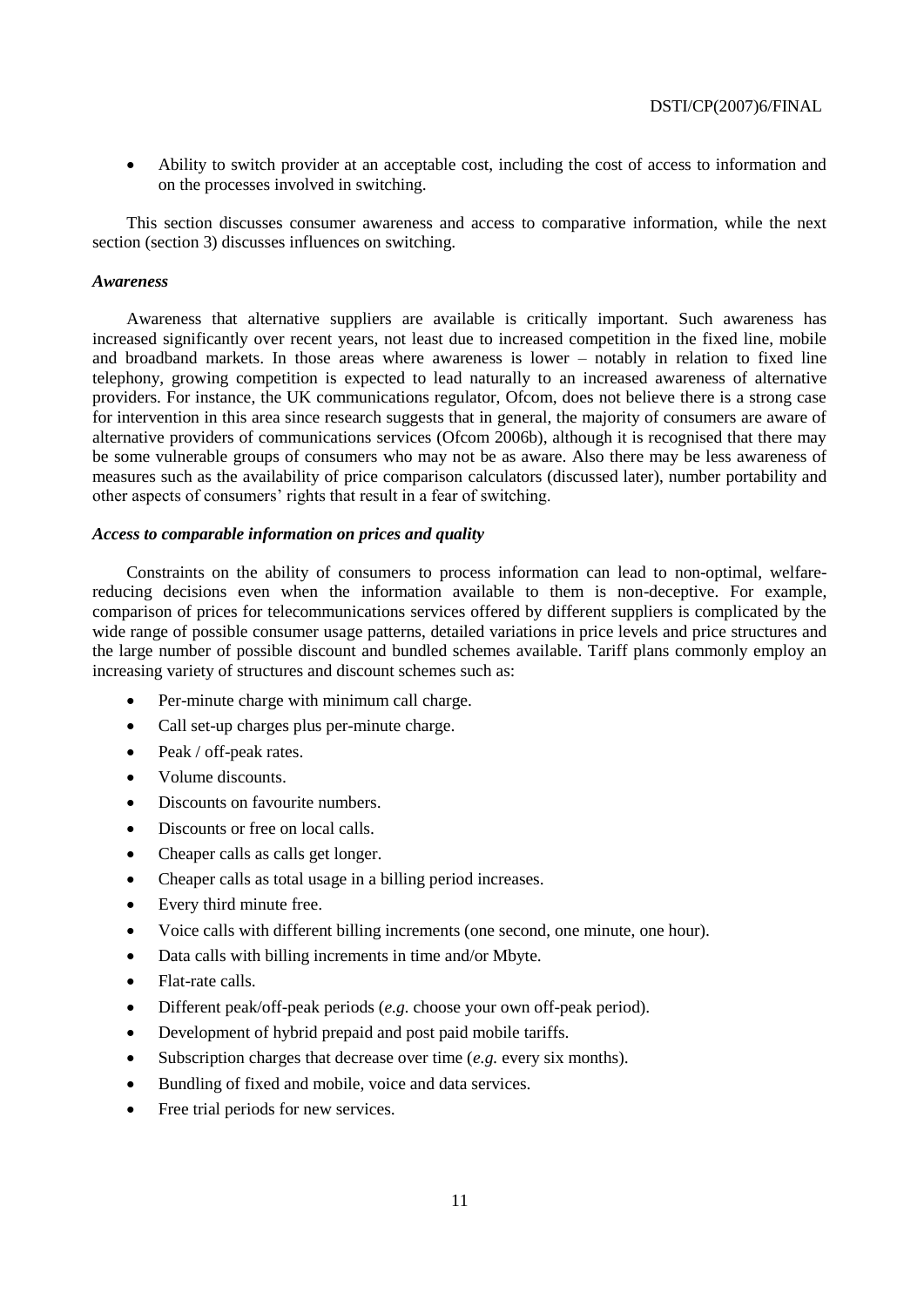Moreover, operators and service providers regularly adjust their pricing strategies either through changes in components of their tariff structure, or the introduction/withdrawal of various discount schemes and service packages. In short, the wide range of tariffs and discount schemes make it difficult for consumers to calculate which tariff, from which supplier, would amount to the best deal or an improvement on their existing service. To make a fully informed decision, consumers would need to study a detailed breakdown of their call profile (the number, type, duration and timing of calls made). A survey in the United Kingdom, for example, indicated that over one third of consumers found it difficult to compare prices in the fixed, mobile and Internet market segments (Ofcom 2006b).

# *Fixed line price comparisons*

In the fixed line market, consumer confusion can arise both in the purchase of local and long distance services. Many operators have begun bundling local and long distance calls with line rental access and have introduced various pricing scheme combinations which allow consumers to choose between higher line rental and associated lower local and long distance call prices or lower access and higher call charges. In many cases the bundled offers come with a certain number of local or long distance calls being provided without additional charge as part of the package.

In Ireland, for example, eircom's tariff plans bundle line rental (either PSTN or ISDN) with calls. eircom Talktime has four levels and is aimed at residential consumers and consists of a core package which bundles rental with local and national off-peak calls as well as up to two value-added phone services such as mailbox or call forwarding. The plans also offer additional minutes for calls to a nominated local or national number ("Call a friend for free minutes"). Mobile and international "add-ons" are also available for an additional fee. Carryover of minutes is allowed into the next billing period, but not thereafter.

Similarly, in August 2005, France Telecom launched "*Atout Téléphone*" (telephone advantage), a new range including four unlimited packages, two of them including a package of call minutes to fixed lines, mobiles, Europe and North America, and a package offering a price/minute reduction, for a monthly subscription. (The unlimited calls to mobiles was subsequently withdrawn by the operator and a limited number of hours of mobile calls introduced.) $4$ 

A variety of other fixed line residential pricing packages are available in other telecommunications markets where competition prevails. Although such pricing plans offer benefits to consumers and can provide the convenience of "one bill", they also increase the complexity of choice faced by consumers especially when competitors respond with their own bundled offerings that provide alternative pricing and usage combinations. Consumers have to consider a wide range of variables in regard to dozens of fixed line pricing packages offered by several providers. This wide choice can create information overload and confusion and can prevent consumers from making optimal choices concerning the most appropriate fixed line option consistent with their usage patterns and budget constraints (NCC, 2005).

#### *Price comparisons in the mobile market*

Strong competition in the mobile market offers potentially significant benefits to consumers who have a wide range of different plans from which to choose. For instance, Table 1 indicates a variety of midrange plans for mobile telecommunications consumers in Australia. By paying a flat monthly fee of AUD 49 (about USD 40), a consumer can obtain between AUD 200 (USD 160) and AUD 300 (USD 240) worth of calls (depending on which operator is chosen) as long as they stay below the allocated limit of call charges.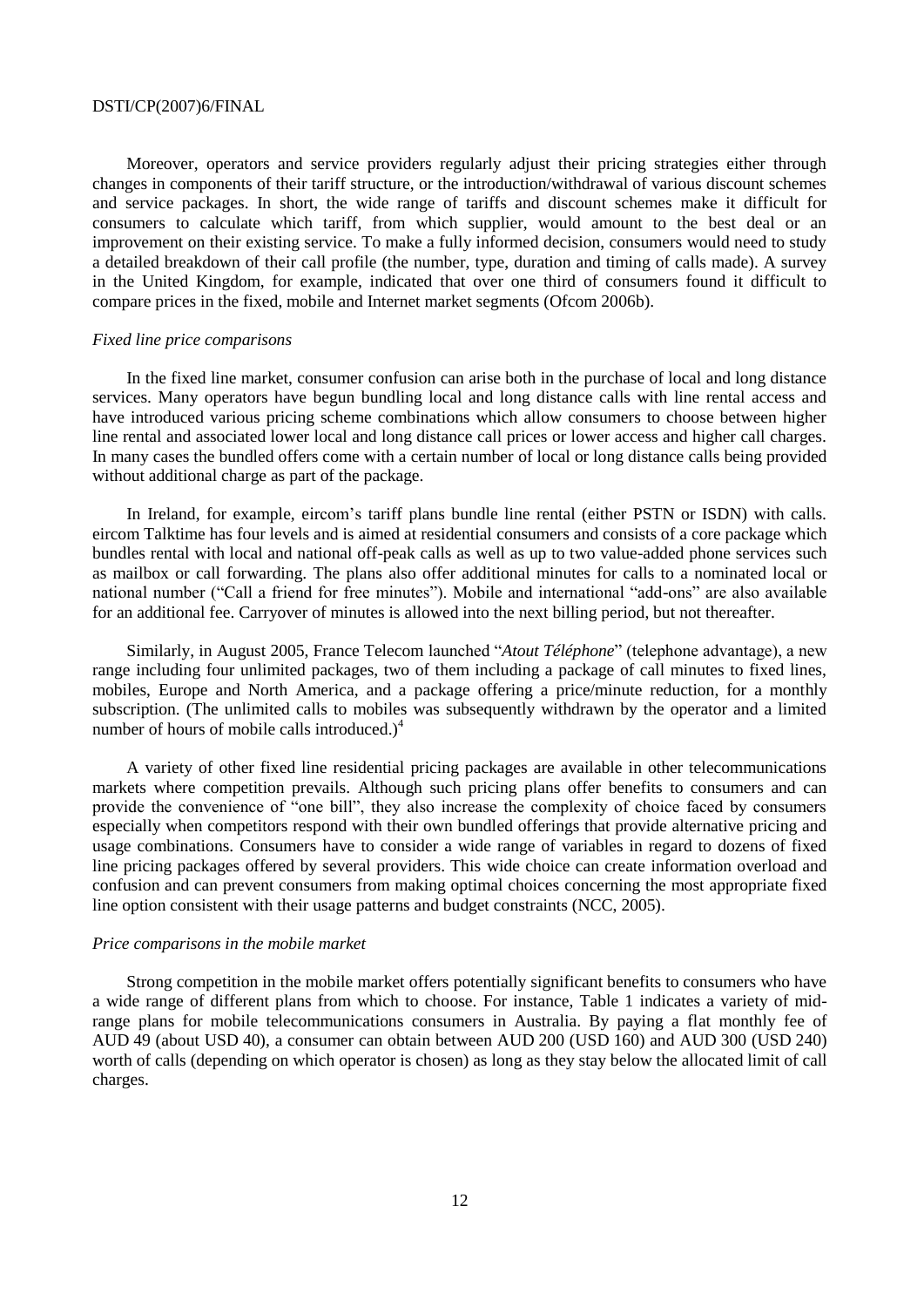| Carrier       | <b>Credit</b>        | Cost    |
|---------------|----------------------|---------|
| Gotalk        | \$200                | \$45    |
| Telstra       | \$200                | \$49    |
| Austar        | \$230                | \$49    |
| Virgin        | \$230                | \$45    |
| Primus        | \$230                | \$49    |
| AAPT          | \$240                | \$49    |
| Simpliciti    | \$240                | \$47    |
| Dodo          | \$250                | \$49.90 |
| Slimtel       | \$250                | \$49    |
| Vodafone      | \$280                | \$49    |
| 3 mobile      | \$300                | \$49    |
| Optus         | \$300                | \$49    |
| $\rightarrow$ | ъ.<br>$\sim\sim\sim$ |         |

**Table 1. Mid-range mobile telecommunications plans in Australia**

*Source:* PhoneChoice quoted in the *Age* Newspaper, 7 March 2007.

However, consumer surveys across a number of OECD countries have revealed that consumers find it difficult to compare mobile pricing plans offered by different operators because of the wide variety of plans with complex rate structures that impose different restrictions on use. In many countries consumers pay different amounts for calls depending on whether the called party is on the same network as the caller or not. In addition, call prices may depend on the time the call is made and how many calls the calling party has already made in the relevant billing period. In many cases consumers have even expressed difficulty in choosing between mobile pricing plans offered by the same operator (ACMA, 2006).

Comparison of retail prices of mobile plans can be difficult also because of the bundling of calling and access charges. For example, plans with higher monthly access charges usually come with a larger number of unmetered call minutes. Also adding to the complexity is the range of mobile packages offering different combinations of monthly charges, free calling minutes, and peak and off-peak calling rates.

In the United States, consumer advocates have complained that operators make it extremely difficult to determine the final price of a mobile service by incorporating a range of surcharges in call prices that are not immediately apparent in the prices publicised in consumer advertising and promotional literature (Illinois PIRG, 2005). Consumers in the United States can turn to local and national consumer groups for surveys and other data on mobile services. The media in the United States frequently compare and publicise differences in service, quality and price. There are several dedicated websites that also provide price comparisons. In Korea, the Ministry of Information and Communication has a website allowing users to search for their optimal tariff package based on their mobile usage pattern. The site also allows users to compare their current tariff package with those of other operators.<sup>5</sup>

There have also been complaints from consumers that services included and excluded in a capped plan from some operators were not clearly explained to them. For instance, services such as text or picture messaging and data such as Internet content might fall outside a capped plan, being billed on top of the flat monthly fee. Consumers have also complained that they have been unaware that they have breached a cap since some operators provided no tools enabling them to monitor their usage, hence it is all too easy to exceed the limit and be subjected to high excess charges.

These complaints seem to be supported by the apparent inability of many consumers to effectively utilise the inclusive (or ‗capped') minutes available in many mobile packages. A UK survey (NCC, 2006) disclosed that one-third of consumers do not use all the inclusive minutes available to them. Notably, almost 20% of those on monthly contracts claimed that they usually use less than half of their inclusive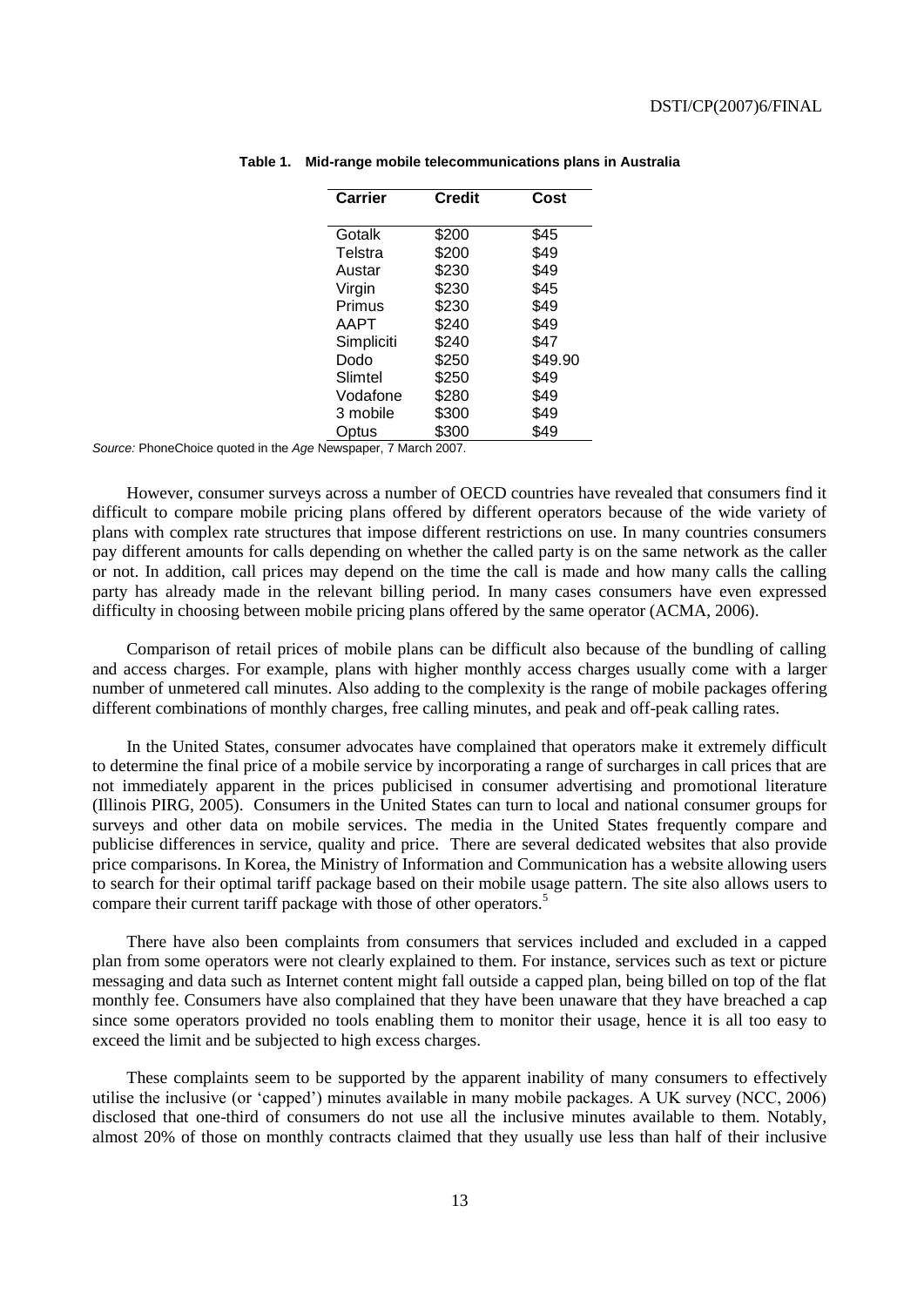minutes. By contrast, 40% of consumers usually buy more minutes than those allocated to them as part of their package. This suggests that many consumers may either: systematically overestimate usage levels and choose plans with higher rental charges and more available minutes than they actually require, or underestimate usage and end up paying significantly higher prices for additional minutes above those provided as part of their pricing plan.

A recent academic study has suggested that some mobile operators in the United States take advantage of consumer misperception in underestimating usage requirements (Bar-Gill, 2006). The study found that there is a steep jump in per-minute charges when consumers exceed a plan's usage limit. Many contracts specify an increase of more than 100% in the per-minute price, with some contracts specifying increases of 200% and above. The study observes that such significant increases do not reflect a corresponding change in the provider's per-minute cost.

A further problem in the mobile market relates to the lack of transparency of charges for international roaming. Roaming charges are complex and not well understood by consumers. Indeed, some consumers may not even be aware that these charges exist. Even though all operators charge mobile subscribers for receiving incoming calls while roaming overseas, UK research suggests that a third of small to medium enterprises either do not know whether they are charged for receiving incoming calls when roaming, or believe that they are not charged (Oftel 2001). In June 2007 the EU announced decisions to significantly reduce roaming charges. Another development is the implementation of a website dedicated to publicising roaming tariffs (http://ec.europa.eu/information [society/activities/roaming/index](http://ec.europa.eu/information_society/activities/roaming/index_en.org) en.org). Also a GSM Europe web site contains a roaming charges tool allowing comparison of prices within Europe [\(http://www.roaming.gsmeurope.org\)](http://www.roaming.gsmeurope.org/).

# *Hyperbolic discounting in mobile telephony*

The high prices set for call minutes beyond the plan limit may be one illustration of "hyperbolic" discounting" by consumers who heavily discount the prospect of such costs in the future. Providers can exploit consumers' underestimation of their future telecommunications usage by bundling airtime, handsets, and other services such as voice mail. The high long-term prices consumers end up paying subsidise the free or heavily subsidised handsets, free calls and voicemail etc.

# *Difficulties in comparing broadband prices*

Price complexity is also a key characteristic of broadband service packages. As an example of the complexity involved, a consumer in Australia seeking a broadband plan could be confronted by more than 2 000 plans from more than 500 ISPs. These plans differ in regard to the monthly price charged, the upload and download speeds offered and the degree to which the speeds are "shaped" above a certain level, the amount of prepaid data provided as part of the plan, the price charged for excess data above the maximum allowance and the set-up fee involved.

Moreover, there continue to be sharp changes in Internet prices. While these changes can provide consumers with financial benefits, they can also add to the difficulty in making price comparisons. Indeed, in the United Kingdom, the prices of broadband Internet access has dropped so much that they have become cheaper than dial-up service. According to SimplySwitch.com (a price comparison service), consumers with a dial-up connection are now able to make significant savings by switching to broadband, irrespective of whether they pay per minute or a monthly fee for unlimited access.<sup>6</sup>

SimplySwitch estimates that pay-per-minute dial-up consumers who use the Internet for just two hours per week could save money by switching to broadband. SimplySwitch estimates that nearly all Internet service providers offer unlimited broadband packages that are significantly cheaper than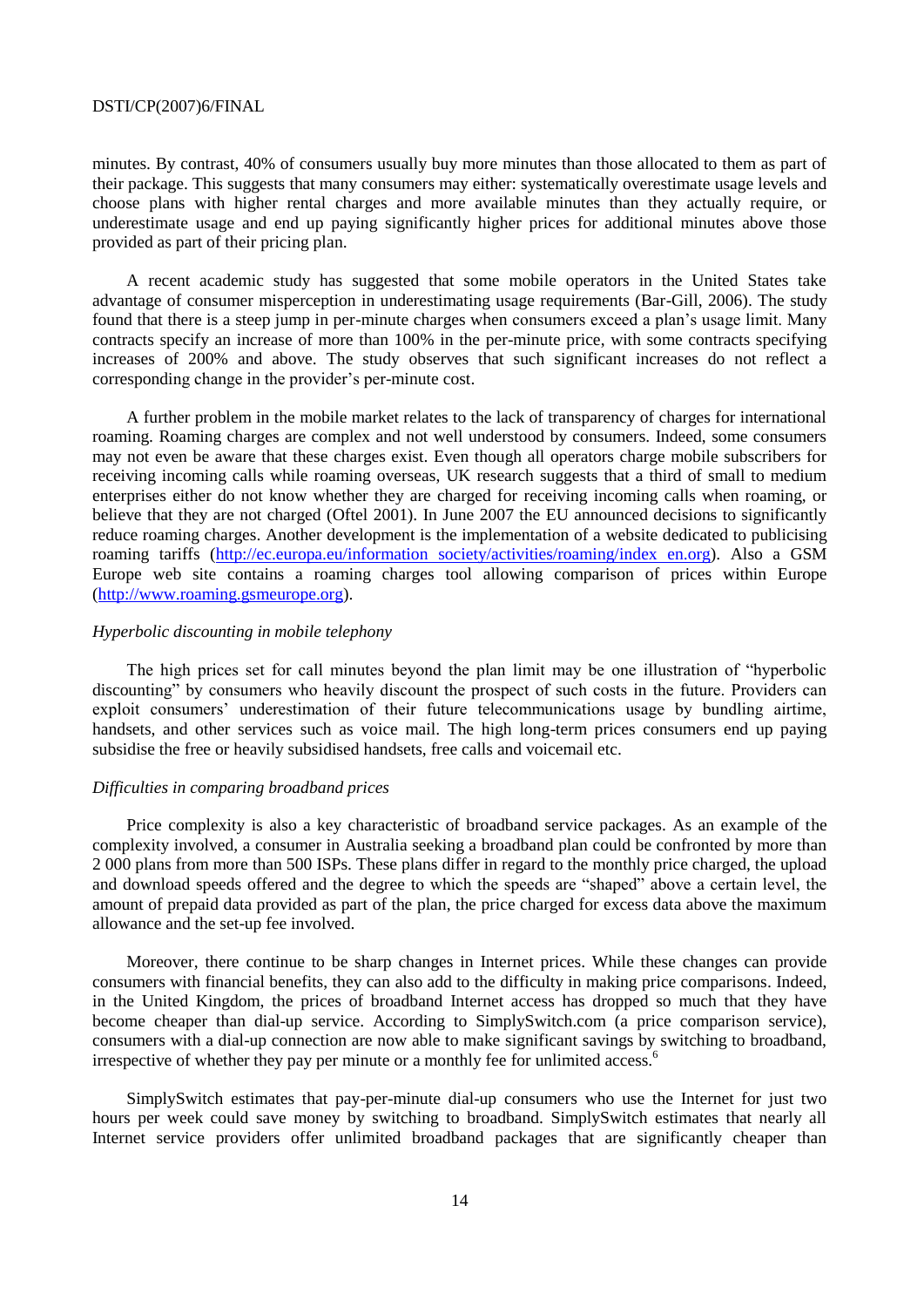equivalent dial-up deals. Telewest and NTL customers could save about GBP 60 per year by switching to broadband while those with Tiscali and AOL could save GBP 33 and GBP 12 respectively per year. This development provides an interesting situation that allows assertions about consumer behaviour to be tested. If Internet consumers are indeed aware, rational and 'empowered', a significant switch from dial-up to broadband might be expected to occur.

# Bundling

The provision of bundled services offering fixed services together with a combination of mobile/broadband/digital TV offer lower prices, a single bill and new innovative services which is giving consumers the opportunity to purchase services that are more tailor-made. But it also means that consumers face an increase in complexity – not just in the number of communications services they buy but also in the complexity of each individual service. And, because each bundle available has a different set of characteristics this may also lead to difficulties in comparing offerings. Thus services which facilitate the comparison of the prices of service bundles should be encouraged. In this context Ofcom has indicated that it will extend accreditation to and encourage services that allow consumers to compare services bundles (Ofcom 2006a).

# *Improving access to price comparison information*

Market solutions can emerge to address information asymmetries. For example, there are Internetbased companies<sup>7</sup> that provide price comparison information to assist consumers to make informed decisions, including whether to enter into a contract with a supplier. These services may also provide information on how to switch supplier once a contract has been entered into.

Regulators too may have a role to play in enabling consumers to make effective choices, particularly as the ability to compare and switch offerings becomes more complex as a result of service bundling, convergence and NGN. This could be achieved by encouraging suppliers to change the way they present information to their consumers. The presentation of prices in a standardised, more quickly comprehensible manner/form can assist in this regard. Or it could mean a regulator promoting intermediaries that provide price comparison information. In some cases – perhaps where more generic information about communications markets as a whole and opportunities for switching is required – a regulator may sometimes be best placed to provide information itself.

However, the benefits of possible regulatory intervention to promote information disclosure have to be weighed against the disadvantages. In the United States, the Federal Communications Commission (FCC) found that once competition in the wireline, long distance telecommunications market was robust, a requirement that operators publicly file tariff changes with the FCC chilled competition in the market. The filing of a tariff also signalled to competitors the pricing strategy of the operator and, under US law, relieved the operator of the responsibility of alerting individual consumers of a price change. In 2001, wireline long distance services were de-tariffed.

Under Article 22 of the European Union's Universal Service Directive (2002), the National Regulatory Authorities (NRAs) can force suppliers to participate and publish information for consumers.<sup>8</sup> The EC has identified two main problems in relation to the transparency and publication of consumer information (EC, 2006). Firstly, callers are often unable to find out, or are not aware of, which tariff applies to their services. For example, when calling a premium rate number, consumers are not always adequately informed on the price involved or even on the type of service behind the number. Another example is that a mobile call to a number advertised as "free-phone" may be not free. Secondly, the EC recognised that making price comparisons can be difficult for consumers, particularly in cases of service bundling.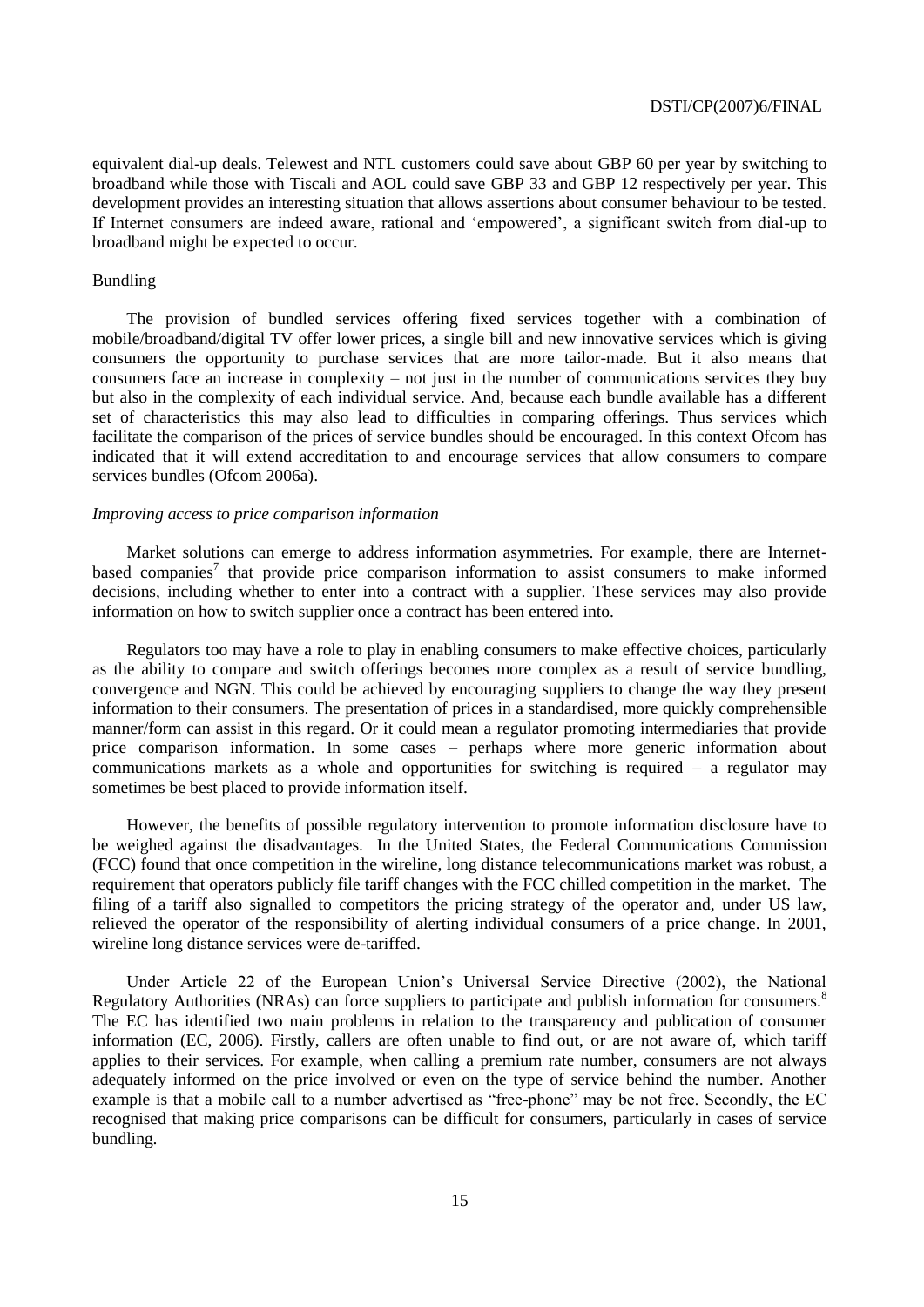The EC suggested changes that would:

- Give NRAs powers to require from operators better tariff transparency (with the possibility to agree technical implementing measures at EU level) to ensure that consumers are fully informed of the price before they purchase the service.
- Ensure that third parties have the right to use without charge or hindrance publicly available tariffs published by undertakings providing e-communication services, for the purpose of selling or making available comparative price guides.
- Empower NRAs to make price guides available where the market has not provided them.

A number of national regulators have been encouraging the provision of devices such as price comparison calculators. For example, in 2002 Oftel introduced the 'PASS' scheme enabling it to accredit websites that compare the prices and services of different suppliers impartially and accurately (according to standards specified by Oftel). Ofcom has also proposed a new improved scheme aimed at addressing the increased complexity resulting from convergence and service bundling by extending accreditation to services that enable consumers to compare service bundles. Ofcom believes that this new improved scheme, offering consumers quality-assured price comparison services for both single and bundled communications services would be the most effective means of ensuring wide availability of effective price comparison information.

In Ireland, too, the regulator Comreg supports an interactive website [\(www.callcosts\)](http://www.callcosts/) to help consumers in comparing the cost of personal/non-business mobile, home phone and broadband price plans.

In Portugal, Anacom has installed an on-line tool for price comparison calculations [\(http://www.anacom.pt/template30.jsp?categoryId=60307\)](http://www.anacom.pt/template30.jsp?categoryId=60307). This "Tariff Monitor" includes national voice calls (*i.e.* calls made from national mobile networks to national mobile network numbers in the domestic territory and to fixed network geographic numbers), SMS and MMS.

# *Comparing quality of service*

To benefit from competition, consumers need to be well informed, not just about price but also on the qualitative aspects of the service. Consumer research indicates that quality of service is the second most important driver of switching after price (Ofcom, 2006a). Business as well as residential consumers are interested in quality of service comparisons. For instance, in the United Kingdom, the majority of small and medium sized enterprises (SMEs) indicated a keen interest in comparing quality of service for both fixed line (74%), mobile (82%) and Internet (87%) (Ofcom, 2006a).

In a competitive market there are clear incentives for providers with a high quality of service to let consumers know about it. In some countries service quality is a major factor in the promotion of competitive services. For instance, in the United States, it is the focus of significant industry educational (advertising) efforts, such as Verizon Wireless' "Can you hear me now" campaign. But there is little economic incentive for those providers offering a low quality of service to produce timely and accessible comparable quality of service information.

Even though there is considerable information available on quality of service, it does not seem to be providing consumers with the information they want. Australian research, for example, has found that 65% of residential consumers and 74% of businesses believe that it is difficult to compare the service features of different telecommunications companies (ACMA 2006). Specific quality of service issues that have been identified in fixed line, mobile telephony and broadband markets are discussed below.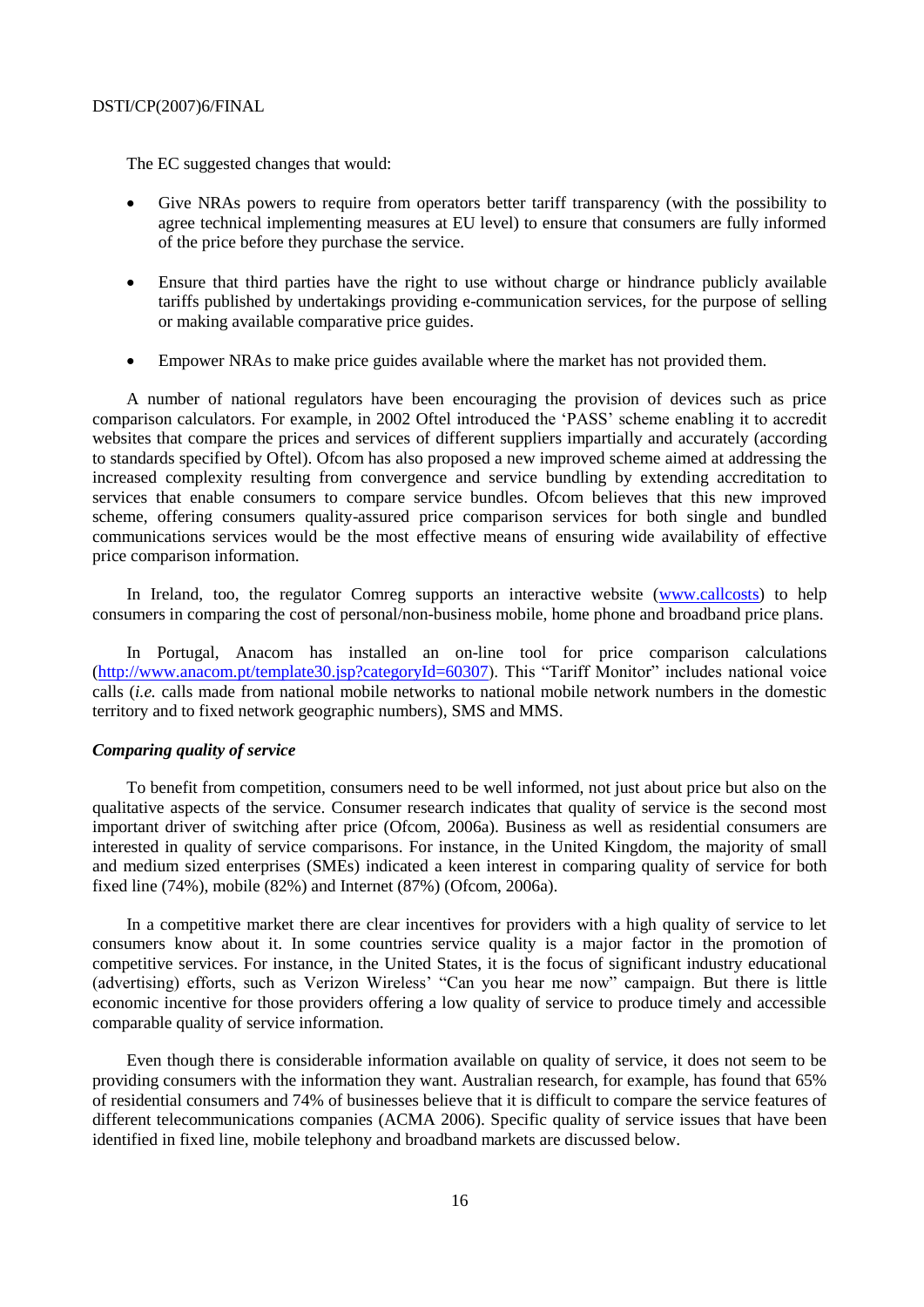# *Fixed line quality of service*

In the fixed telephony market, many OECD countries require operators to report quality of service indicators regularly both to the regulatory authority and to consumers. <sup>9</sup> Various countries also have standards that must be met in respect to established indicators. Canada, for example, sets targets for quality of service and imposes financial penalties on operators that do not achieve the targets.<sup>10</sup> In Portugal, ANACOM has installed regulations that establish a set of quality of service parameters that can be measured (and effectively compared) and published for end-users. In the United Kingdom, the importance of readily ‗comparable' quality of service indicators is recognised with General Condition 21 providing that: ―Communications Providers shall, on the Direction of Ofcom, publish comparable, adequate and upto-date information for end users on the quality of its service" (Ofcom 2006b). In accordance with this provision, Ofcom published a Quality of Service Direction in January 2005 requiring certain fixed voice service providers to publish comparable, adequate and up to date information for end users on quality of service.

Despite the existence of various types of information on fixed line quality of service, many consumers indicate that they would prefer greater levels of quality of service information to be made available. A UK survey, for example, found that 31% of fixed line consumers would prefer more readily comparable quality of service information to be made available (Ofcom 2006b).

# *Mobile telecommunications quality of service information issues*

Evidently, a large number of mobile telecommunications consumers consider that it is overly difficult to compare the quality of service levels being offered by different operators. A Canadian survey, for example, found that only 44% of mobile telephony consumers believed that it was easy to compare the service levels offered by mobile operators. Notably, Table 2 indicates that this percentage has been falling steadily since 2003 with 55% in 2003, 47% in 2004 and 44% in 2005, suggesting that more and more Canadian mobile telecommunications consumers are finding it less easy to compare quality of service levels.

|                                                     | 2003 | 2004 | 2005 |
|-----------------------------------------------------|------|------|------|
| Easy to compare                                     | 55%  | 47%  | 44%  |
| Not easy to compare                                 | 33%  | 36%  | 36%  |
| Don't know/did not answer or service does not apply | 12%  | 16%  | 20%  |

*Source*: CRTC, "Status of Competition in Canadian Telecommunications Markets", October 2005.

Similar results have been reported across a number of other OECD countries (Milne 2006). In Australia, consumers have expressed high levels of dissatisfaction with the difficulty in accessing comparable performance information for mobile services and with the information produced by carriers that makes it difficult to compare products within and between service providers (ACA, 2001).

However, despite consumers indicating that they find it difficult to compare quality of service differences among operators, interestingly a UK survey found that a majority of consumers indicated that they are unlikely to use such information even if it were easily available to them (Ofcom 2006b). This may indicate that price is a more important criterion to consumers than quality comparisons. It may also indicate dissatisfaction with the indicators currently used.

The difficulties faced by consumers in using quality of service information (Barrow 2007) has led many regulators around the world to attempt to improve the breadth and depth of quality of service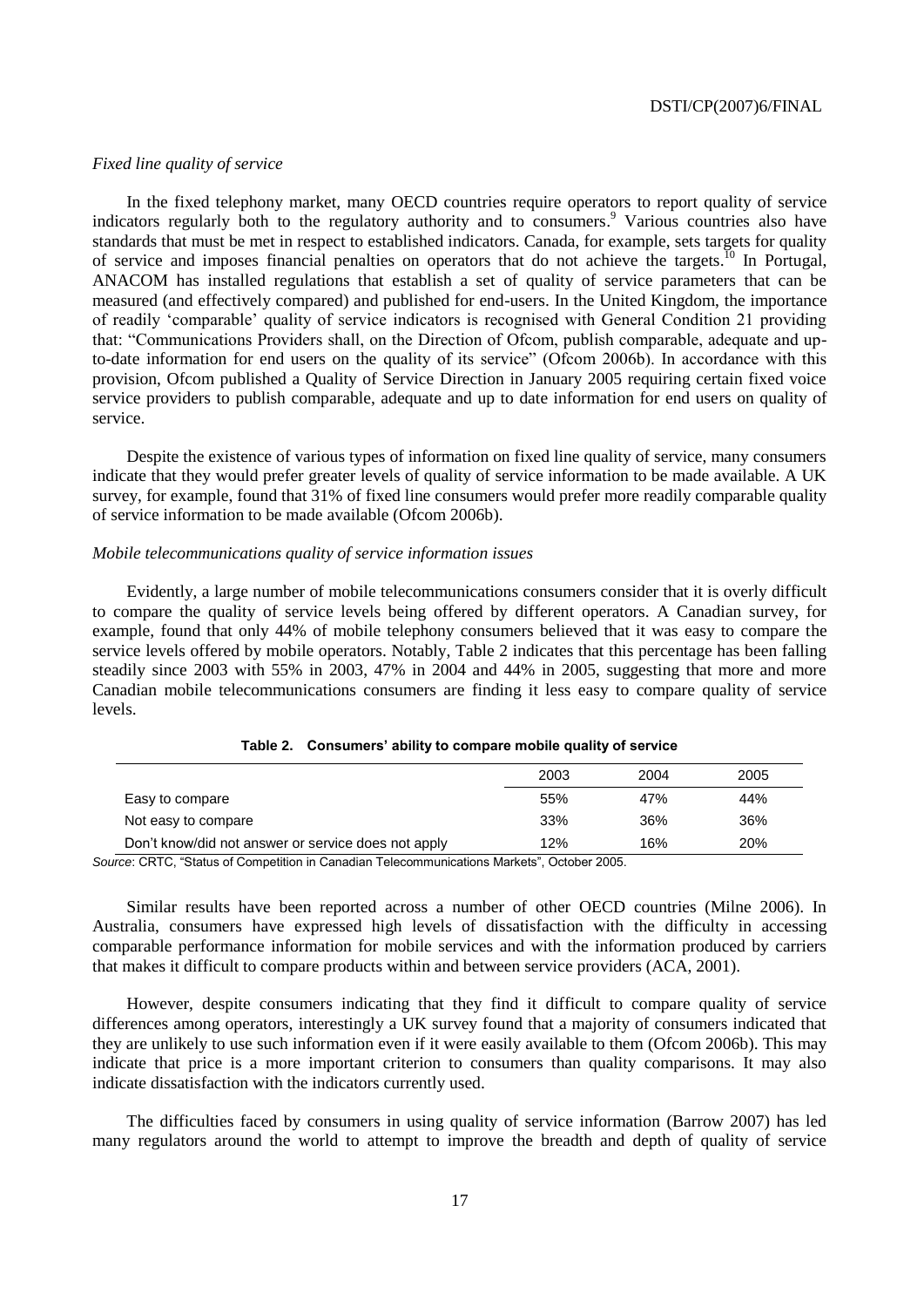information made available in the market (Milne 2006). However, such attempts to develop consistent, comparable indicators have had only limited success (Sutherland 2006). Issues that have proven controversial and difficult to resolve include consistency of sampling, sampling handling, measurement methods and data qualifiers and the development of consistent conditions under which measurements are carried out (Milne 2006). For example, until 2002 the Australian Communications Authority (ACA) required that carriers reported regularly on a defined set of key performance indicators. In its 2001-2002 Telecommunications Performance Report, however, the ACA indicated that it would cease publishing the data because, while all of the carriers were complying with the requirements, they were not reporting the data in a consistent, comparable manner (ACA 2002).

In the United States, media and consumer organisations are the primary source of information on quality of service for mobile communications. However, some operators have responded to requests that they develop a quality of service reporting framework by arguing that:

- The information is business sensitive and proprietary. Revealing it could damage a carrier's competitiveness by alerting its competitors to the strengths and weaknesses of its network.
- The information would not be useful to consumers trying to compare one carrier's performance with that of another carrier. Data would not be suitable for comparisons because carriers do not measure performance using a single set of standards. Also, systems using different transmission technologies respond differently to overcrowding on the network.
- The information might not be completely accurate. For example, if callers turn off the power on their phones to end a call instead of pressing the "end" button, the network might record that as a dropped call.
- Because their networks are changing rapidly, network performance data would be out-of-date before it could be used.
- Performance is affected by various transient factors, such as time of year, weather, and unusual periods of demand that tax network capacity (GAO, 2003).

In the United Kingdom, the Direction on quality of service was applied only to fixed providers as mobile operators had put in place a process to self-provide the information. For instance, mobile operators have developed a website [\(www.topnetUK.org\)](http://www.topnetuk.org/) that allows consumers to compare the geographic network performance and voice call quality of each of the GSM mobile network operators (O2, Orange, Vodafone and T-Mobile). The participating mobile operators have commissioned an independent test company to regularly drive around the United Kingdom making in-car test calls on all four networks on selected roads, motorways and in selected towns and cities. Surveys are ongoing and updates are scheduled weekly.

# *Broadband quality of service*

Because of the nature of the Internet, Internet Service Providers (ISPs) can only provide a "best efforts" service, with a target data rate, but no guarantee that this will always be achieved. A number of factors can affect the consumer's experience of an Internet connection that do not relate to the ISP, including:

- The consumer's PC, modem, and software.
- The application or content used by the consumer, *e.g.* e-mail, music or video.
- The protocols used by Internet applications.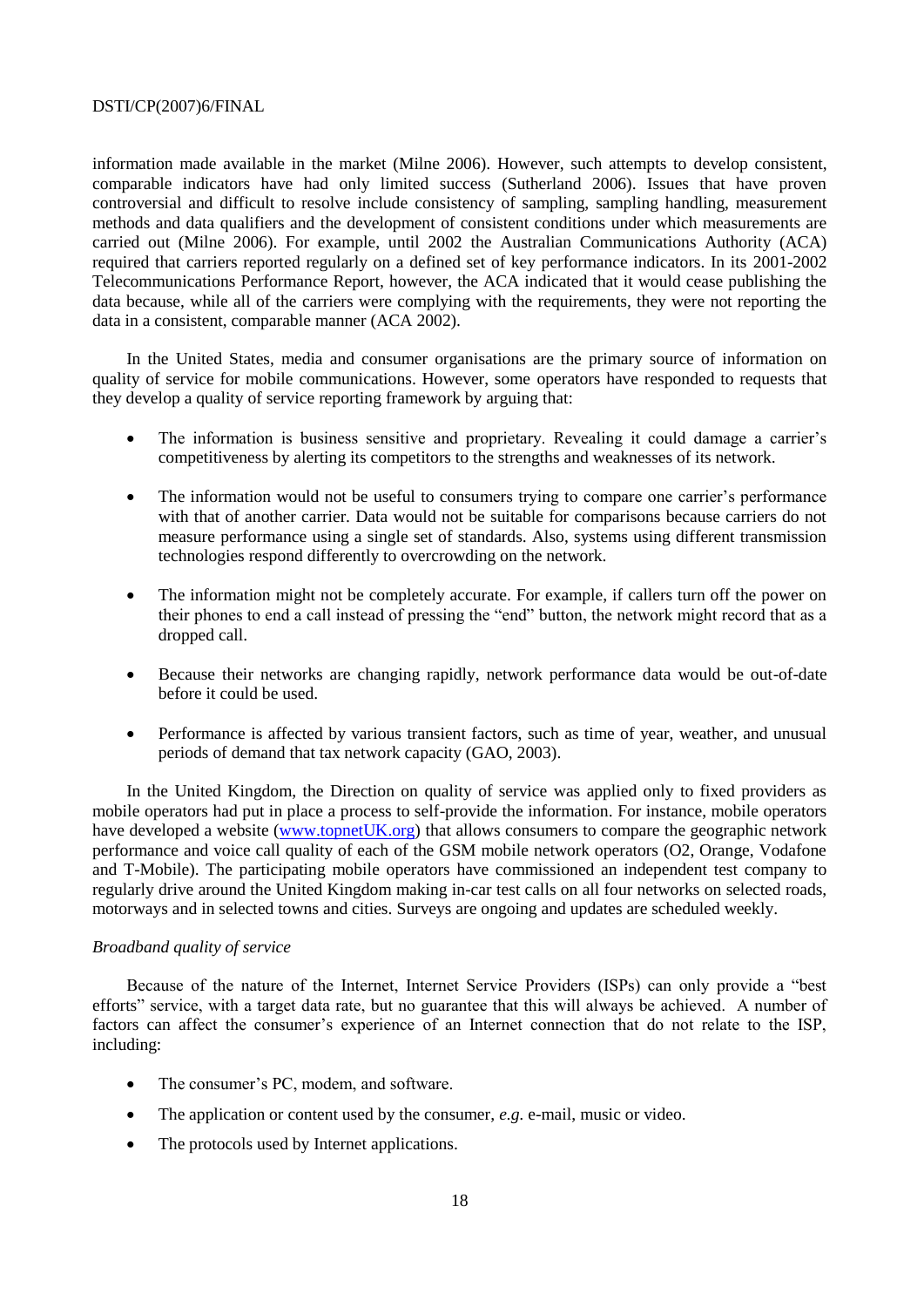- Capacity on shared domestic and international Internet resources.
- The popularity and capacity of content providers' web resources.
- Packetisation of information, which means that there are no dedicated data circuits and therefore variable rates at which data is transferred.

In many cases, therefore, data rates actually achieved can be significantly below those advertised. Many consumers of broadband Internet services do not understand the service characteristics and limitations of the service. In the context of such limited consumer knowledge, there is a tendency to market broadband on the basis of simple promises such as broadband being very fast or 'always on' and this can lead to disillusionment when such promises are not met. A number of areas of concern have been identified.

- In relation to speed, some consumers are not made clearly aware that there may be limitations on availability of the speeds promised, or that the advertised speeds are usually maximums or based on 'best endeavour' rather than guarantees. (However, in Portugal, Internet Access Service providers are obliged to give their clients information about limitations to speed capacity every time they publish quality indexes for maximum and average speed as set out in http://www.anacom.pt/template31.jsp?categoryId=191103).
- The widespread imposition of download limits or caps expressed in Megabytes or Gigabytes that do not give consumers a clear understanding of how much content they can actually download.
- The lack of information about technology compatibility issues. This includes the need for hardware or software upgrades to deal with broadband services.

Research in the United Kingdom indicates that the majority of consumers are unaware of two key issues that might affect the quality of service of their broadband connection (Ofcom 2006b). These are the ―contention ratio‖ which is a measure of the number of users simultaneously sharing bandwidth, and the imposition of usage caps. Both contention ratios and usage caps are almost ubiquitous in broadband service agreements. Most users are either unaware of what the terms mean and/or have an incorrect understanding of how these terms apply to them. For example, according to one study, 90% of all consumers with broadband connections had never heard of the term "contention ratio". Similarly, over 70% believed wrongly that there was no usage cap on their broadband connection (Ofcom, 2006d).

Very few countries regulate or report on broadband quality of service. Regulators in non-OECD countries that do so (such as the InfoCom Development Authority in Singapore, the Malaysian Communications and Multimedia Commission and the Telecommunications Regulatory Authority of India) measure various technical indicators such as:

- Network latency.
- Packet loss.
- Bandwidth utilisation/throughput.
- Service provision/ activation time.
- Upload time to the service providers FTP site.
- Download time from local and overseas websites.
- Service availability/uptime.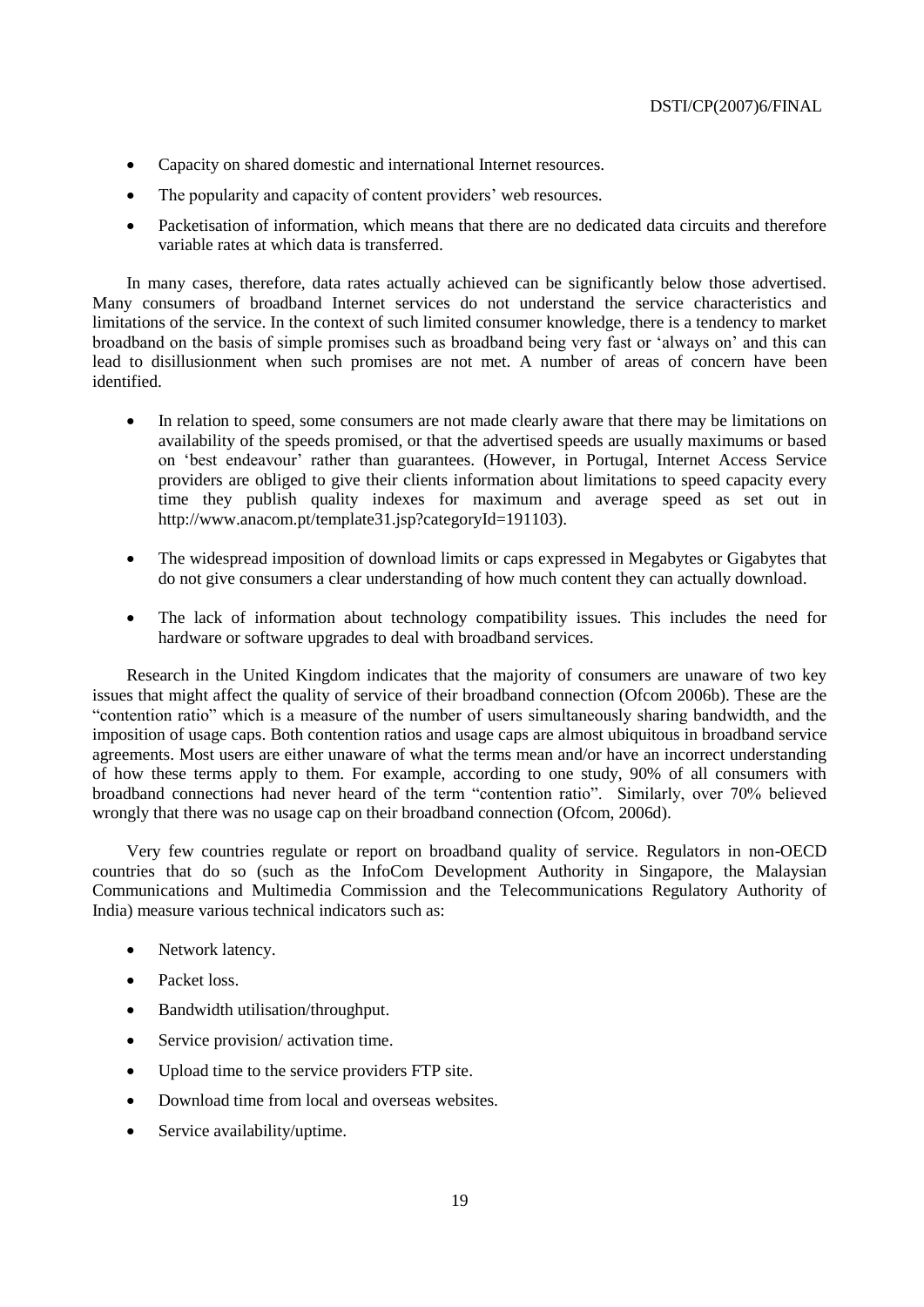- Fault repair/ restoration time.
- Static IP address allocation.

There are other difficulties for instance: supply time; fault repair time; response time for client complaints/request for information; response time for operator services; percentage of invoices claimed, etc. These are quality of service issues that may be as relevant as the ones concerning networks only (such as the data transmission rate and latency). In fact, in Portugal the number of complaints relating to the deadline for Internet access supply and to the time lapse for damage repair exceeded, in 2006, the total complaints relating to speed.

Although such indicators might provide useful information to industry participants for benchmarking and network management purposes, there are concerns that some of them have the potential to further confuse consumers and lead to consumer disengagement. For example, research undertaken in Australia (ACA, 2004) identified the inability to compare one service offering with another, the difficulty with technical jargon and the lack of information about limitations on services (and what those limitations mean) as key consumer concerns associated with broadband. Some private sector participants have raised concerns that such nationally-developed indicators will not be able to keep pace with technological developments so as to adequately benchmark service quality.

# *Access to comparable information on quality of service*

A consumer-led approach is essential to a competitive market. Consumer organisations can identify the main concerns of consumers, survey the market for services of good quality and price, and disseminate that information in a way which is useful to consumers. These kinds of initiatives naturally are often more credible with consumers than industry-led or regulator-led approaches.

Regulators can encourage the market to provide information on quality of service indicators for fixed voice and mobile voice through an industry-led approach in which network operators and service providers define and manage the scheme and collectively publish indicators for use by consumers. The aim should be to ensure that information provided for consumers is easily comprehensible, objective, reliable, timely and up-to-date.

Regulation should be alert to the risk, however, that imposing the same targets for all operators may limit choices of quality and price. One commentator suggests that the following overall guidelines be considered:

- Consultation should be widespread and taken into account fully before regulations are introduced.
- The measurements made should be important to consumers, practical for operators and comparable between operators. They should concentrate on few aspects of services.
- The measurements published should be helpful to consumers and fair to operators. They should be publicised in ways appropriate to the culture of the intended users.
- Any targets adopted should be useful and realistic.
- Monitoring should entail regularly examining, and understanding the basis for, the measurements. (Milne, 2006)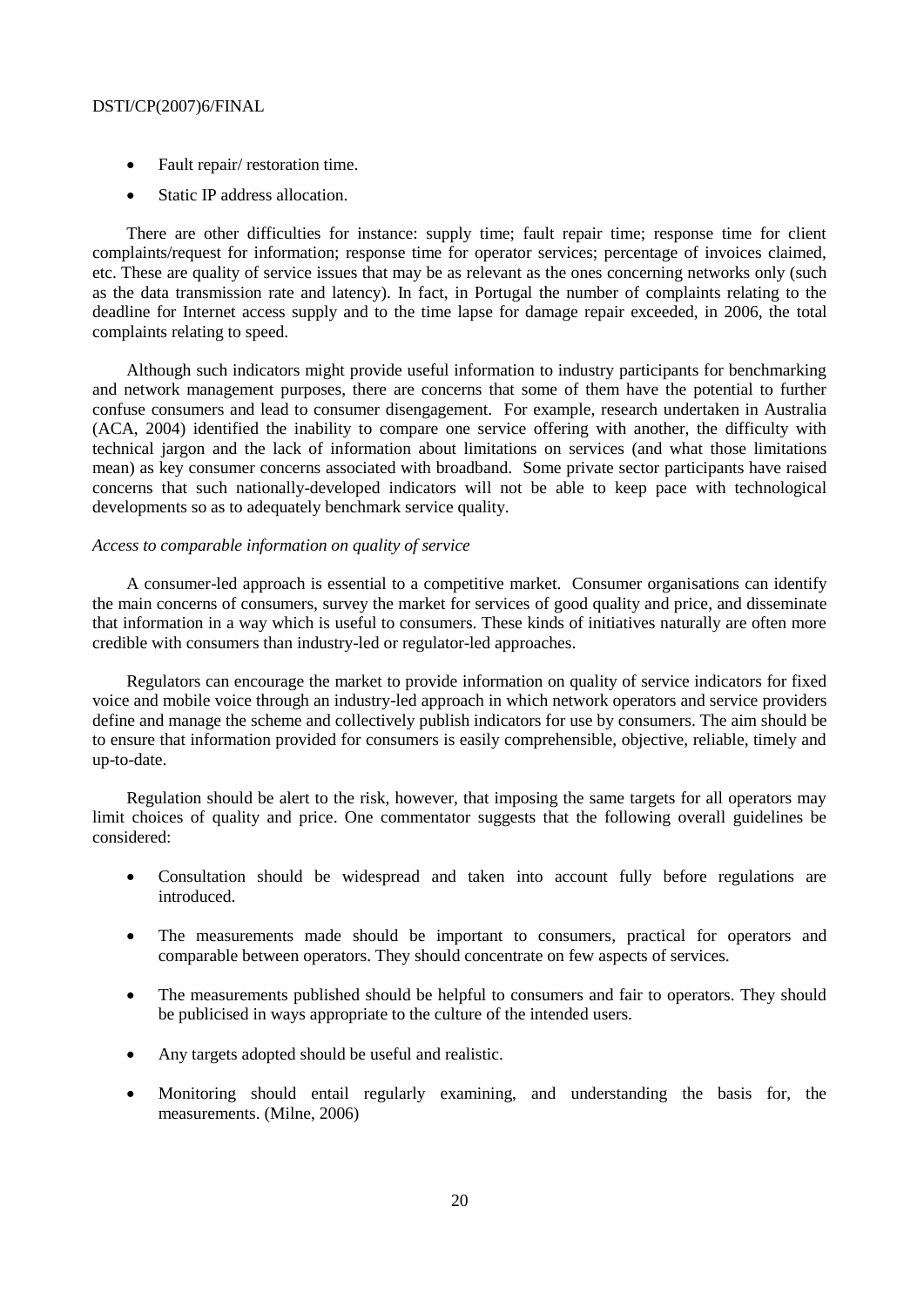In the United Kingdom, Ofcom has required all fixed line providers with at least GBP 4 million net revenue and 100 million minutes of voice calls handled to end users per quarter to publish objective and comparable quality of service indicators. Fixed-line providers launched their website [www.topcomm.org.uk](http://www.topcomm.org.uk/) in July 2006. The site provides comparable information on service provision, fault incidence and fault repair, complaints processing and upheld billing complaints. The data must be approved by Topcomm's independent auditor before it is published. This auditor ensures that all participants are interpreting the scheme's requirements and measurement definitions in a standard and comparable way. There is also a privately operated website providing an advisory service (http:/[/www.simplyswitch.com\)](http://www.simplyswitch.com/).

# *Difficulty in making comparisons due to technical complexity*

### *Mobile*

Competing mobile telecommunications standards in various OECD countries have also contributed to technological complexity and consumer confusion. Currently mobile technologies are classified as second generation (2G), transitional (2.5G) and third generation (3G) with different features, data speeds, handsets and compatibility requirements for each technology. With a large array of technologies, standards and competing specifications and features there is a high level of confusion among consumers *e.g.* in respect to 2.5G and 3G service offerings even though competing standards may allow for new and a differentiated variety of services. Several studies on behalf of Ofcom<sup>11</sup> have revealed a low level of awareness and understanding about 3G technology and 3G services. However, it is possible that while the distinction between 2G and 3G may be important to a regulator like Ofcom, this indifference may mean that the 2G and 3G service in the consumers' eyes are of little distinction. This could reflect a lack of sophistication on the part of the consumer, or it could signal that the regulator's pre-occupation with the distinction is misplaced.

# *Broadband*

In regard to the broadband market, for example, the Australian Telecommunications Industry Ombudsman (TIO), established to handle consumer complaints, has declared:

In the TIO's experience, consumers are often easily confused about broadband, and require detailed explanation by [Internet service providers] about the process and what their expectations should be of the product they are purchasing. While there are tools available to assist consumers in their broadband purchasing decisions … consumers are not widely aware of the availability of such publications  $\frac{12}{12}$ 

In the United States broadband providers compete over price, functionality, and quality. It is not necessarily the case that consumers need to understand the technical differences between different providers in order to make an informed decision. On the contrary, consumers are primarily concerned about whether the service delivers as promised.

Similarly, in regard to mobile broadband technologies, there is a confusingly large array of standards surrounding WiFi and WiMAX, which makes it very difficult for consumers to understand the characteristics of each technology, make comparisons between them and assess the pros and cons of competing devices which make use of the various standards. All WiFi technologies are designated  $^{\circ}802.11x$ ', where the 'x' is a letter varying according to the exact 'flavour' (*e.g.* 802.11a, 802.11b, 802.11g, 802.11n). However, some of these differing standards are not compatible with each other, leading to further confusion.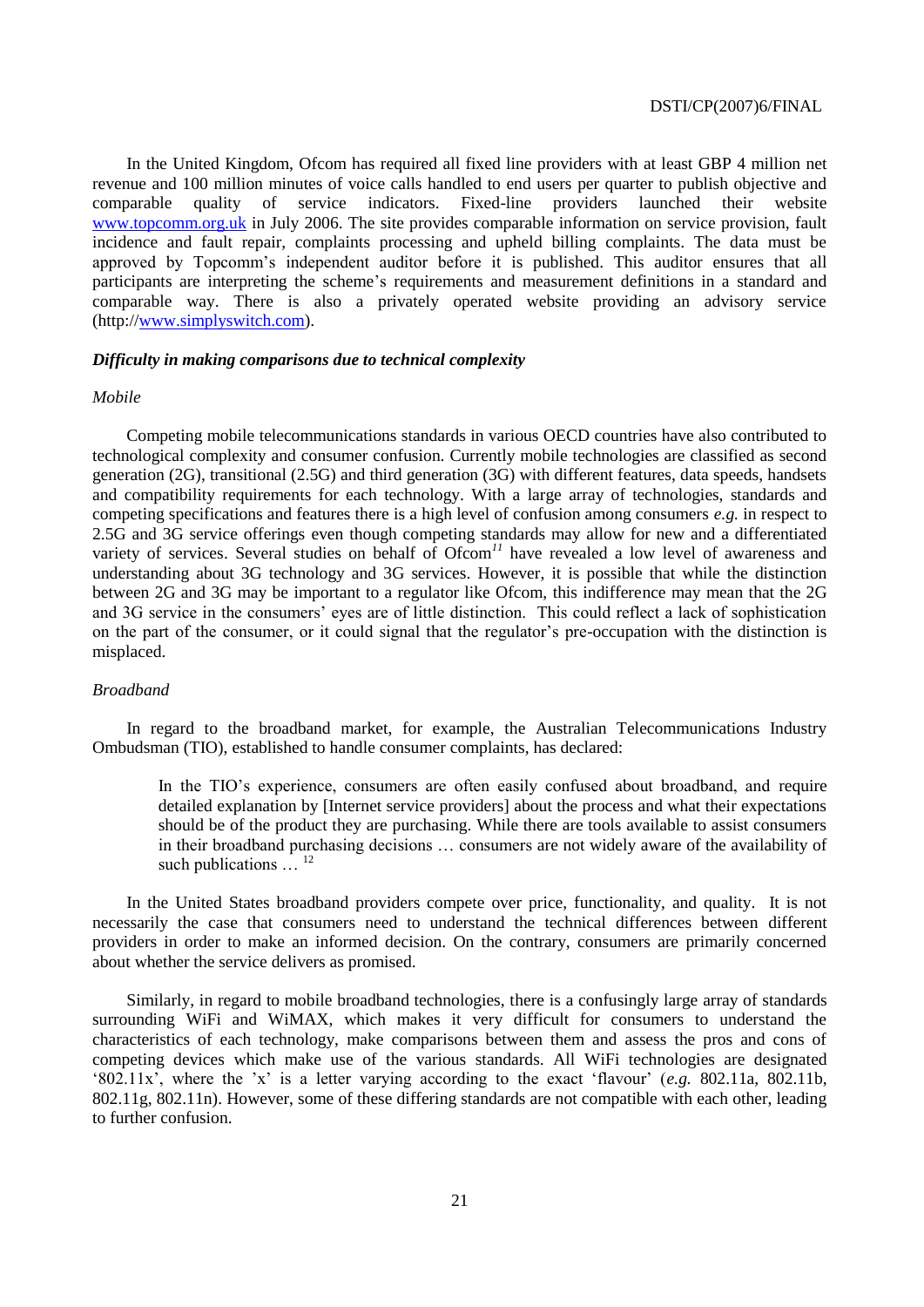Technological advances and market pressures have made telecommunications and ICT products and systems increasingly complex and feature rich. But this has also increased the complexity faced by consumers in determining appropriate products that satisfy consumer needs and in evaluating alternative product offerings by competing providers. In the face of such complexity, while consumers may need to increase their understanding of the technology, service providers who are able to articulate their offers clearly and inspire trust in consumers will be at an advantage.

# **3. SWITCHING**

## *Barriers to switching*

The ability and willingness of consumers to switch is critically important. If switching is discouraged or impeded, this could impact not only on the demand-side but also potentially raise supply side barriers (Barrow 2007). This is because new entrants could be deterred from entering the market in the belief that it will be difficult to persuade consumers to switch from their existing provider. This could diminish the effectiveness of competition and serve to limit the benefits that consumers would otherwise derive from it.

Research conducted by Ofcom (2006b), the UK National Consumers Council (2006) and others suggest that in the telecommunications sector there are a range of important deterrents to switching, including:

- Lengthy and cumbersome switching procedures can make it inconvenient for consumers to switch and can outweigh any potential benefits.
- Early exit charges, imposed by an existing provider, can reduce the benefits of switching.
- Confusing products and non-transparent pricing can make it difficult or time consuming to compare deals (as in the case of mobile telephony and the Internet).
- Technical incompatibility of equipment can make it uneconomical for consumers to switch (for example, if they cannot use a blocked mobile phone with their new provider).
- Long-term deals can lock consumers into lengthy relationships with their providers (as may occur with mobile telephony and Internet contracts) and increase the risk of them being overcharged.

Barriers to switching can be present due to high switching costs. Switching costs can be defined as the real or perceived costs that are incurred when changing supplier but which are not incurred by remaining with the current supplier.

Consumers will not switch to a competing brand unless the price difference exceeds the switching costs. Where switching costs are high, it is possible for a provider to set very low prices, even prices below cost to attract new consumers, but then subsequently charge these consumers prices well above costs once they are ‗locked-in'. This ‗bargain then rip-off' pricing pattern is a characteristic of many markets with high switching costs (NERA, 2003).

# *Under-switching and over-switching*

Under-switching errors can occur where a consumer does not switch (perhaps due to high switching costs) despite apparent benefits from doing so. And there could also be "over-switching" errors where a consumer switches despite making losses from doing so. Wilson and Price (2005) identify a third type of error "consumer inaccuracy" when a consumer makes a surplus-improving switch, but makes a mistake in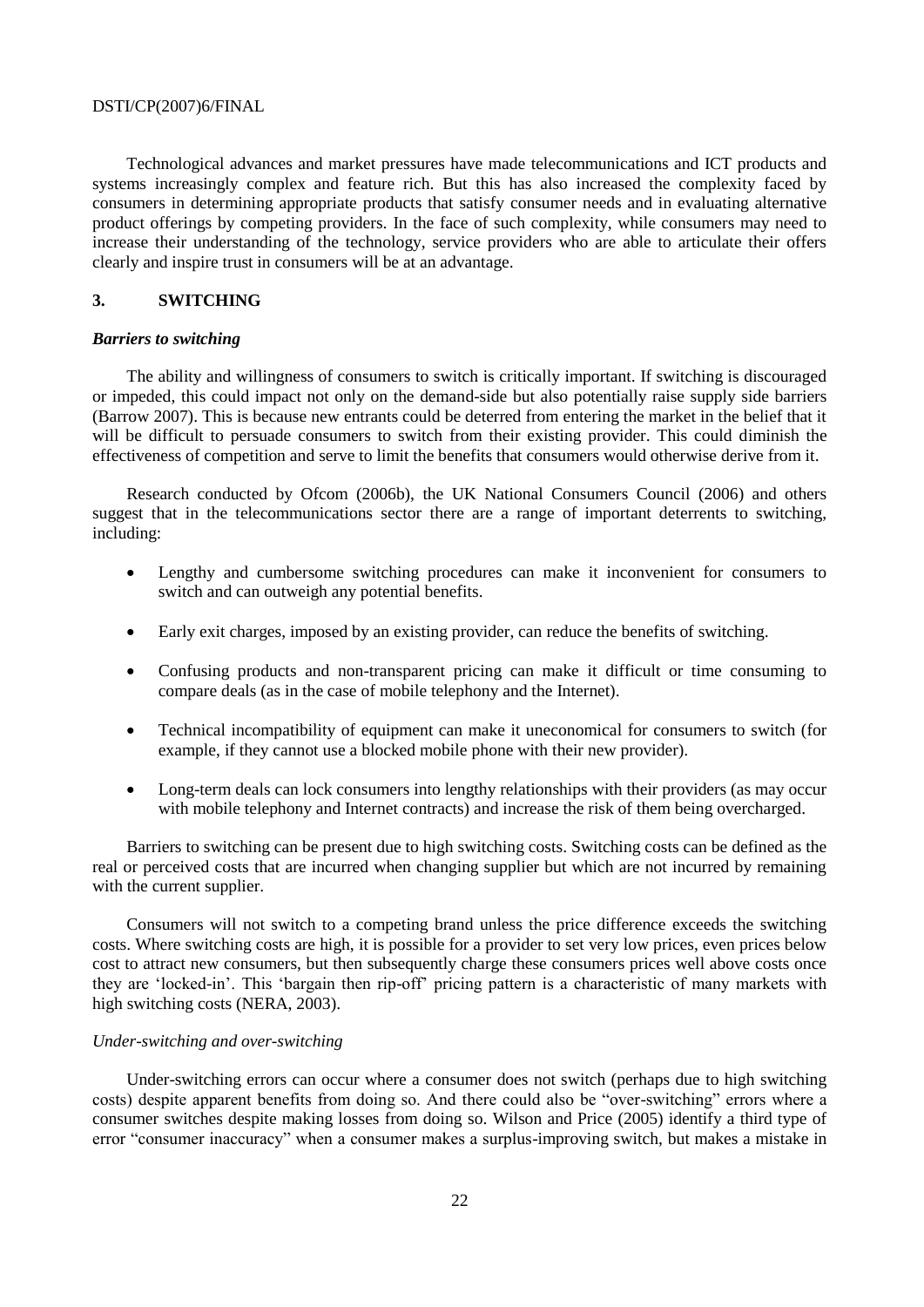the choice of destination operator by not choosing the best operator for their requirements (perhaps as a result of search costs).

High switching levels do not necessarily signify that a market is competitive (Gans, 2005a). First, if pricing is unclear and products complex, price differentials and subsequently switching can occur over a long period of time, without the market becoming more competitive. Second, if companies co-ordinate their behaviour to keep prices high, the market will not be competitive, regardless of switching levels. Third, high switching levels can conceal certain undesirable activities, such as mis-selling and slamming.

Conversely, low switching levels do not automatically indicate that markets are not competitive. Indeed, once price differentials have been exhausted through intensive switching, and prices have been driven down to a competitive level, only limited switching may occur. However, in such circumstances, the market is likely to be competitive.

It should also be recognised that consumers who have not switched will not necessarily be worse off. The incumbent provider may happen to offer the best deal for their particular circumstances. Besides, sometimes a mere threat to switch may bring about a better deal from a current provider.

There are a number of reasons why there are concerns about switching costs. One reason is the potential impact of switching costs on reducing consumer flexibility and therefore lowering the pressure that the prospect of a consumer migrating to a competitor exerts. Another is that switching costs have raised the average price level. Another concern is over the structure of prices that can result from switching costs. However, while there may be inefficiencies caused by a 'bargain then rip-off'<sup>13</sup> price structure, it may not follow that there is a basis for intervention on welfare grounds if the average price level over time is unaffected (NERA, 2003). Moreover, rational consumers will have a strong incentive to switch if the ―rip-off‖ prices become too high. But as some research has concluded, consumers may not make rational decisions in regard to switching. Of special concern are those groups of consumers – including less commercially attractive vulnerable consumers – who may be virtually left out of the switching process, because from a suppliers' point of view, it is not profitable to compete for their business.

## *Influences on switching in telecommunications markets*

#### *Underestimating the benefits of switching?*

Another reason why some consumers decide not to, or feel unable to switch could be that the perceived or actual level of savings available is considered to be inadequate.

According to research conducted by Ofcom, in the fixed line market consumers indicated that in order to switch they would require savings that are the equivalent to around 75% of their monthly phone bill. This might appear irrationally high. But it might also suggest that consumers find the searching, evaluation and actual switching process difficult and time consuming and thus require the promise of high levels of eventual savings as compensation for the time and effort involved in switching.

Respondents to a National Audit Office survey in the United Kingdom in 2003 appear to confirm this conclusion. When asked whether they would change their fixed line arrangements, either with their existing supplier or by switching to a different supplier, to achieve savings of 10, 25 and 40 %, consumers gave answers that indicated the following:

 At each level, consumers are more likely to look for changes with their existing supplier than change supplier (see Table 3). And even then, the level of savings has to reach 40% before the majority of consumers are 'highly likely' to act.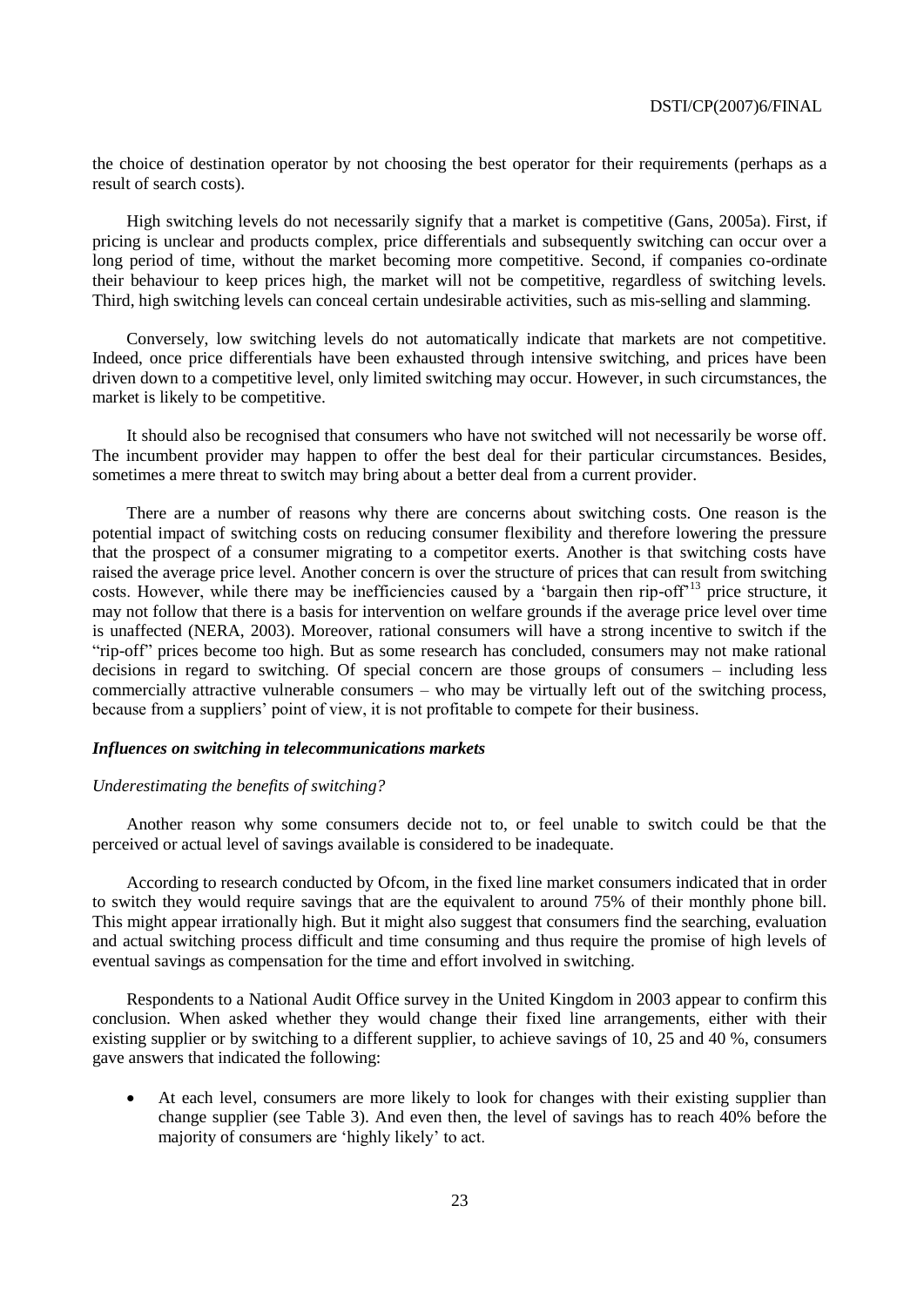A significant minority of consumers are reluctant to change 'at any price'  $-32\%$  of consumers would be 'unlikely' or 'highly unlikely' to switch supplier for savings of 40%, and 25% of consumers would not even make changes with their existing supplier.

|                    |          | Likelihood to change within supplier |               |        | Likelihood to change supplier                             |          |        |        |
|--------------------|----------|--------------------------------------|---------------|--------|-----------------------------------------------------------|----------|--------|--------|
| Level of<br>saving | Highly   | Fairly                               | '%)<br>Fairly | Highly | (%)<br><b>Highly</b><br><b>Highly</b><br>Fairly<br>Fairly |          |        |        |
|                    | unlikely | unlikely                             | likely        | likely | unlikely                                                  | unlikely | likely | likely |
| Savings of 10%     | 23       | 28                                   | 35            | 14     | 34                                                        | 34       | 25     |        |
| Savings of 25%     |          |                                      | 37            | 29     | 24                                                        | 23       | 38     | 15     |
| Savings of 40%     | 14       |                                      | 23            | 52     | 19                                                        | 13       | 26     | 42     |

#### **Table 3. Consumers' motivation to change fixed line telecommunications arrangements in the UK (2003)**

*Source*: National Audit Office public survey cited in "The Office of Telecommunications: Helping Consumers benefit from competition in the telecommunications market", Report by the Comptroller and Auditor General. HC 768 Session 2002-2003: 11 July 2003.

Ofcom's research (2006b) suggests that the level of perceived savings is generally lower than the significant amounts that consumers say they would need in order to switch. However, it may be that actual savings are in fact higher than perceived savings and consumers are therefore underestimating the savings available to them. Indeed, uSwitch (a service-comparison website) estimates that consumers switching telephone provider via its website save an average of £120 per year on their fixed line calls – with 20% saving more than £170. While consumers using the uSwitch website are unlikely to be representative of the UK population as a whole (they are likely to be higher spenders) this suggests that some consumers may be able to save an average of £10 rising to £14 on their monthly telephone bill (Ofcom 2006b). Consequently, uSwitch's data suggests that consumers may be underestimating the benefits of switching and that actual savings are equal to – or potentially higher than – the amounts that would make consumers switch.

In addition to general consumer inertia and disengagement associated with high levels of complexity in the telecommunications market, low levels of switching may also arise because of explicit practices by operators that hinder consumers from changing supplier.

# *Switching costs*

The number of different factors consumers have to take into account when choosing a mobile telecommunications provider, could create considerable search costs for consumers. This is because the cost and suitability of a particular mobile phone package for a particular consumer depends on a number of factors:

- How much the consumer uses the phone.
- The time of day the consumer makes most of their calls.
- The mobile network used by most of the people they are likely to call.
- The kind of services the consumers want on their mobile (*e.g.* cameras, photo-messaging etc).
- Whether and how much the consumer wants to use the mobile abroad.
- Which networks have "coverage" where the consumer wants to use the mobile.
- Whether the consumer wants to commit to a monthly contract or prefers to pay only for calls.
- Whether the consumer's preferred handset is available on their preferred network.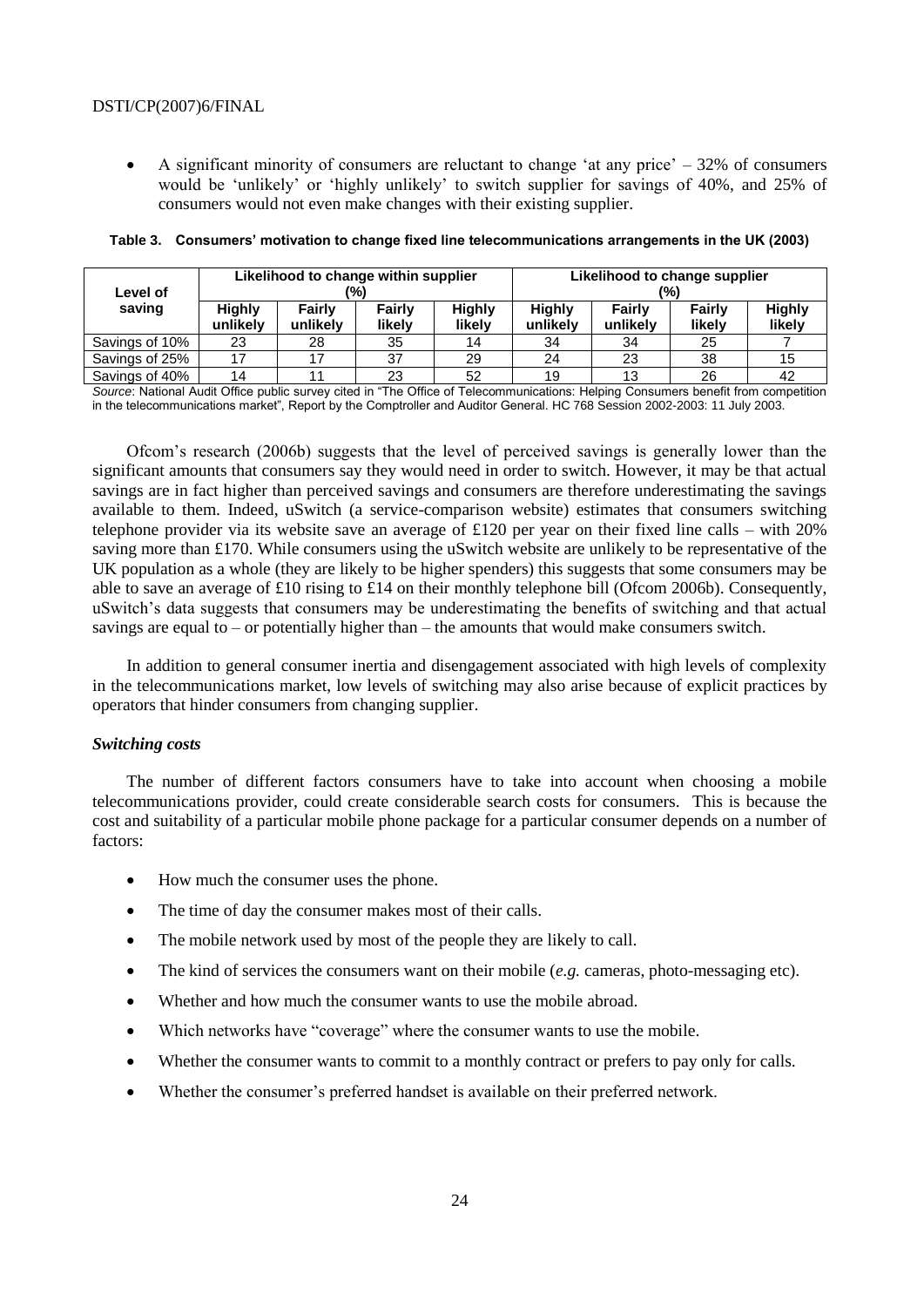# *Compatibility costs*

As different mobile operators have different handset ranges, the consumer's choice of a handset restricts their choice of mobile network, or alternatively, choosing a particular network leads to a limited range of handsets if unlocking of SIM cards is not facilitated. This issue is discussed further in the context of SIM locking below.

Change of telephone number. Consumers switching mobile operator who have to change their telephone number face a number of costs. For example, they must inform potential consumers of the number change (in the case of business users) and potentially miss calls from friends and clients. These costs are greater for a business consumer who may have to change stationery and advertising material and may suffer a loss of business due to the number change. In addition, correspondents of the consumer have to change the number in their address book and other database records. They also suffer some inconvenience in terms of misdialling on the old number.

The introduction of mobile number portability (discussed below) reduces these costs. However, the availability of number portability does not completely remove the transaction costs as there can be a delay between the request for number portability and when it is actually implemented. As a result, even with number portability, transaction costs of changing network will still exist.

## *Contractual costs*

Some of the switching costs involved in changing mobile provider are contractual switching costs. Many mobile phones are sold with a minimum 12-month contract during which time the consumer would have to pay an early exit penalty for terminating the contract.

## *Locked handsets*

In several countries consumers may be prevented from keeping their mobile telephone when they switch providers either because of the technologies used to provide mobile services (*e.g.* CDMA) or because of software that locks the SIM (Subscriber Identity Module) card in the handset and may prevent the handsets from being used on a competing network. In the United Kingdom, United States, Australia and most other OECD countries most operators lock handsets to operate only on their network, particularly in the case of pre-paid consumers (NERA, 2003). The purpose of this locking is to ensure that where the handset is subsidised by the operator, the consumer does not purchase a subsidised handset from one provider and then switch to making calls with another network operator at a cheaper rate. Most handsets can be unlocked by means of the network providing the consumer with a code to enter into the handset. If a mobile handset has been locked, the consumer has to pay a fee to unlock the handset before the SIM card of another operator can be inserted. In some countries (*e.g.* France) mobile operators are required to provide, if requested by the customer, the key to unlock SIM cards to subscribers after 6 months of signing-up.

―Lock-in‖ handsets target consumers' underestimation of the cost of being unable to switch provider, where a more attractive or suitable offer is being offered elsewhere. Further, it may, in some cases be difficult to justify the lock-in clause on cost grounds. In some industries, fixed costs may justify a lock-in clause. It is unlikely, however, that per-consumer fixed costs alone can explain the lengthy lock-in clauses observed in the mobile telephony industry.<sup>14</sup>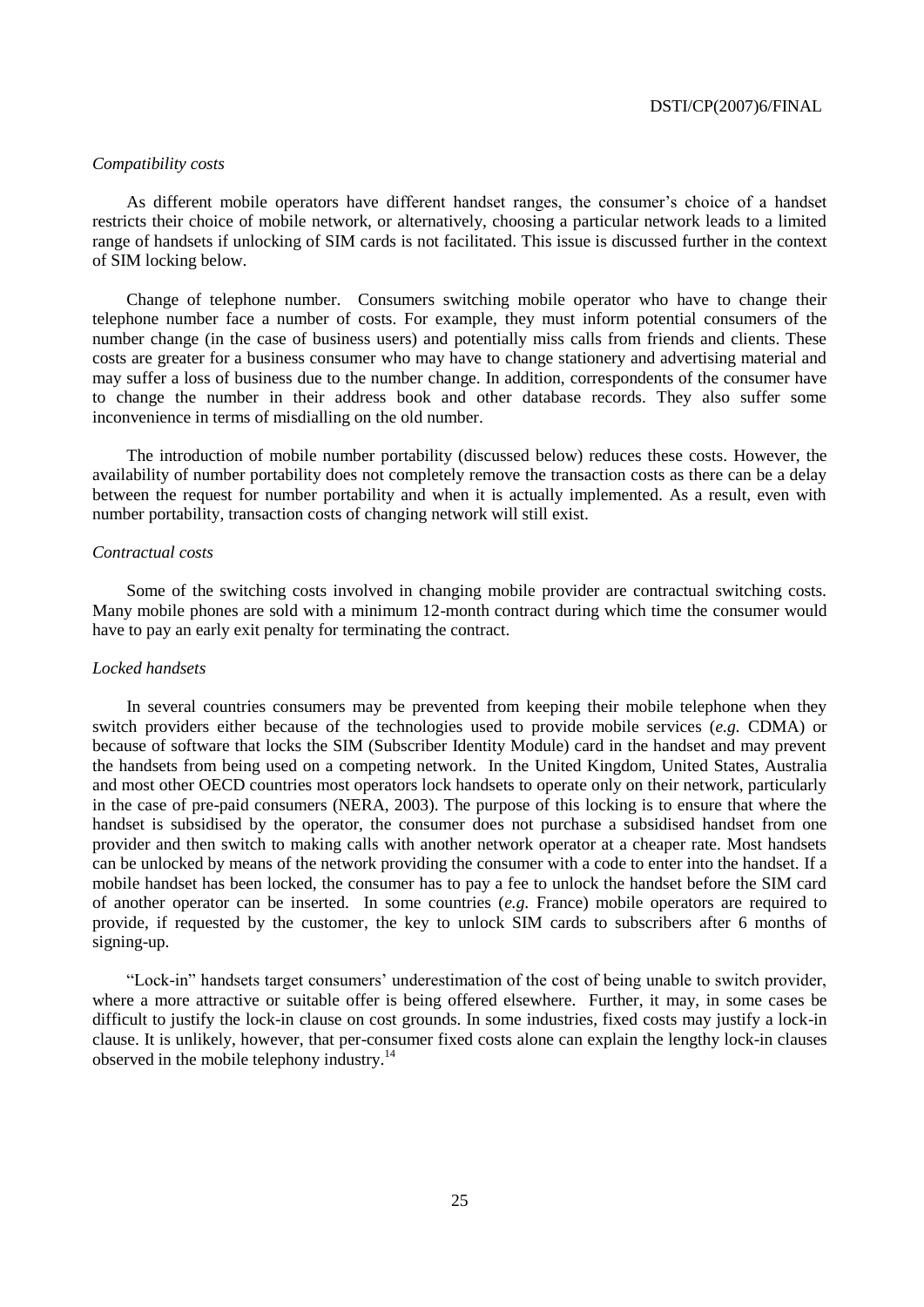## *Efforts to address barriers to switching for consumers*

## *Number portability*

In the US number portability between fixed-to-fixed providers has been in effect since 1997. In 2003, the FCC cleared the way for full local number portability, which allows customers to keep their phone number if they switch from mobile to mobile provider, mobile to fixed provider or fixed to mobile provider. In 2004, the FCC took action to reduce the waiting time consumers experienced to port their number from one provider to another. The introduction of full number portability is an essential aspect of telecommunications competition in the United States.

In an effort to enhance competition and consumer satisfaction, other regulators have introduced mobile number portability (MNP) which allows consumers to keep their mobile number if they switch to another mobile network provider. This is widely regarded as a fundamental prerequisite of open competition and choice in the mobile market, but from the consumers' perspective maintains a barrier between the mobile and fixed markets.

But take-up has been lower than some expected with less than 10% of mobile numbers being ported according to a recent report by Analysys, a consultancy firm (Analysys, 2006). In the United Kingdom, a survey conducted by the National Consumer Council found that switching is quite limited in the mobile telephony market (NCC, 2006). This may be the consequence of high switching levels over the past few years leading to a reduction in current switching potential. Indeed the introduction of MNP was initially expected to result in a surge of competitive activity as carriers sought to seize the opportunity to grow market share by attracting consumers from rivals but this did not occur as much as some expected.

The Analysys report concludes that regulators and operators need to make improvements to current MNP solutions which have significant barriers to consumer take-up, such as high charges for porting a number, long delays before porting takes place, and limitations to data services after number porting. Notably the report concludes that one of the biggest barriers to MNP is that consumers do not realise it is available. It warns that even with the best technical solutions and processes in place, if regulators and operators do not publicise it then it will fail. In the United States, the FCC has gone to significant efforts to make consumers aware of wireless number portability, including developing and making available (in print and on its website) information describing the availability of wireless number portability.

In France, the process for mobile portability (dating from 30 June 2003) was changed as from 21 May 2007. The first change was to implement a one-stop-shop process which allows the customer to request the new operator of choice to implement portability, and the second change is that there is a legal requirement to implement mobile number portability within 10 days to ensure such a switch.

In Japan, mobile number portability was introduced in October 2006 and by the end of March 2007, about 2 million subscribers – out of a total of 97 million – had switched. In Japan, switching can cost up to JPY 5 000 including the new contract processing fee, plus the cost of a new handset<sup>15</sup>, since Japanese handsets are network specific. In Korea mobile number portability has been introduced in phases since 2004. By April 2007 the total number of subscribers who had transferred to other mobile operators was approximately 19.2 million. Mobile numbers can be ported very quickly in Korea – between 30 to 60 minutes is required and the fee for porting numbers is very low (approximately USD 0.85).

While subscribers who switch can take their phone numbers with them, they are not able to take their associated e-mail addresses.<sup>16</sup> In Japan, rather than SMS, Internet e-mail is mainly used on mobile phones. Users are easily able to send and receive e-mails through the Internet between a mobile phone and a PC. In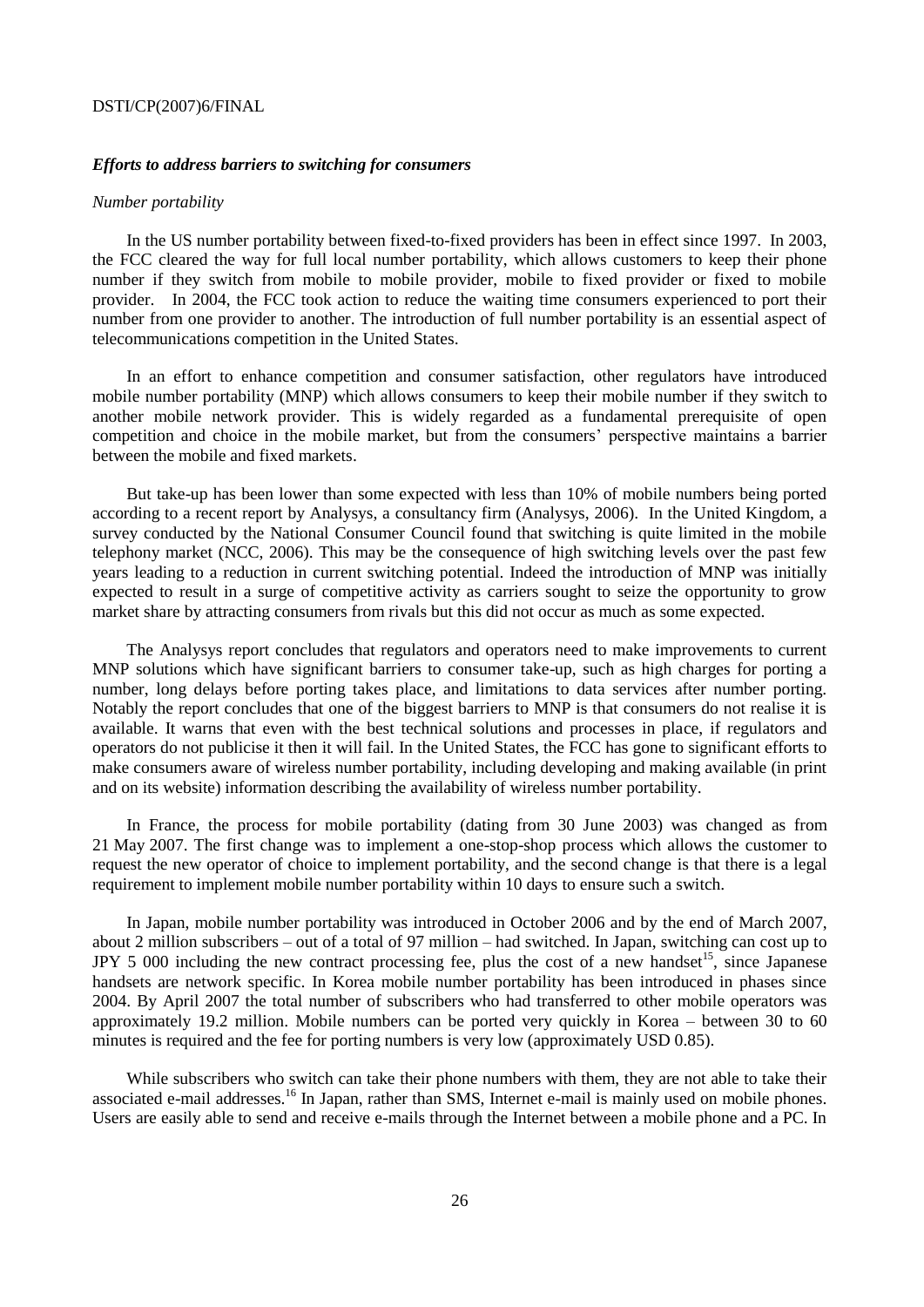addition, the number of e-mail letters that can be sent and received is essentially unrestricted. Thus, various convenient services are provided to mobile phones in Japan.

Another consideration is that subscribers in Japan must approach<sup>17</sup> their existing operators to be released from their account before signing up with a rival. Nevertheless, most accounts can be switched within a day or two. In Japan, mobile services are convenient for users. A range of mobile content and applications is available and sophisticated mobile phones through service competition among mobile carriers. But services – such as downloadable games, or payment systems – may not be available on a rival network.

In Canada, MNP became available in major metropolitan areas on 17 March 2007. When transferring from a wireless service provider to another wireless service provider, the new voice service should be activated within 2.5 business hours. When transferring from a wireline to a wireless service provider, or vice versa, the service should be activated within two business days.<sup>18</sup>

Even without switching, however, MNP may be resulting in increased benefits to consumers with operators offering incentives to discourage subscribers from switching. The extent of switching is not necessarily an accurate gauge of benefits accruing to consumers as a result of measures to facilitate switching. According to one report loyalty schemes have been strengthened, bigger discounts provided for heavier phone usage, and new handsets have appeared and services have improved too (*The Economist*, 2007).

# Mobile portability lead times

The shorter the porting process, the better it is for competition and consumers. Table 4 shows the target maximum lead times in various countries. In Australia, for example, the maximum port lead time is 2 days.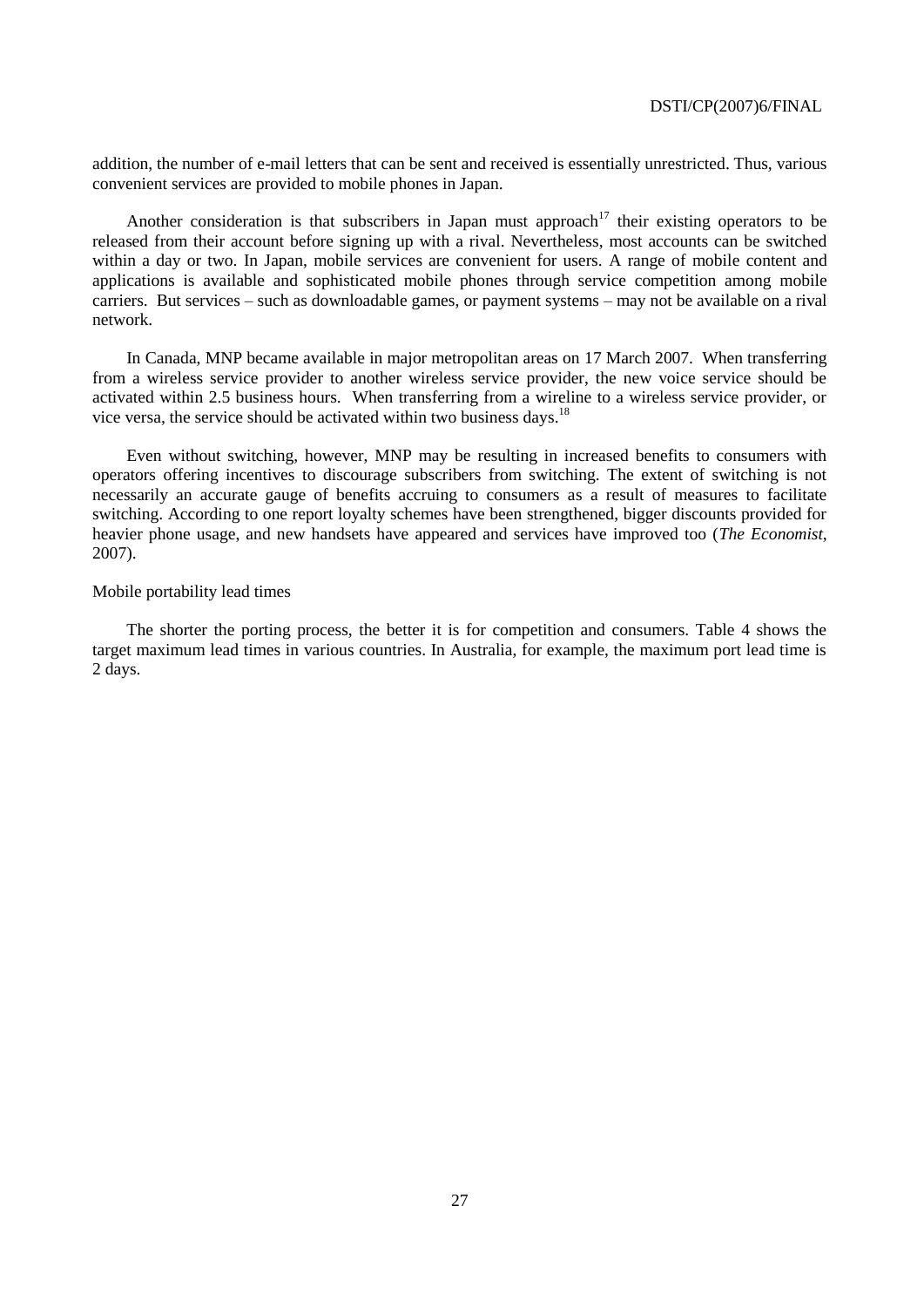| <b>Country</b>        | Time to switch to new      | <b>Target maximum porting</b>                       | <b>Porting process</b>     |
|-----------------------|----------------------------|-----------------------------------------------------|----------------------------|
|                       | operator                   | period                                              |                            |
| France                | 4 hour max                 | 30 days (10 days from                               | Led by recipient (but new  |
|                       |                            | 21/05/07                                            | process will be one-stop-  |
|                       |                            |                                                     | shop)                      |
| Germany               |                            | 31 days (standard contract                          | Led by recipient           |
|                       | 1 hour                     | termination period)<br>5 days (reduced from 15 days | Led by recipient           |
| Italy                 |                            | target at MNP launch)                               |                            |
| Spain                 |                            | 48 Hours                                            | Led by recipient           |
| <b>United States</b>  | 2.5 hours                  | 14 days                                             | Led by recipient           |
| Australia             |                            | 2 working days                                      |                            |
|                       | 3 hours                    | $\overline{3}$ working days                         | Led by recipient           |
| Austria               |                            |                                                     | Led by recipient           |
| Belgium               |                            | 2 days                                              |                            |
| Croatia               |                            | 5 days                                              |                            |
| Cyprus                |                            | 14 days                                             |                            |
| Estonia               |                            | 7 working days                                      |                            |
| Finland               |                            | 5 working days                                      | Led by recipient           |
| Hong Kong (China)     |                            | 36 hours (was 48 hours until                        |                            |
|                       |                            | 2004)                                               |                            |
| Hungary               |                            | 14 working days                                     |                            |
| Iceland               |                            | 10 days                                             |                            |
| Ireland               | 2 hours for a single line/ | 24 hours from request                               | Led by recipient           |
|                       | 8 hours for multi line     |                                                     |                            |
|                       | ports                      |                                                     |                            |
| Lithuania             |                            | 28 days                                             |                            |
| <b>Netherlands</b>    |                            | 4 working days (was up to                           | Led by recipient           |
|                       |                            | 3 weeks until 2004)                                 |                            |
| Norway                |                            | 7 days                                              | Led by recipient           |
| Portugal              |                            | 5-20 working days                                   |                            |
| Singapore             |                            | 7 days                                              |                            |
| Slovenia              |                            | 5 working days                                      |                            |
| <b>Czech Republic</b> | 5 hours                    | 14 days                                             | Set by legislation, led by |
|                       |                            |                                                     | recipient                  |
| Sweden                |                            | 5 working days                                      |                            |
| Switzerland           |                            | 5 working days                                      |                            |
| United Kingdom        |                            | 5 working days                                      |                            |

# **Table 4. Mobile number portability: time taken in various countries**

*1.Note by Turkey:* As regard to the Cyprus question, Turkey reserves its position as stated in its declaration of 1 May 2004. The information in the report under the heading Cyprus relates to the southern part of the Island. There is no single authority representing both Turkish and Greek Cypriot people on the Island. Turkey recognises the Turkish Republic of Northern Cyprus (TRNC).

2. *Note by all the European Union Member States of the OECD and the European Commission:* The Republic of Cyprus is recognised by all members of the United Nations with the exception of Turkey. The information in this report relates to the area under the effective control of the Government of the Republic of Cyprus.

*Source:* IML Research, Ovum 2005. Reported in Ofcom, "Review of General Condition 18 – Number Portability", Consultation 16 November 2006, p. 80-81.

## *Broadband Internet switching issues*

An important characteristic of a competitive broadband market is the ability of consumers to switch between broadband service providers. In the United Kingdom, a study on this issue concluded that many consumers have found it difficult to switch between broadband suppliers or to move home without experiencing problems. Some consumers reportedly lost their broadband service for several weeks, or were given confusing and contradictory information about what they needed to do to migrate to another ISP (Ofcom 2006c).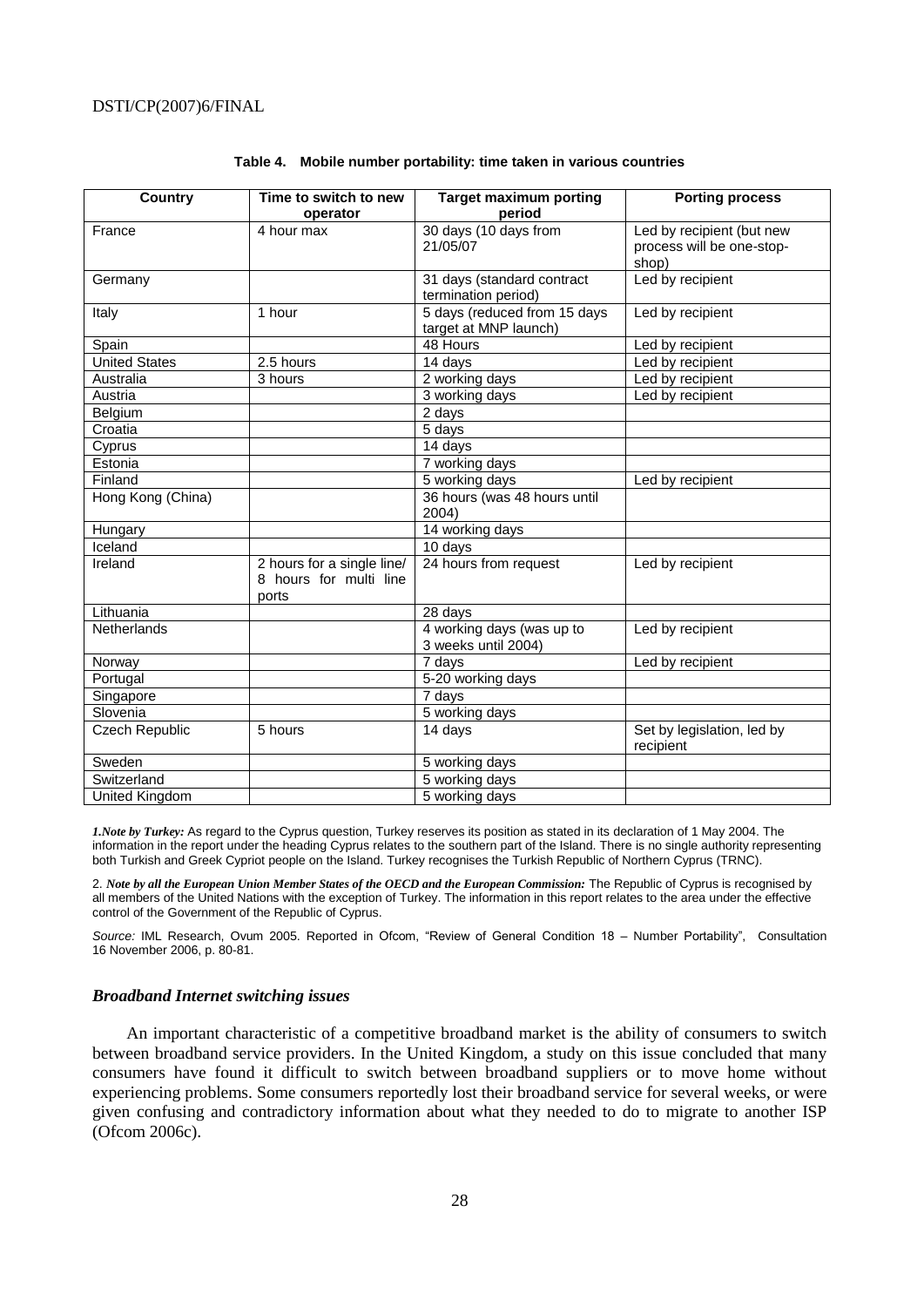Over the course of 2005, Ofcom noticed an increase in the number of consumers contacting the Ofcom Contact Centre (OCC) about issues relating to migration between broadband service providers. The largest source of complaints was about tag on line. "Tag on line" is a term used to describe a situation where a consumer cannot order broadband because there is (or appears to be) another broadband service provider already providing broadband on that line, or there is an incompatible product on the line. Tag on line affects people moving house, consumers who want to switch broadband service providers but have not used the MAC process,  $19$  and even consumers ordering broadband for the first time.

The next biggest source of consumer complaints to Ofcom's Contact Centre was about the MAC process. The most frequent complaint in this regard was that a broadband service provider had failed or refused (for various reasons *e.g.* because the consumer is still bound to a contract, or because the consumer owes it money) to issue a MAC at the consumer's request.

To address these problems Ofcom decided to introduce General Condition 22 which consists of two elements: a requirement on all Communications Providers to comply with the MAC process; and where the MAC process does not apply, a requirement on all Communications Providers to comply with a number of high-level obligations designed to address consumer harm associated with broadband migrations.

# *Bundling*

Bundling offers a number of important benefits to consumers. These include:

- The combined cost of purchasing the bundle from one provider is often less than buying the products individually.
- The convenience and streamlined procedures associated with having contact with only one provider in terms of billing, payment, and consumer service which lower consumer transaction costs.
- Bundling removes the need to choose between service providers and product combinations, thus in one sense simplifying the consumer's purchase decision.

Some new services only become possible by buying bundled packages (for example, converged fixed/mobile telephony). However, in some situations, bundled services can make it more difficult to switch and lead to consumer detriment. For instance, once consumers have signed up for a bundled offering it is usually difficult to switch since the offers may lock in consumers *e.g.* for one or two years and impose financial penalties on consumers who wish to exit the contract earlier. Moreover, the cost involved in switching provider for a single part of the bundle could be a strong disincentive. For example, switching broadband generates significant costs since the e-mail address is not portable and has to be changed and for businesses and some individuals this may be a significant deterrent to switching.

It is also often difficult to compare bundled packages offered by alternative service providers since most packages involve different combinations of services, service features and terms and conditions. Moreover, operators can also use bundling to complicate and obscure their pricing. Prices are obscured because consumers do not always understand the relationship between the bundle price and a price for each component. This can lead to consumers being confused by the different varieties of bundles and therefore not choosing the products that best meet their needs. For example, in the United States bundled services typically include unlimited local, local toll, and long distance services at a single flat rate. This can make it difficult for consumers to compare that single rate to the sum of the rates of the components because the components (especially long distance and local toll service), when sold as stand-alone services, are usually sold on a usage (rather than flat rate) basis. Further, confronted with a huge array of complicated bundles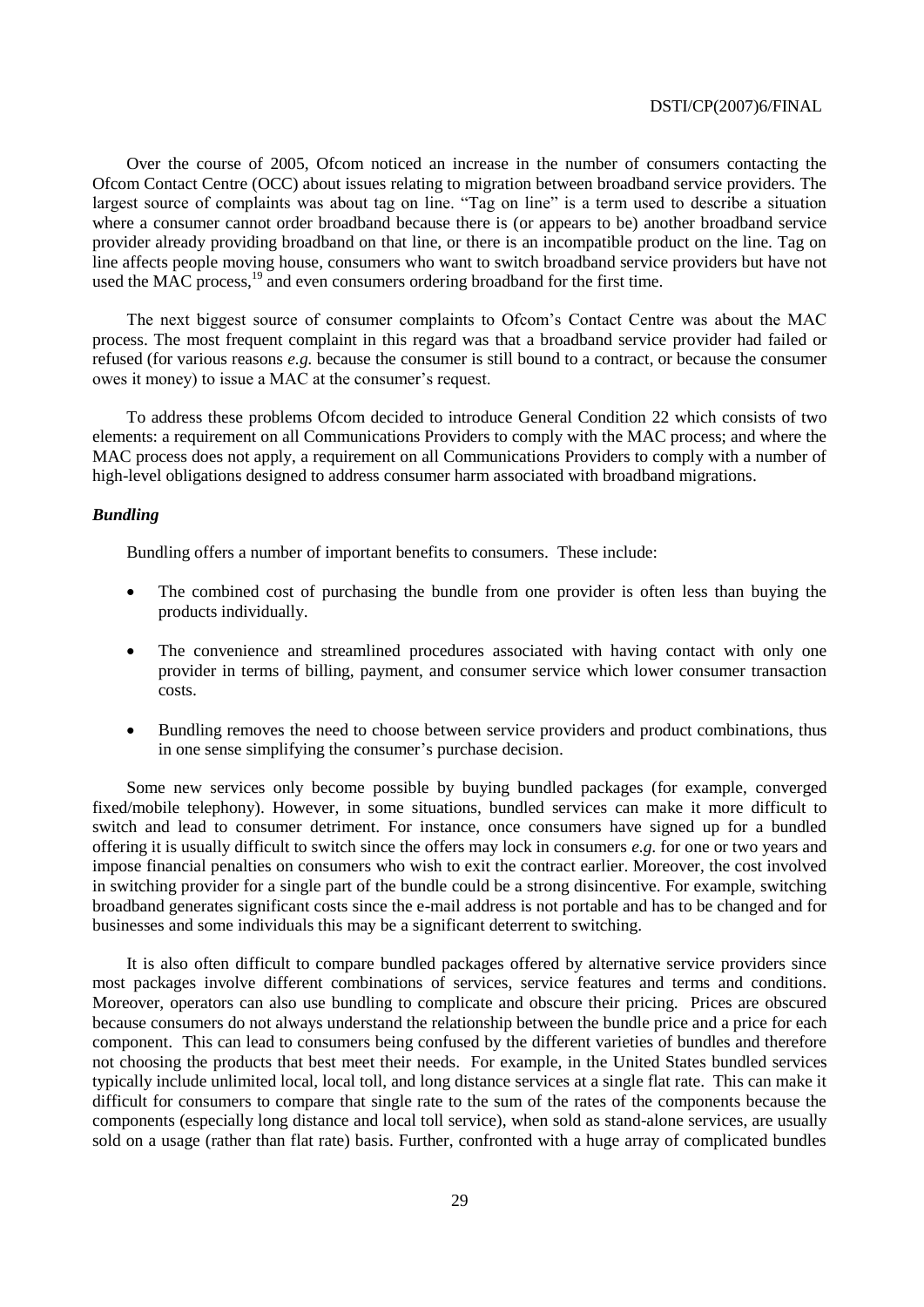from different operators, consumers are disposed to stay with the operator they are accustomed to despite the possibility of better offers being available elsewhere.

Finally, bundling can force consumers to buy elements that either they do not need, or that do not match their desired specifications. This is because it may not be possible (or may be too confusing) for consumers to specify what services they wish to be bundled as part of their preferred package.

Information derived from questionnaire surveys has indicated that consumers are only moderately satisfied with their bundling arrangements. An Australian survey found that among small business consumers 81% were satisfied with their bundled packages, whereas among residential consumers, 78% were satisfied. Consumers who were dissatisfied with bundling arrangements found comparing services from different bundled service providers more difficult than comparing services from different fixed line or mobile service providers. For instance, only 6% of small business respondents considered it easy to compare bundled packages between different service providers. (ACA, 2004a)

# **4. EVIDENCE OF ACTUAL CONSUMER BEHAVIOUR IN TELECOMMUNICATIONS MARKETS?**

## *Consumer behaviour in telecommunication markets*

Switching patterns provide an important indicator that the demand-side of a market is well-developed and consumers sufficiently empowered to participate actively. The motivation to participate is generally a function of consumers' estimate of the performance of their existing supplier; and whether or not they believe there are better alternatives available from other suppliers on the aspects of service that matter to them. If the market is perceived to be undifferentiated and/or if their current supplier is perceived to be the best on the market on the criteria that are important, there is no expected benefit from switching (Ofcom 2006b).

It is important to note, however, that switching is not the only measure of a vibrant demand-side nor is switching necessarily always in consumers' best interests. The decision to engage in co-ordinated information gathering that will support the decision to switch or not to switch is also important. If a consumer is satisfied with his/her current provider, switching is not necessarily an improvement. Moreover, choosing a new service does not necessarily mean switching provider.

This section examines the available evidence of consumer behaviour and satisfaction levels in the telecommunications industry and of influences on such behaviour. In general, satisfaction surveys need to be treated with some caution in that results may vary widely according to how, and in what context, a question is formulated. For this reason, it is useful to analyse consumer satisfaction surveys side by side with consumer complaints data, where available, to get a fuller picture of the market.

# *Consumer behaviour in the fixed line market*

# *United Kingdom*

Ofcom's research found that in the United Kingdom, although the majority of consumers in the fixed line market have not considered changing their supplier, they have 'participated' in other ways. This research identified the following four 'participation' segments that are common across fixed line, mobile and Internet telecommunications markets:

 Inactive consumers (those who have had *no past involvement* at all other than possibly thinking about getting involved and have *low interest in the market)*.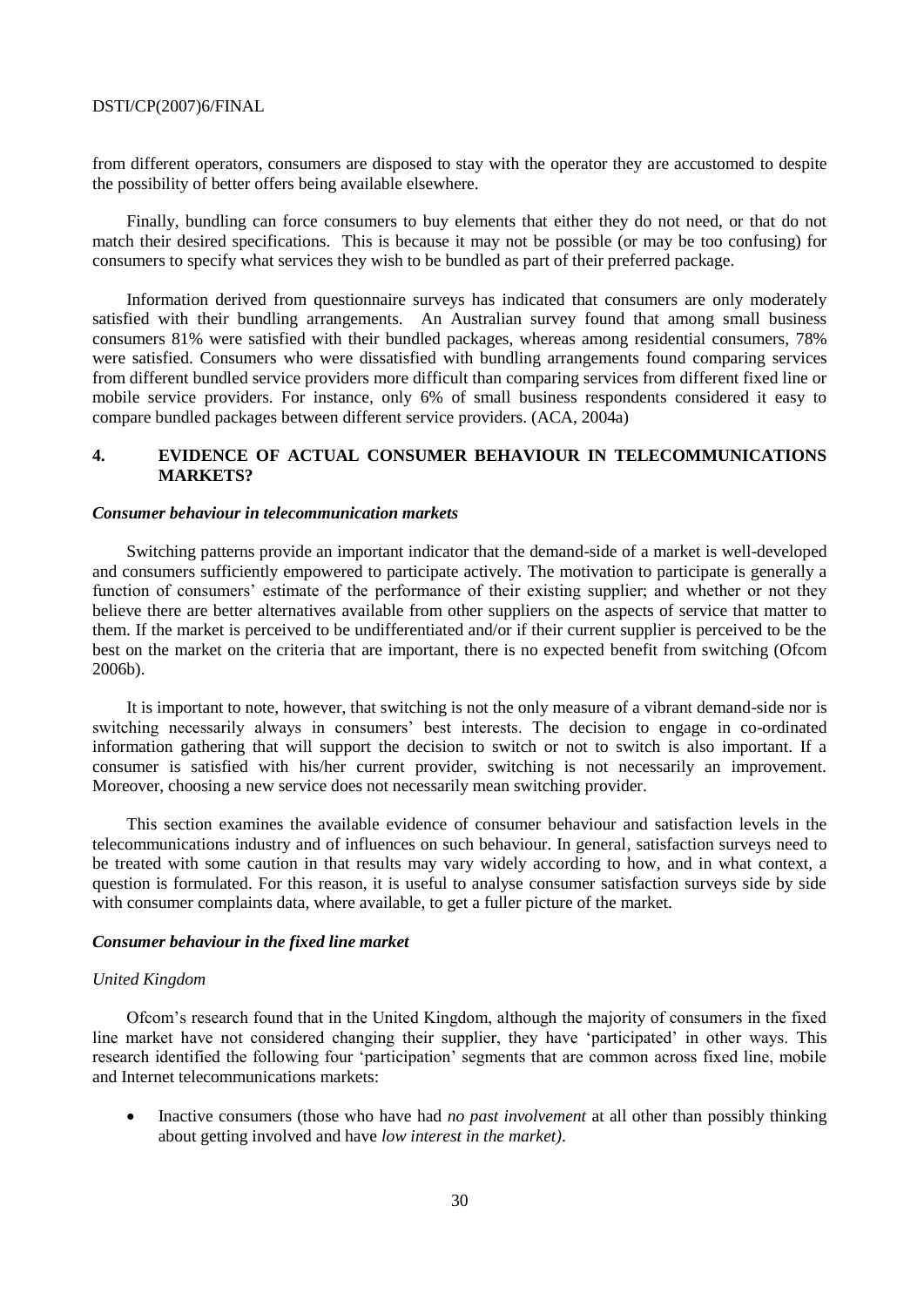- Passive consumers (those who *may have had some past involvement* and have *some current interest* in the market).
- Interested consumers (those who have had little past involvement are *more likely to keep an eye on the market* and *act on their future intentions*); and
- Engaged consumers (those who are t*he most active group* in terms of past behaviour, interest in the market and future switching intentions).

One in three (34%) of the fixed line consumers surveyed had changed the supplier providing their home fixed line service in the last four years (including decisions to move from a single provider to split providers for calls and line rental). However, two-thirds (66%) had not switched in this time period and the majority (52%) had not even considered doing so. Regardless of whether or not they had switched supplier in the last four years, 34% had made some change to their existing service with their current supplier in this time period. A similar proportion claimed to keep an eye on the market: around a third (36%) agreed that they were always on the look-out for a better deal and a similar proportion (31%) agreed that they made a conscious effort to keep up-to-date with what other providers were offering.

# Factors influencing participation in the fixed line market

According to Ofcom's research, 86% of fixed line consumers in the United Kingdom were satisfied with their overall experience with their current supplier: almost half (46%) were very satisfied and a similar proportion (40%) were fairly satisfied.

According to consumer responses to Ofcom's questionnaire surveys, the greatest deterrent to shopping for an alternative fixed line supplier was the possibility of getting locked into a contract with a new supplier: two-thirds of consumers (67%) agreed that they would be put off by this. The second greatest barrier to switching was reluctance to leave a known and trusted supplier for one that was unfamiliar – stated by 65% of consumers. In the fixed line market, many consumers have been with their supplier for many years. For some consumers, their relationship with their fixed line supplier was perceived as being more important than whether they could get a better deal elsewhere. Because of the "endowment factor" (a factor influencing consumer behaviour that is underlined by behavioural economics, as noted earlier), these consumers would only switch if they had experienced a serious betrayal of trust, that incites a 'revenge value' to switching. As many as one in two  $(53%)$  fixed line consumers agreed that they had a strong sense of loyalty to their existing supplier (Ofcom 2006b).

The process of switching was itself likely to discourage around half of those consumers surveyed: 56% agreed that shopping (searching) for a new supplier was too much hassle, 52% agreed that it was difficult to make comparisons between suppliers and 49% agreed that they did not have enough time to research the options. For a similar proportion (46%) there is concern that there is a reasonable degree of risk that something will go wrong in the transition, potentially leaving them without service altogether. Moreover, the majority (58%) perceived that the gain would be only short term because all the suppliers tend to follow each other.

No significant differences were detected between demographic groups. In other words, for fixed line consumers the differences are driven by differences in attitudes and behaviour rather than by differences in demographics.

In summary, Ofcom concludes that in the fixed line market, in the face of an undifferentiated market (perceived or actual), inactive consumers are adopting fallback, risk-averse strategies and will stay with what they know and trust, even though it might not be the best rational option. This appears to support the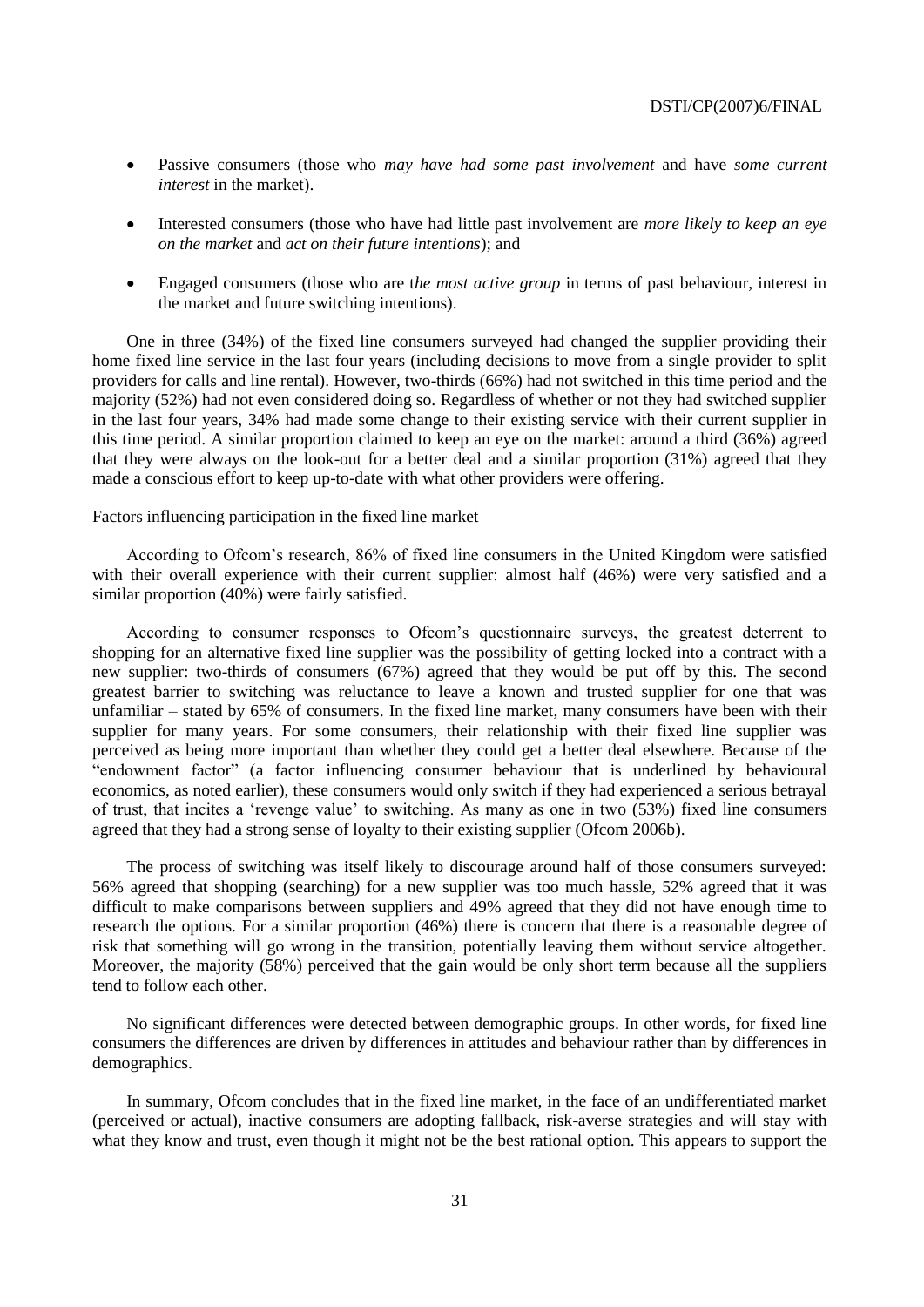arguments of behavioural economics. Ofcom's findings suggest that the greatest chance of furthering participation in the fixed line market are efforts to help consumers to overcome their inertia, by allaying fears regarding the potential risks associated with switching services, or by educating them regarding the tangible benefits of any new service over and above their existing arrangement (Ofcom 2006b).

## *Sweden*

Information about switching activity in Sweden appears to be broadly consistent with the UK experience. In Sweden as of the end of 2005, just over 19% of the total number of telephone subscriptions were provided by an operator other than Telia Sonera (the incumbent), which is an increase of 17% from 31 December 2004 (Swedish National Post and Telecom Agency 2005).

## *Portugal*

In Portugal, as of the end of 2006, more than 21% of the total number of telephone subscriptions were provided by an operator other than Portugal Telecom (the incumbent), which is an increase of nearly 11% from 31 December 2005 (Anacom, 2006). But the level of switching in Portugal's fixed line market has also been relatively low. Table 5 indicates that about two-thirds (64%) of consumers interviewed as part of an Anacom (the telecommunications regulator) study were satisfied with the prices charged by their fixed network provider. This degree of satisfaction with a key aspect of service would clearly reduce the disposition to switch.

# **Table 5. Degree of satisfaction towards fixed line prices in Portugal**

| Very satisfied       | 5.8%  |
|----------------------|-------|
| Satisfied            | 58.2% |
| Not satisfied        | 29.5% |
| Not satisfied at all | 4.1%  |
| <b>NA</b>            | 2.5%  |

*Source*: Anacom, "Electronic Communications Consumer Survey, February 2006 – Key Findings", May 2006.

# *Consumer behaviour/switching in the mobile telecommunications market*

# *United Kingdom*

Ofcom found that more than a third (36%) of mobile telecommunications consumers in the United Kingdom had changed their mobile phone network supplier in the last four years. The figure rises to 52% for those who are on an annual contract and falls to 29% for those who are on pre-pay packages. However, two-thirds (66%) had not switched in this time period and the majority (53%) had not even considered doing so. Even among the 7% who had considered switching, not all had actively started looking for an alternative.

Ofcom pointed out that although the majority of consumers in the mobile phone market have not considered changing their supplier, they are 'participating' in other ways. 32% had made some change to their existing service with their current supplier during this time period. While consumers were far more likely to change the tariff or package they were on  $(31%)$  than ask their supplier to match a better deal they had seen elsewhere (8%), mobile phone users seemed aware of their potential to negotiate. 62% of those on contracts had changed their existing tariff/package and 16% had attempted to renegotiate their package/deal. Around a third of all consumers claimed to keep an eye on the mobile phone market. 32% agreed that they were always searching for a better deal and 28% agreed that they made a conscious effort to keep up-to-date with what other providers were offering.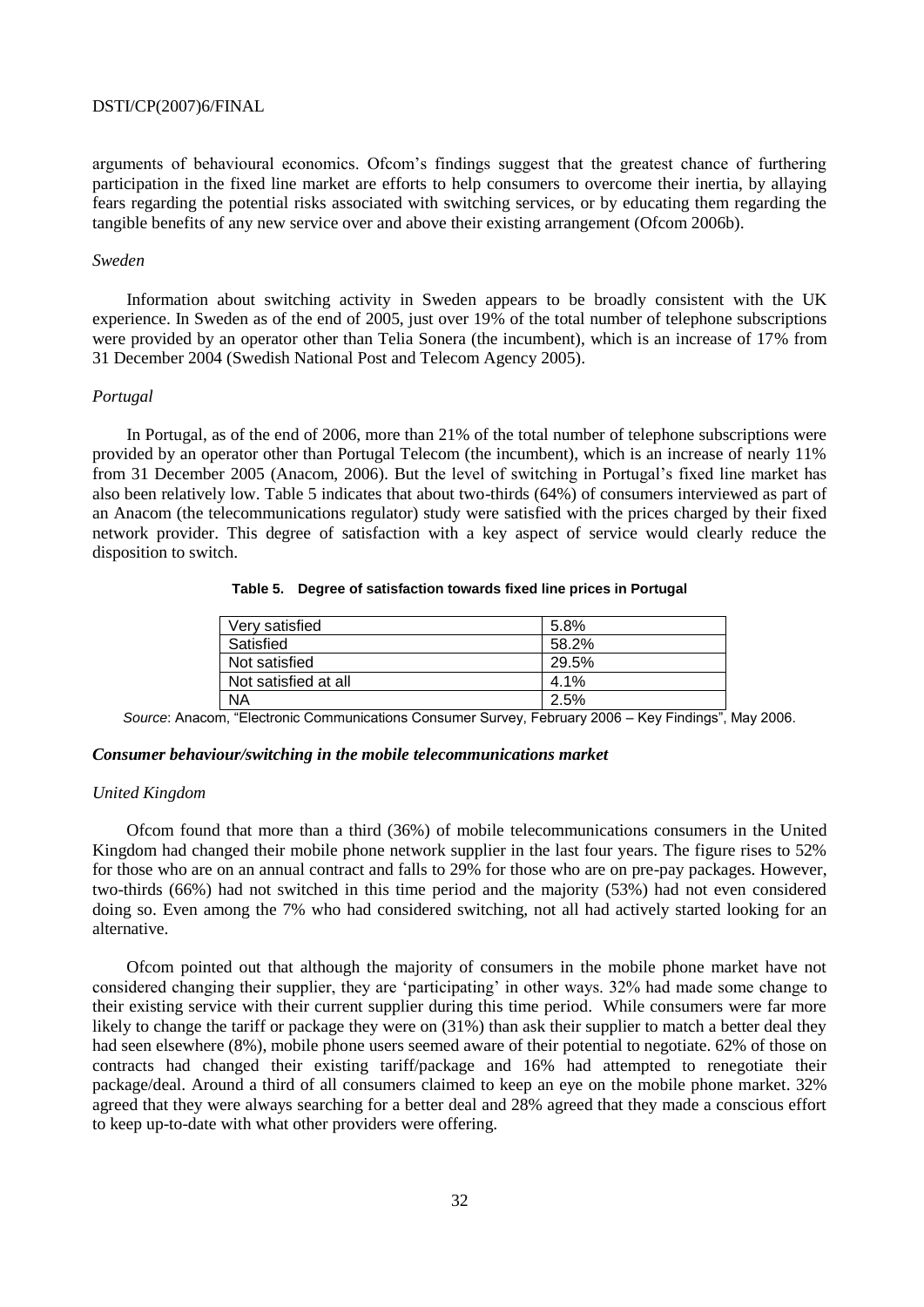Ofcom's research disclosed that in the United Kingdom engaged consumers were significantly more likely to be younger and male (*i.e.* early adopters) and Inactives tended to be older consumers on pre-pay packages (who tend to spend less). However, Ofcom concluded that the degree of consumer engagement with the market is better explained by differences in attitudes and behaviour rather than by differences in demographics.

# Factors influencing participation

Price and interest in technology stood out as clear drivers of consumer participation in the Ofcom studies. The majority (at least 85%) of all consumers in this market agreed that the low cost of their service and overall value for money were very important to them. Consumers classified as "interested" and ―engaged‖ consumers were significantly more likely to make this claim (97% and 98% respectively). With respect to technology, the majority (88%) of "engaged" mobile phone consumers were willing to spend time looking at all the options to make sure they got the best one for them (compared to 42% of inactive consumers) and they were significantly more likely to be early adopters (37% and 8% respectively).

In terms of reasons given for not switching, more than half the telecommunications consumers surveyed (54%) said that they were very satisfied with their overall experience with their current supplier and another third (36%) said that they were fairly satisfied. Post-pay and pre-pay consumers were equally satisfied with their current network supplier.

The research also identified a range of procedural and psychological barriers perceived by mobile telecommunications consumers (see Table 6). The greatest deterrent to shopping for an alternative mobile phone network supplier was the possibility of getting locked into a contract with a new company: around two-thirds of consumers (68%) agreed that they would be put off by this.

Reflecting a similar sentiment, the second greatest barrier to shopping was reluctance to leave a known and trusted supplier for one that was unfamiliar, an issue for 64% of consumers. This refers to the extent to which consumers value their relationships with their mobile phone network supplier. More than one in two (55%) agreed that they had a strong sense of loyalty to their existing network supplier. This was particularly the case for inactive consumers of whom 39% were likely to be 'relational' people (with a preference for using trusted brands known or recommended to them) and only 14% likely to be ‗transactional' people (willing to consider unfamiliar brands if they offer a good deal). This manifestation of the ‗endowment factor' and ‗irrational' fear of changing to a new provider are consistent with the arguments of behavioural economics.

Lack of confidence, heuristics, and information overload also appeared to play more of a role in decision-making among inactive consumers. 48% did not feel they knew enough to make the right choice and 42% expressed concern about "appearing stupid in front of sales staff". 44% were willing to accept a solution that they felt was 'good enough' rather than investigate all options to find the 'best' one (17%).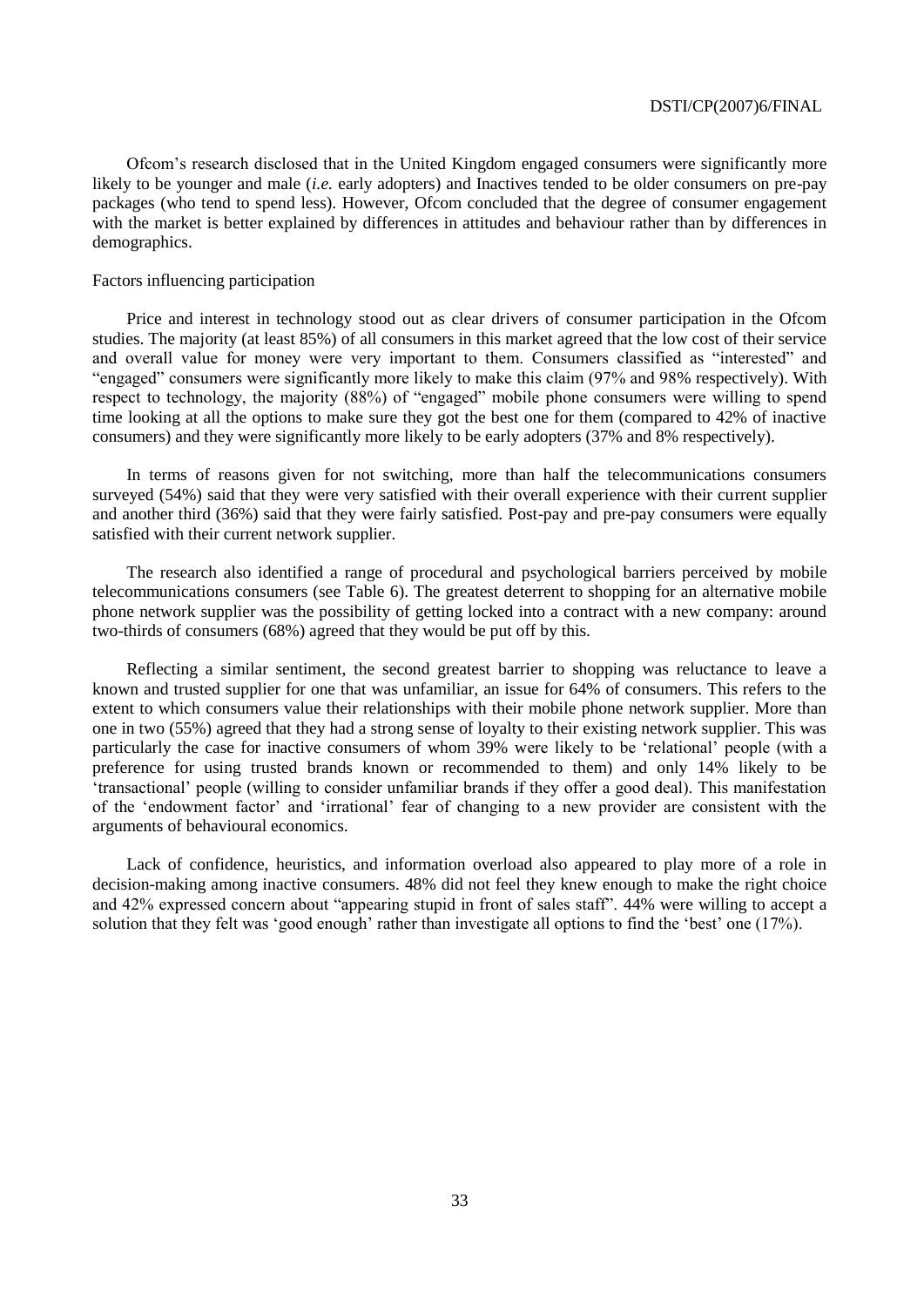| Response to Question (with prompted reasons): "I did not switch my mobile phone supplier |            |                            |                         |               |              |  |  |  |
|------------------------------------------------------------------------------------------|------------|----------------------------|-------------------------|---------------|--------------|--|--|--|
| because":<br>Reason                                                                      | Agree<br>% | <b>Strongly</b><br>agree % | <b>Total</b><br>agree % | Post-pay<br>℅ | Pre-pay<br>℅ |  |  |  |
| Don't want to get locked into contract with<br>new provider                              | 47         | 21                         | 68                      | 47            | 52           |  |  |  |
| Reluctant to leave provider I trust for one I<br>don't know                              | 47         | 17                         | 64                      | 52            | 59           |  |  |  |
| Strong sense of loyalty towards current<br>provider                                      | 36         | 19                         | 55                      | No difference |              |  |  |  |
| Shopping for new provider too much of a<br>hassle/chore                                  | 41         | 12                         | 53                      | 41            | 49           |  |  |  |
| Only short term gain as providers follow each<br>other                                   | 43         | 9                          | 52                      | No difference |              |  |  |  |
| Difficult to make comparisons b/w providers                                              | 38         | $\boldsymbol{9}$           | 47                      | 35            | 53           |  |  |  |
| Don't have time to research options                                                      | 38         | 9                          | 47                      | 34            | 54           |  |  |  |
| Don't want to lose current deal/package                                                  | 32         | 14                         | 42                      | No difference |              |  |  |  |
| Big risk that something will go wrong in<br>transition                                   | 30         | $\overline{7}$             | 37                      | No difference |              |  |  |  |
| Don't know enough to make right choice                                                   | 28         | 9                          | 37                      | 27            | 42           |  |  |  |
| Bound to feel stupid/out-of-date when I talk to<br>sales staff                           | 21         | 12                         | 33                      | 24            | 37           |  |  |  |
| No difference in cost of supplier                                                        | 28         | 4                          | 32                      | 27            | 33           |  |  |  |
| No difference in quality of supplier                                                     | 26         | 3                          | 29                      | 23            | 32           |  |  |  |
| Don't know where to find trusted info about<br>options                                   | 21         | 5                          | 26                      | No difference |              |  |  |  |

# **Table 6. Perceived barriers to shopping and/or switching mobile phone suppliers in the UK**

*Note: Base*: All mobile (500). Percentages represent share of total sample.

*Source*: Ofcom, 2006b.

In this market, consumers on contracts may also be bound to their suppliers as a result of having negotiated or been given special deals: two fifths (42%) of consumers expressed concern about losing the package or deal they were on. Early exit penalties could also apply.

The process of shopping was itself likely to discourage around half of the consumers surveyed: 53% agreed that shopping for a new supplier was too much hassle, 47% agreed that it was difficult to make comparisons between suppliers and 47% agreed that they did not have enough time to research the options. Moreover, the majority (52%) perceived that the gain would be short term because all the suppliers follow each other. As Table 6 indicates, this is particularly the case among pre-pay consumers, who perceived higher barriers to shopping than those on contracts: 82% of pre-pay users agreed they did not want to be locked into contracts with a new provider. They were also significantly more likely to regard shopping for a new network supplier as an onerous process, approaching it with lower levels of interest and confidence than contract users.

In summary, Ofcom concluded that the evidence suggests that in the UK mobile telecommunications market, in the face of complexity and lack of market differentiation (perceived or actual), inactive consumers will stay with what they know and trust, even though it might not be the 'best' option. Of com concluded that the greatest chance of furthering participation in the mobile phone market is through efforts made to influence these key drivers, for example by educating them in regard to the tangible benefits of any new service over and above their existing set-up, by making the switching process easier or by helping consumers to overcome their inertia.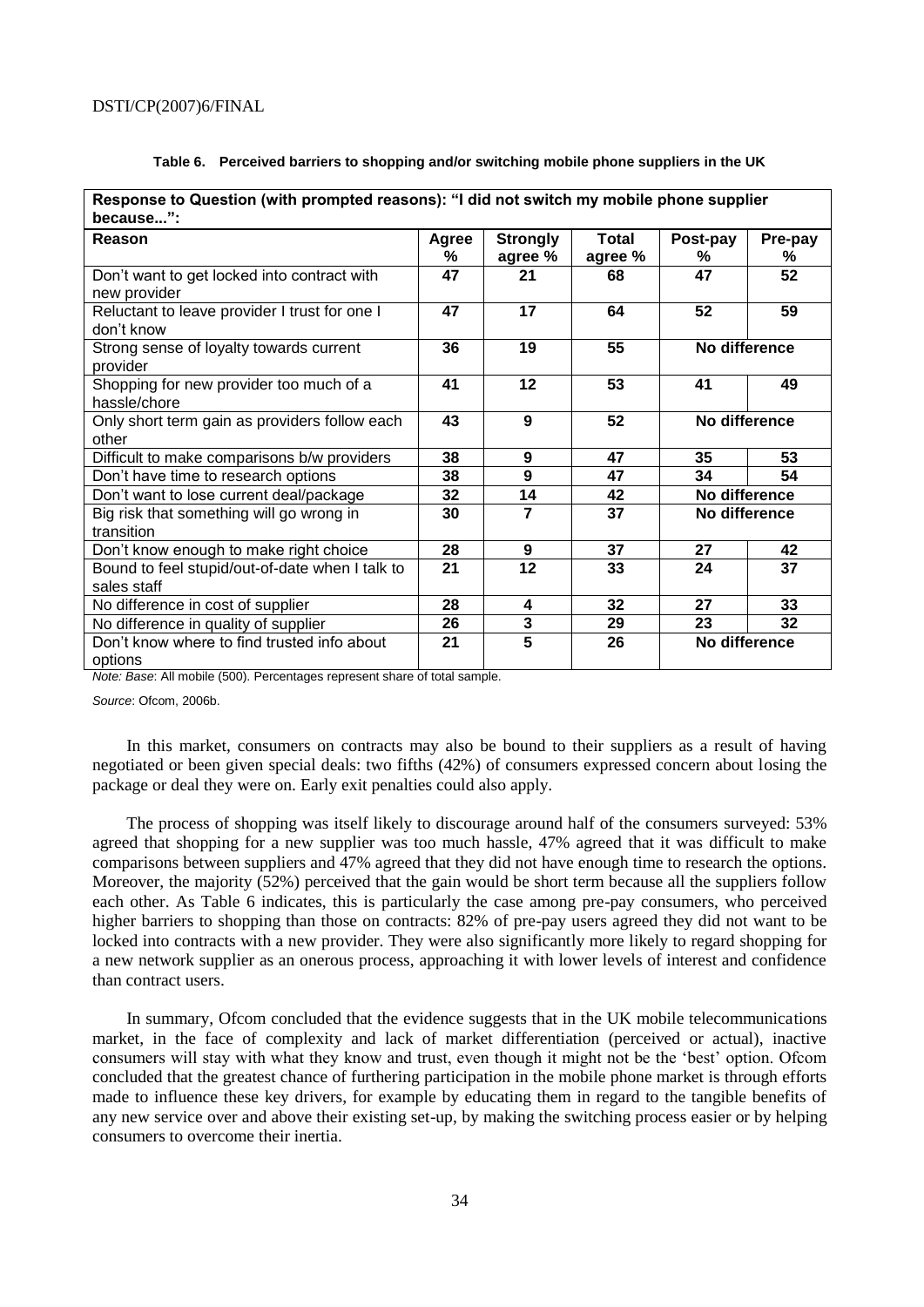# *Portugal*

In Portugal, Table 7 indicates that of those mobile telecommunications consumers responding to a survey conducted for Anacom, about 19% have switched. Of these, about one-third switched because "most of my contacts are clients of the new operator" and presumably there was some advantage with being on the same network such as network coverage and/or discounted or free calls to customers on the same network, Another one-third of those who switched did so because they were "unhappy with prices" of their old operator. 13.7% of those who switched did so because they were unhappy with the quality of service provided by their old operator and 8.6% because of an offer from the new operator.

Of the 80.7% who had never changed their operator, 66% were satisfied with the current operator, and 31.2% because "most of my contacts are clients of current operator". Only about 10% of consumers seemed focused on price as a driver of switching and even less (about 4%) on quality of service.

|  |  | Table 7. Switching mobile telecommunications operator in Portugal |  |
|--|--|-------------------------------------------------------------------|--|
|  |  |                                                                   |  |

| Have already changed operator                       | 19.3% |
|-----------------------------------------------------|-------|
| Most of my contacts are clients of new operator     | 34.6% |
| Unhappy with prices                                 | 33.3% |
| Unhappy with quality of service                     | 13.7% |
| Offer from new operator                             | 8.6%  |
| Other                                               | 20.6% |
| Never changed operator                              | 80.7% |
| Satisfied with current operator                     | 66.2% |
| Most of my contacts are clients of current operator | 31.2% |
| Offers the best prices                              | 6.6%  |
| Switching is too complicated / inertia              | 3.2%  |
| Decision of another person                          | 2.8%  |
| More / better network coverage                      | 0.8%  |
| Keep the same number                                | 0.4%  |
| Other                                               | 4.0%  |
| Don't know / Didn't respond                         | 2.3%  |

*Source*: Anacom 2006.

# *Australia*

The results of a questionnaire survey in Australia for ACMA (the telecommunications regulator), summarised in Table 8 provide some additional information on consumer satisfaction.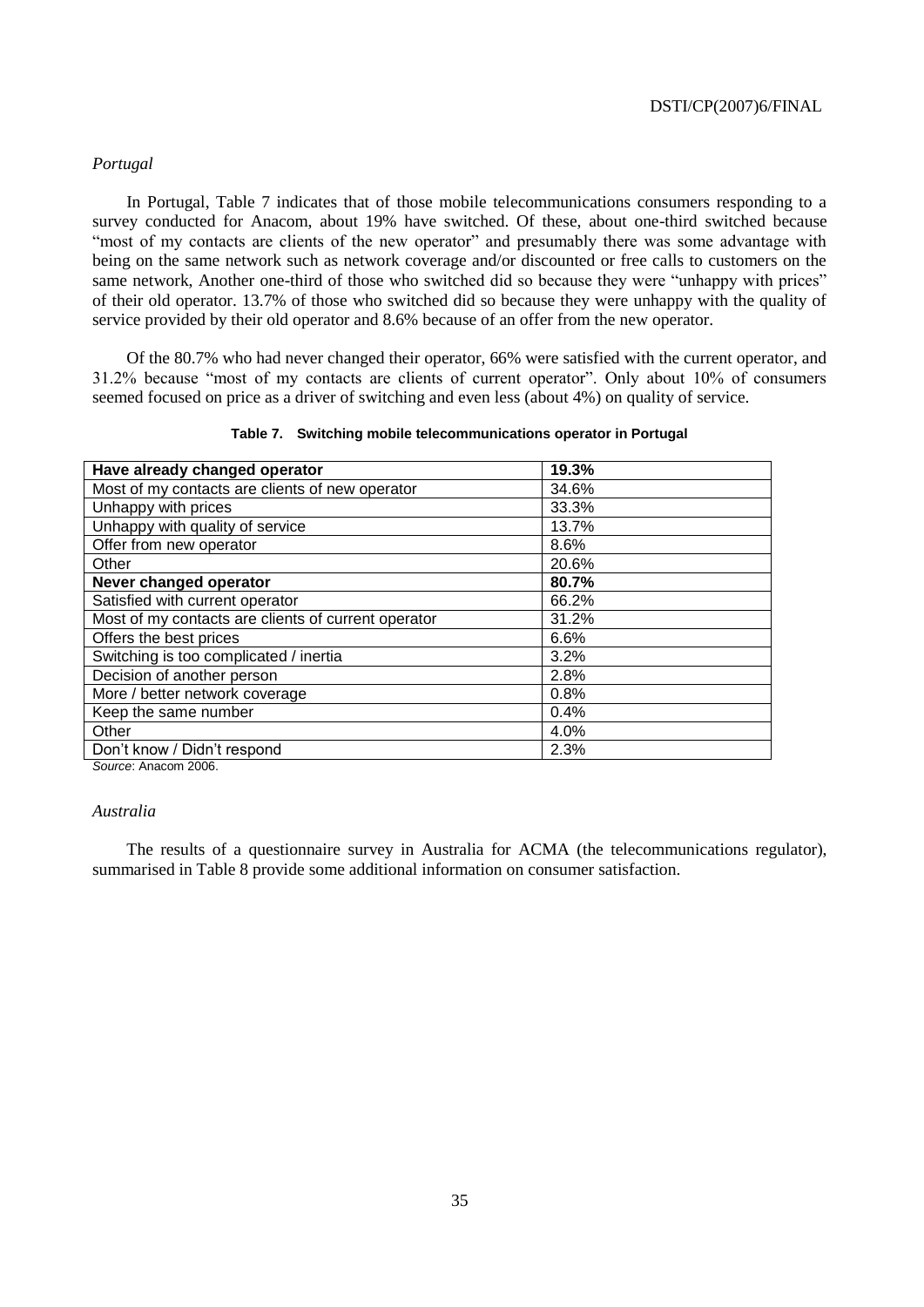| Respondents were asked 'In the last 12 months, how well have each of the following service providers |              |                  |              |                  |            |                                                                          |            |               |  |
|------------------------------------------------------------------------------------------------------|--------------|------------------|--------------|------------------|------------|--------------------------------------------------------------------------|------------|---------------|--|
|                                                                                                      |              |                  |              |                  |            | met your overall expectations?' Excludes 'no answer' and 'doesn't apply' |            |               |  |
|                                                                                                      | Exceeded my  |                  |              | Mostly met my    |            | Sometimes met my                                                         |            | Rarely met my |  |
|                                                                                                      | expectations |                  | expectations |                  |            | expectations                                                             |            | expectations  |  |
|                                                                                                      | July 2004-   | July 2005-       | July 2004-   | July 2005-       | July 2004- | July 2005-                                                               | July 2004- | July 2005-    |  |
|                                                                                                      | June 2005    | <b>June 2006</b> | June 2005    | <b>June 2006</b> | June 2005  | <b>June 2006</b>                                                         | June 2005  | June 2006     |  |
| Local<br>telephone<br>company                                                                        | 7.8%         | 8.2%             | 73.9%        | 73.3%            | 13.3%      | 13.5%                                                                    | 5.0%       | 4.9%          |  |
| <b>STD</b><br>telephone<br>company                                                                   | 7.0%         | 7.5%             | 75.4%        | 74.7%            | 12.9%      | 13.2%                                                                    | $4.7\%$    | 4.6%          |  |
| International<br>telephone<br>company                                                                | 7.4%         | 7.1%             | 73.5%        | 74.3%            | 13.7%      | 13.4%                                                                    | 5.5%       | 5.3%          |  |
| <b>Mobile</b><br>phone<br>service<br>provider                                                        | 9.4%         | 9.9%             | 72.5%        | 72.1%            | 13.1%      | 13.4%                                                                    | 5.0%       | 4.6%          |  |
| Internet<br>service<br>provider                                                                      | 10.2%        | 11.2%            | 68.6%        | 68.9%            | 15.6%      | 15.3%                                                                    | 5.5%       | 4.6%          |  |

# **Table 8. Consumer satisfaction with telecommunications services in Australia, 2004 to 2006**

*Source*: Roy Morgan Research, questionnaire survey sample of approximately 23 000 people aged 14+ years, cited in ACMA (Australian Communications and Media Authority), 2006

During the July 2005 to June 2006 period satisfaction levels (defined as 'exceeded' or 'mostly met expectations') were more than 80% for mobile telecommunications providers as well as fixed line and Internet service providers. The highest satisfaction levels were for long distance (STD) fixed line telephone companies (82.2%). Internet service providers were the providers who most exceeded expectations (11.2%).

Consumer expressions of the "likelihood" of them switching service provider offer another measure of consumer dissatisfaction with their current provider. The Australian survey also provides some information in this regard, summarised in Table 9. The likelihood of consumers switching service provider ranged from: about 13.5% for fixed line providers, 14% for mobile telecommunications providers and 16.5% for Internet service providers during the period July 2005 to June 2006. The remainder of consumers said they were either 'unlikely' or 'neither likely nor unlikely' to switch providers.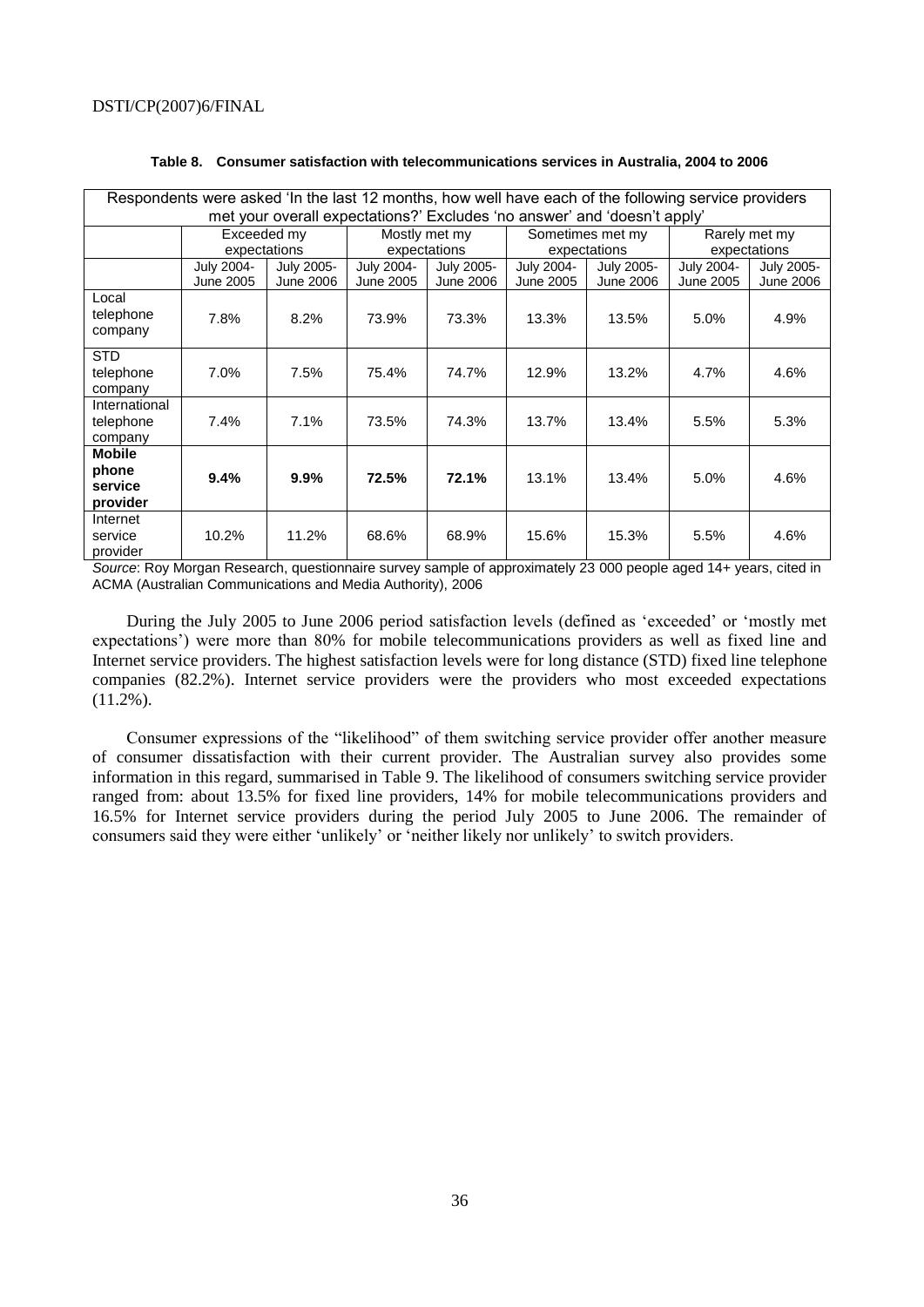| Respondents were asked 'How likely would you be to switch companies, if you were able to buy that service from<br>another company?' Excludes 'no answer' and 'doesn't apply' |                                 |                  |            |                                                              |                  |                  |  |  |  |
|------------------------------------------------------------------------------------------------------------------------------------------------------------------------------|---------------------------------|------------------|------------|--------------------------------------------------------------|------------------|------------------|--|--|--|
|                                                                                                                                                                              | Very or fairly likely to switch |                  |            | Neither likely nor unlikely to<br>Very or fairly unlikely to |                  |                  |  |  |  |
|                                                                                                                                                                              |                                 |                  | switch     |                                                              |                  | switch           |  |  |  |
|                                                                                                                                                                              | July 2004-                      | July 2005-       | July 2004- | July 2005-                                                   | <b>July 2004</b> | July 2005-       |  |  |  |
|                                                                                                                                                                              | June 2005                       | <b>June 2006</b> | June 2005  | <b>June 2006</b>                                             | June 2005        | <b>June 2006</b> |  |  |  |
| Local telephone<br>company                                                                                                                                                   | 13.5%                           | 13.2%            | 29.2%      | 27.9%                                                        | 57.3%            | 58.8%            |  |  |  |
| STD telephone<br>company                                                                                                                                                     | 13.0%                           | 12.8%            | 29.8%      | 28.3%                                                        | 57.2%            | 58.9%            |  |  |  |
| International<br>telephone company                                                                                                                                           | 11.8%                           | 11.5%            | 30.7%      | 29.1%                                                        | 57.5%            | 59.5%            |  |  |  |
| Mobile phone service<br>provider                                                                                                                                             | 14.5%                           | 13.9%            | 29.2%      | 28.2%                                                        | 56.4%            | 57.9%            |  |  |  |
| Internet service<br>provider                                                                                                                                                 | 16.8%                           | 16.5%            | 30.6%      | 28.3%                                                        | 52.5%            | 55.2%            |  |  |  |

| Table 9. Consumer likelihood to switch providers in Australia, 2004-2006 |  |  |  |  |  |  |  |
|--------------------------------------------------------------------------|--|--|--|--|--|--|--|
|--------------------------------------------------------------------------|--|--|--|--|--|--|--|

*Source*: Roy Morgan Research, questionnaire survey sample of approximately 23 000 people aged 14+ years. Cited in ACMA (Australian Communications and Media Authority), *2006.*

# *United States*

A US report based on responses to a questionnaire survey in 2005 from 1 000 households found that 36% of respondents replied that early termination fees (ranging from USD 150-USD 240 as shown in Table 1) had dissuaded them from switching (CALPIRG Education Fund, 2005).

| Table 10. Early termination fees of major US mobile telecommunications service providers, July 2005 |  |  |  |  |
|-----------------------------------------------------------------------------------------------------|--|--|--|--|
|-----------------------------------------------------------------------------------------------------|--|--|--|--|

| Company  | <b>Early termination fee</b> |
|----------|------------------------------|
| Cingular | <b>USD 150</b>               |
| Nextel   | <b>USD 200</b>               |
| Sprint   | <b>USD 150</b>               |
| T-Mobile | <b>USD 200</b>               |
| Verizon  | <b>USD 175</b>               |

*Note:* These operators control about 80% of the US mobile telecommunications market.

*Source*: CALPIRG Education Fund, 2005.

Eighty-nine percent of mobile telecommunications consumers considered that early termination fees are designed to prevent consumers from switching. They disagreed with the mobile telecommunications operators' position that the termination fees are a necessary part of the rate structure (to enable them to recover the costs of subsidising handsets, 'buckets' of free calls, etc).

In the United States, the FCC undertakes consumer education campaigns to educate Americans about their options in the telephony market, including the opportunity to switch to operators that may serve them better. There are FCC consumer fact sheets explaining common billing problems, answering basic technical questions, and highlighting the expectations consumers should have of their operators. Further, the FCC has an extensive telephone call-in and e-mail centre which fields thousands of complaints every quarter. As of the third quarter of 2006, for wireline telephony, the most common complaints were about unsolicited calls and faxes; for wireless telephony, the most common complaints were about billing. On the basis of these collected complaints, the FCC can take action against licensees. In addition, there are a variety of for-profit websites which help consumers choose among different plans, such as *[www.letstalk.com](http://www.letstalk.com/)* and *[www.myrateplan.com](http://www.myrateplan.com/)*. Finally, there are third parties organisations that report on service quality such as J.D. Powers & Associates and Consumer Reports.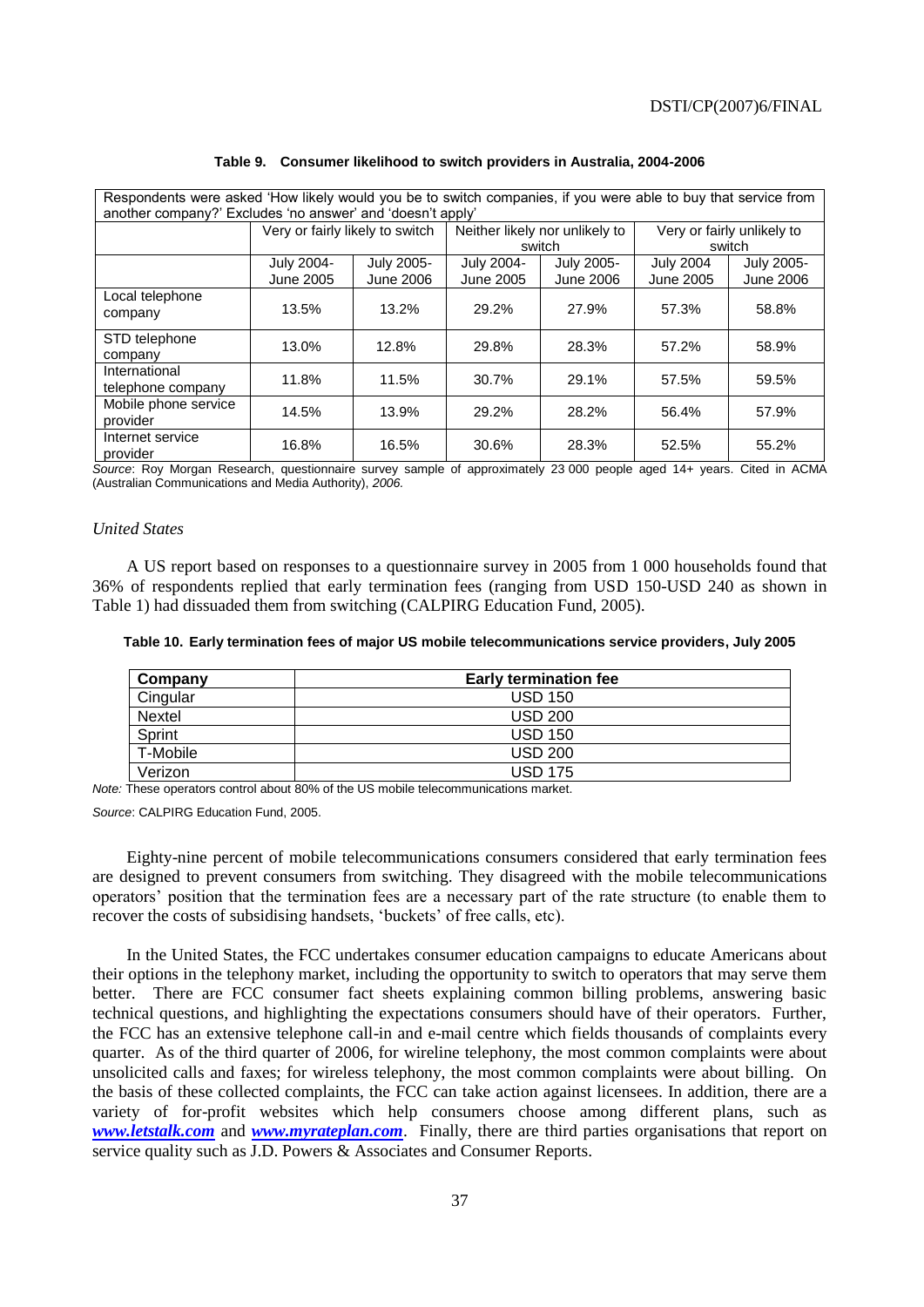# *Consumer behaviour in the Internet Market*

# *United Kingdom*

According to Ofcom's research awareness of alternative suppliers is lowest in the Internet market with around 20% of Internet consumers in the United Kingdom unable to spontaneously name any narrowband or broadband Internet service providers (ISPs) in their area. Half of Internet consumers were spontaneously aware of two or more narrowband suppliers, and this rises to 74% when prompted (Ofcom 2006b).

Just over one quarter (28%) of UK consumers have ever switched their ISP supplier – 18% having changed supplier more than 12 months ago, and 9% more recently. These are lower levels than for fixed or mobile services, perhaps reflecting the earlier stage of development for Internet/broadband services. Just over a quarter (28%) of the Internet consumers surveyed had changed the supplier providing their household's Internet connection in the last four years. However three-quarters (72%) had not switched in this time period and the majority (46%) had not even considered doing so. Even among the 13% who had considered switching, not all had actively started looking for an alternative.

Ofcom found that regardless of whether or not they had switched ISP in the last four years, almost three-quarters (72%) had made some change to their existing service with their current ISP in this time period. This was mainly the result of consumers switching connection type (62% had done this) and/or switching tariff, including upgrades to connection speed (53% had done this). Few (10%) had re-negotiated their deal (*i.e.* asked their current ISP to match a better deal they had seen elsewhere). Thus, even though the research shows that many consumers in the Internet market have not considered changing their Internet service provider (ISP), competition had allowed them to 'participate' in other ways.

Compared with broadband users, narrowband users were significantly less likely to have made any changes to their existing package: 24% had changed connection type and 25% had changed their tariff or package.

## Factors influencing participation

According to Ofcom's research, the greatest deterrents to active participation include the possibility of getting locked into a contract with a new supplier (68% of consumers); reluctance to leave a known and trusted ISP for one that was unfamiliar (63% of consumers); and perceived efforts of shopping around, including difficulty in making comparisons between ISPs (44%); and not enough time to research all the options (40%). The main drivers of participation include interest in technology and desire for low cost and/or willingness to consider unfamiliar brands if offered a good deal. Interestingly, there were few demographic differences between the four 'participation' segments, suggesting participation is influenced by attitudes and behaviour rather than by differences in demographics.

This evidence suggests that in the face of complexity (perceived or actual), inactive consumers are adopting fallback, risk-averse strategies and will stay with what they know and trust, even though it might not be the 'best' option. This is consistent with the argument of behavioural economics that an "endowment factor" will serve to influence decisions in favour of the present provider.

# **5. IMPLICATIONS FOR CONSUMER POLICY AND REGULATION**

## *Underlying principles for policy and regulation*

A number of principles to guide policy development and regulation are receiving widening acceptance in OECD countries. One is that intervention should be the minimum necessary, justified only when the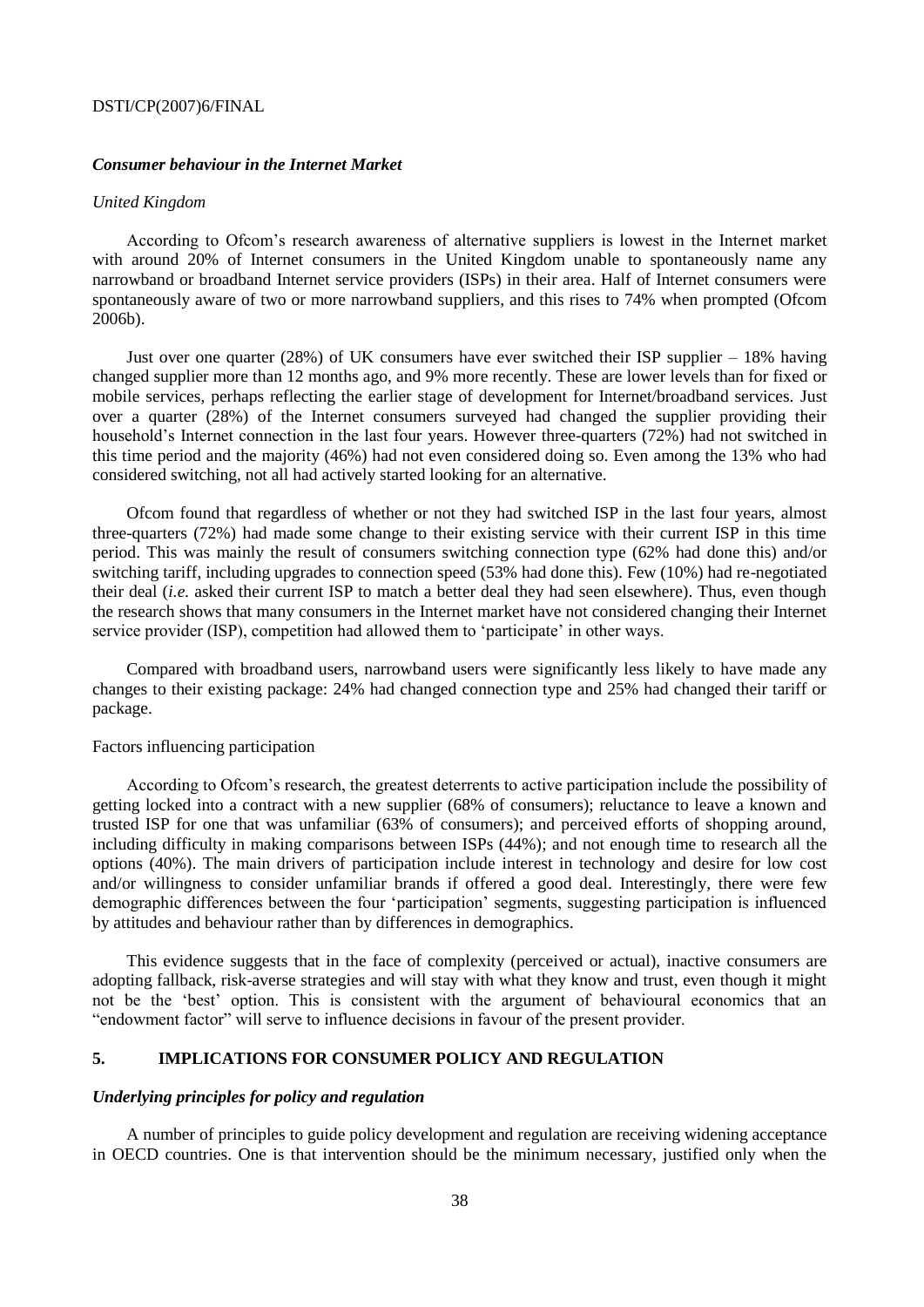market has not responded (through self-regulatory measures for example<sup>20</sup>) or is unlikely to respond in a manner that adequately addresses the issue within an appropriate timeframe. Moreover, intervention may not be justified if consumers are aware of the risk, can respond to it relatively easily and at little cost, but fail to do so, since this could suggest that consumers view the detriment as insignificant. Another principle is that even if the market is unlikely to eliminate or reduce the problem, intervention is warranted only if the resulting benefits significantly exceed the costs of intervention.

These guiding principles are in accord with those espoused in the OECD report on "Guiding" Principles on Regulatory Quality and Performance" which suggests that that new and existing rules and regulations should be reviewed on the basis of their effects on competition and efficiency (OECD, 2005).

Some practising regulators endorse these principles in considering the need for consumer protection measures. For instance, the Australian Communications and Media Authority's approach to regulation is in accord with these principles (ACMA 2006): "An ongoing challenge for consumers is to analyse the substantive differences between ostensibly similar products and pricing plans being offered by suppliers. However, before a decision that government/regulators intervene in the interests of consumers, there should be consideration of the frequency and degree to which information is imperfect, the implications this has for competition, and whether government intervention is likely to correct the situation more optimally or more rapidly than the market, and whether the benefits of intervention exceed the costs of doing so."

However, it is often difficult to calculate costs and benefits in order to ascertain net outcome. The difficulty is compounded when some consumers gain while others lose. In this case, judgements about the desirability of the net outcome may require the application of "distributional weights". But predicting and evaluating/ weighting these distributional effects and their impacts is notoriously difficult and contentious.

A more conservative approach may be to require a "no harm" approach to regulation. That is, a regulation could be acceptable if it helps the uninformed or undisciplined, without imposing costs on others *e.g.* those who are sophisticated and disciplined. A stronger case would have to be made for interventions that do not pass such a test. In reality, there may not be many cases without any losers. For instance, in cases where cross-subsidies are unwound by such regulation, those who have previously benefited from the cross-subsidies will lose. Interventions that involve some losses to particular consumers would need to be evaluated on broad cost-benefit criteria that weigh the costs to the losers against the benefits to the winners (OECD, 2006).

Another rationale for intervention to protect those who are less informed or less sophisticated is socalled "asymmetric paternalism". Such intervention is relevant not only when failure results from behavioural biases but also more generally when failure results from information deficiencies (Camerer *et al*., 2003).

An important insight provided by behavioural economics is that often only some groups of consumers (or all consumers but only in particular circumstances) are likely to be at risk. This highlights an important policy consideration, namely whether policy initiatives to protect particular groups of consumers (such as undisciplined or unsophisticated consumers) may impose such costs on not-at-risk consumers that aggregate welfare or well-being is reduced. To avoid this, cost-benefit analysis could be used to evaluate alternative policy initiatives. Does a policy initiative that can protect the at-risk group of consumers generate sufficient benefits to more than offset any likely costs that will be imposed on other groups in society? If so, then policy intervention may be reasonable. Of course, there may be other policy considerations that will impact upon the decision to intervene in a market (for example, the extent or degree of harm), and thus impact whether that decision is reasonable (OECD 2006).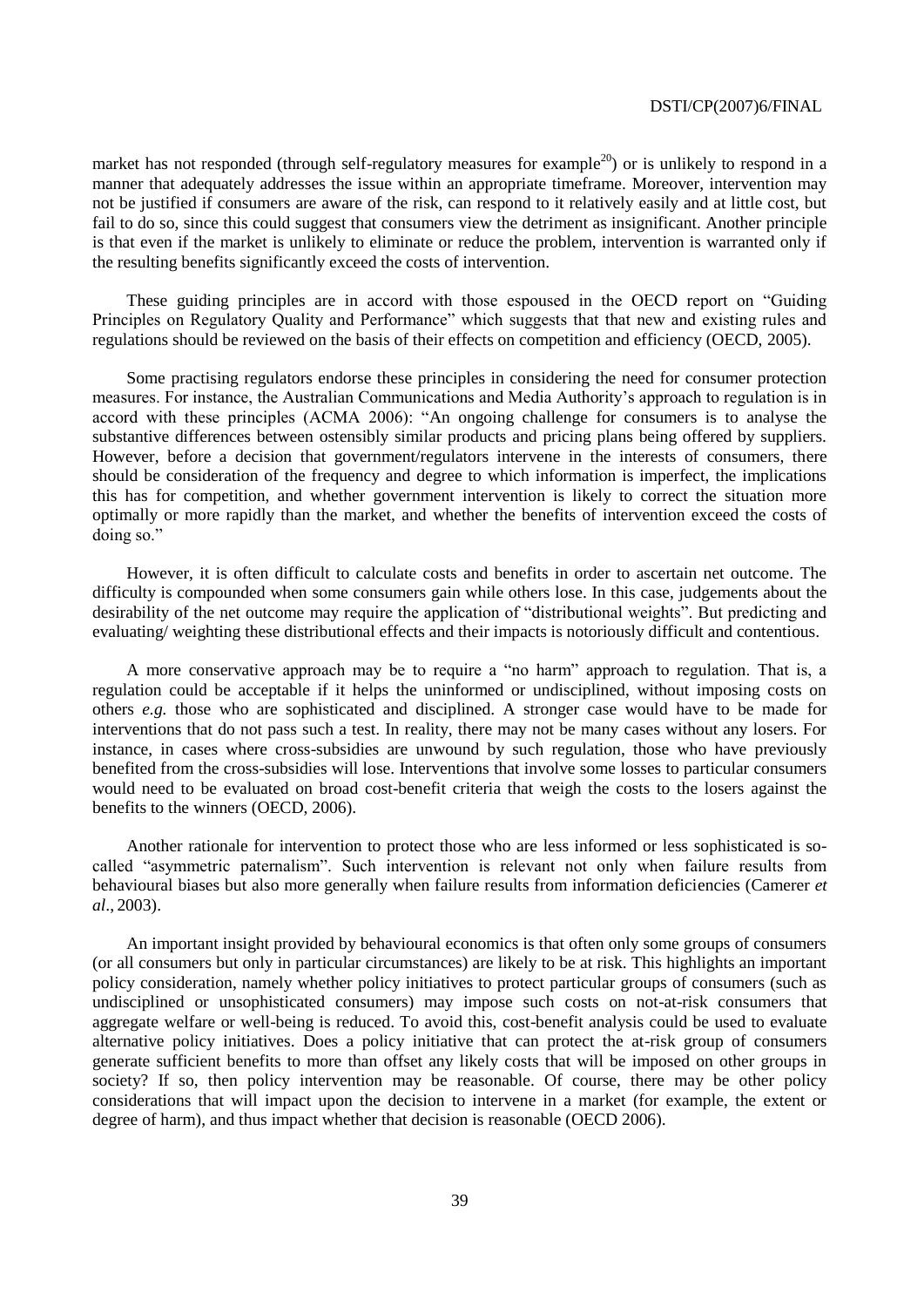This section examines a number of specific policy issues raised by the examination of the market in the previous sections. Where appropriate, it suggests further steps that could be taken by regulators and the industry to address these issues. Although the issues and corresponding recommendations are organised into different categories, it should be noted that many of these categories overlap. So, for example, the issue of switching is addressed in a separate category but will also be influenced by issues relating to awareness raising, information disclosure, contract terms and behavioural traits addressed in other categories.

## *Policy and regulation to address consumer detriment resulting from imperfect information*

## *Increase awareness of alternative suppliers*

The majority of consumers seem aware of alternative providers of communications services. In those areas where knowledge and understanding is lower, growing competition is expected to lead naturally to an increased awareness of alternative providers. Nevertheless, where the market is not doing so or is unlikely to do so, there is a clear role for regulators to assist consumer participation by raising awareness of the availability and tangible benefits of different services. Consideration may need to be given to how these kinds of educational campaigns could be tailored, in both their message and distribution channel (*e.g.* a leaflet, consumer hotline or web based programmes) to different groups of consumers to provide them with practical guidance to quickly identify the most suitable/cheapest telecommunications plan.

Furthermore, steps could be taken to make comparisons across providers easier, thereby reducing search costs of consumers and facilitating the switching process. For example, regulators could work with the fixed line and the mobile network operators to develop and publicise a set of comparable indicators relating to quality of service. Monitoring the quality of service of mobile telecommunications providers and making this information available could also help consumers compare signal strength, dropped call counts and dead zones across providers. Furthermore, regulators could encourage third parties, including consumer organisations, to provide price/service-comparison facilities through radio, consumer hotlines, websites, etc.

#### *Regulation of information disclosure*

More information is usually seen to be desirable. So it may be sensible to begin with a reminder that as a remedy for market failure, information disclosure may have its limits. A demand-side "behavioural" perspective warns that if consumers have limited cognitive abilities, either generally or in a particular situation, then adding more information may result in information overload and hence in worse decision making. Excessive disclosure can confuse consumers (as evidenced in the case of mobile phone and Internet tariffs options) and can also discourage firms from providing useful information through their advertising. In these cases, the need is not for *more* but for better (perhaps less) information in a structured easily comprehensible format (Gans 2006b). There is need for rigorous analysis of the cost and benefits associated with alternative remedies before any government action is justified. Where feasible, such analysis should be empirically based (OECD 2007).

Typically, a mandated disclosure is intended to improve the information received by the less-informed buyers to a greater extent than by those more sophisticated consumers who may already possess and be able to process the requisite information. But the reverse can also be the case where it is the more sophisticated (and more cognitively capable) consumers who can make more use of the information contained in a mandated disclosure. For example, mandating information on broadband download speeds and caps can be of far more use to those consumers who have at least a basic knowledge of technical features of broadband capacity (*e.g.* bits per second).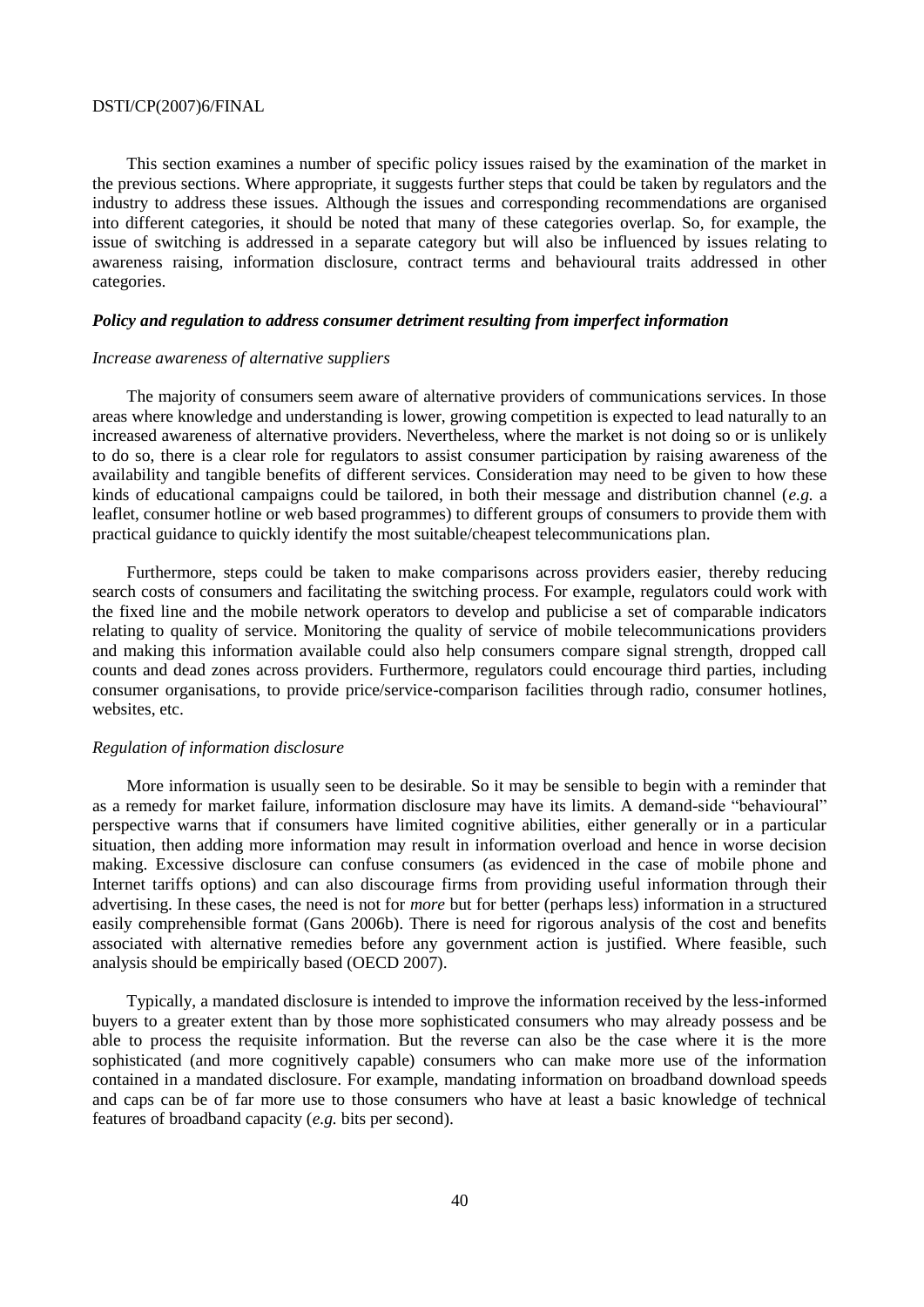Differences in the incidence of benefits from a mandated disclosure mean that any costs could tend to be differentially imposed as well. Some consumers may be provided with information they cannot use, some may be provided with information they do not need, and some others will be overloaded with information, but all will have to pay for the compliance and related costs (OECD 2006).

This cautionary note aside, there are many situations where an information disclosure remedy is necessary and appropriate. Even in competitive markets, suppliers may possess power over consumers, if consumers are not well informed about products, supply conditions and/or alternatives and feel unable/unwilling to switch between these alternatives. Providing consumers with more and better information, for example, through mandatory disclosure or through third party certification may facilitate more active participation in the market and wiser decision-making. Mandatory requirements also hold suppliers accountable, especially in cases where failure to comply with the requirements results in an enforceable action.

In the United Kingdom, in all three telecommunications markets (fixed line, mobile and Internet), respondents to questionnaire surveys indicated that availability of information to calculate the cheapest supplier based on their usage profile was important in influencing their switching decisions (Ofcom 2006b). Information disclosure can take many forms. In the United Kingdom, websites of the fixed line suppliers were the highest claimed source of information (42%), followed by recommendations from friends / family and brochures / promotional literature both of which were used by around a third of all switchers (Ofcom 2006b). Of all the information sources consulted, word-of-mouth recommendations were regarded as being the most trusted source (28%), and also the easiest to understand (22%). The supplier websites were regarded as the most informative sources (with 24% of switchers agreeing that this was the case).

To remedy information deficiencies, a regulator should consider whether to furnish the missing information itself, to encourage the industry to provide the necessary information or, if necessary, oblige the industry to disclose it. Because of information asymmetry, the regulator will need to seek the cooperation of the regulated sector and, to some extent, should also depend on self-regulation and coregulation.

# Contracts and advertising materials

Particular attention is needed to ensure accurate disclosures in the pre-contractual phases and to the clarity of contract terms themselves. Regulators could require all mobile telecommunications operators to use contracts and marketing materials that clearly spell out the terms of the contract in an easy-to-read, standardised format.<sup>21</sup> The disclosures could include:

- *i*) Rate information, including monthly base charge, per-minute charges for minutes not included in the plan, the method for calculating minutes charged, late payment penalties, and other usage fees.
- *ii)* Plan details, including a breakdown of weekend/daytime, nights/weekend, long-distance, roaming, incoming calls, and directory assistance.
- *iii*) Termination and start-up fees, as well as the termination dates for the trial plan and contract.
- *iv)* Taxes and surcharges.

Billing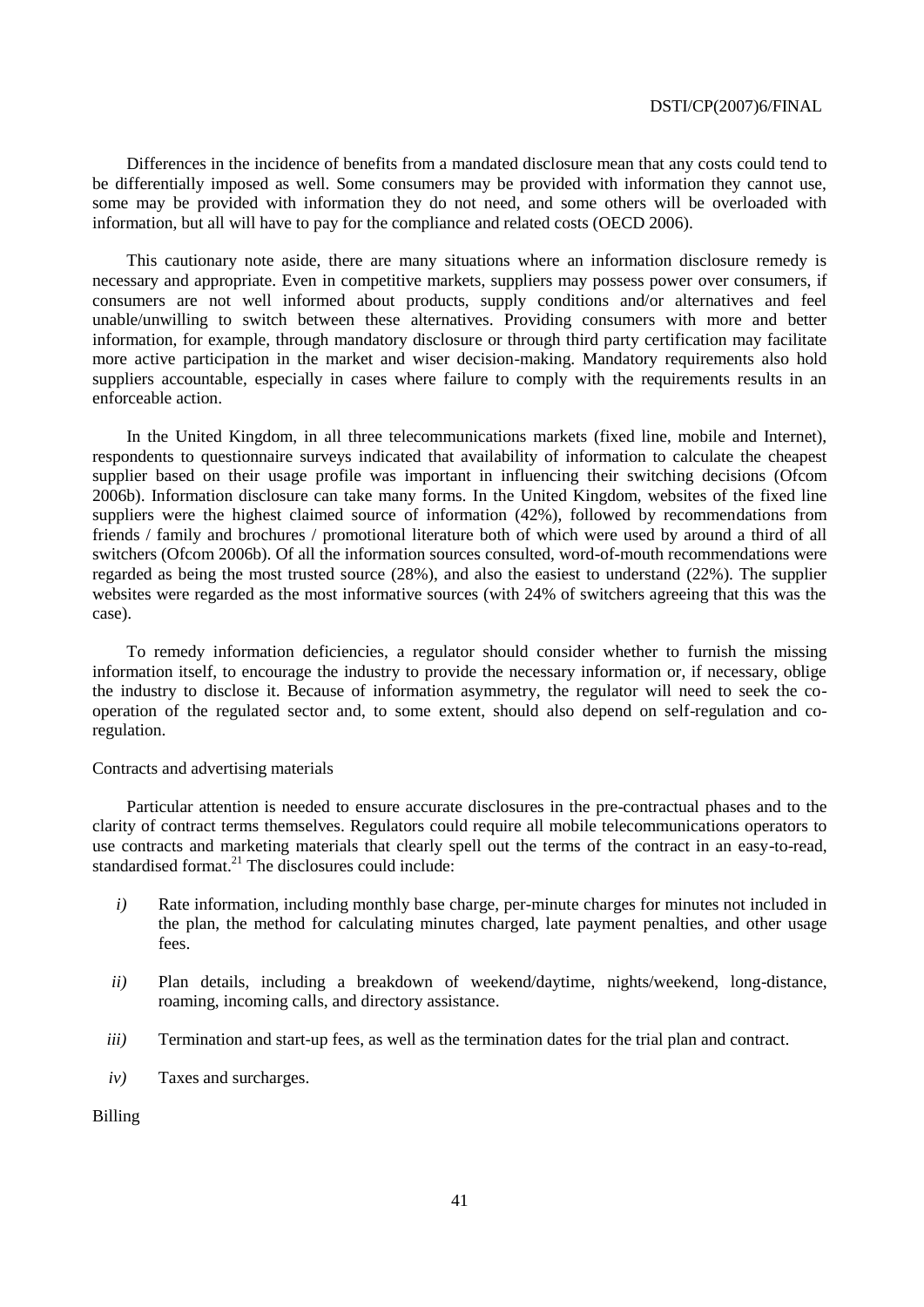Telecommunications billing issues are a frequent source of consumer confusion and disempowerment. A number of OECD countries have taken steps to address this issue and establish rules for service providers regarding the provision of billing information. For example, in 1999, the Federal Communications Commission (FCC) released the *Truth-in-Billing Order* to address growing concerns relating to billing and an increase in the number of entities willing to take advantage of consumer confusion in this area. The truth in billing principles which have been established apply to all carriers, including wireless carriers and generally require: *i*) that consumer telephone bills be clearly organised, clearly identify the service provider, and highlight any new providers; *ii*) that bills contain full and nonmisleading descriptions of charges that appear therein; and *iii*) that bills contain clear and conspicuous disclosure of any information the consumer may need to make inquiries about, or contest charges on the bill.

Where not already in place or where alternative measures have not been pursued, these kinds of "truth" in billing" measures should be encouraged by regulators. With respect to mobile telecommunications bills, roaming charges which are complex and not well understood by consumers should be clearly itemised on the bill identifying the date and location of the call.

#### *Consumer rights education*

An important element of consumer empowerment is educating consumers on the rights that they have in the telecommunications marketplace and how to exercise those rights. In Canada, for example, the Canadian Radio-television and Telecommunications Commission (CRTC), the federal body responsible for regulating telephone service, issued a decision establishing a statement of consumer rights in order to assist consumers in making informed decisions and benefiting from competitive markets.<sup>22</sup> According to the decision, incumbent local exchange carriers are required to regularly disseminate to consumers the most current statement of their rights using a variety of different information channels. Likewise in the United States, the Californian Public Utilities Commission has proposed to develop a comprehensive set of consumer education materials on consumer rights topics.<sup>23</sup> These initiatives provide a useful illustration of the type of approach that could be taken by other regulators to ensure that consumers are made aware of their rights vis à vis service providers.

In the United States, the FCC keeps up to date a roster of over 150 consumer fact sheets in over a dozen languages on topics of common complaint from Americans. In addition, a large staff of operators field questions from the public. A quarterly report publishes the types of complaints which are dealt with by this Consumer Center. Furthermore, members of the public can request an FCC speaker to brief them on issues of concern to consumers.

### *Regulation to remedy market problems resulting from behavioural biases*

Just as informational problems may be multi-faceted, so too may problems that result from behavioural biases. It is important for policy and regulation to recognise these biases and develop a fuller understanding of the needs and motivations underlying consumer behaviour in telecommunications markets.

Not all behavioural biases lead to consumer detriment. For the most part they do not lead consumers to depart significantly from optimal decisions. Public policy should be concerned only with those biases that lead to significant detriment. When markets fail because of such costly biases, remedies should be shaped accordingly. For example, a situation of choice or information overload could be aggravated by a requirement for more information disclosure. Rather, the appropriate intervention may involve re-framing the information that is available to consumers in a way that makes choice easier (OECD 2007).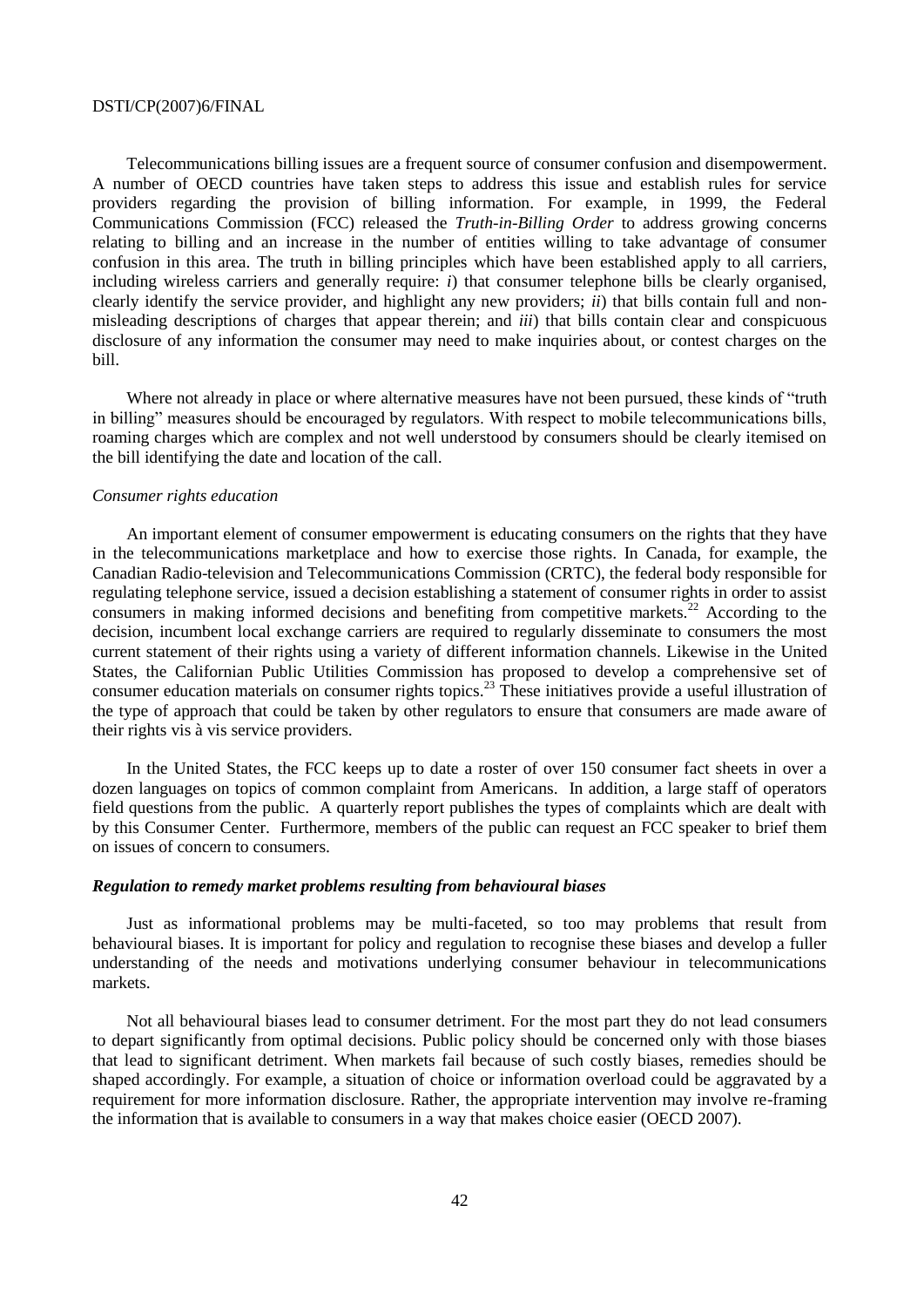Behavioural economics predicts that for various reasons some consumers (or consumers in some circumstances) may act in ways that are inconsistent with their "ex ante" preferences. Consumers may use information in ways not predicted by neoclassical theory or they may, for various reasons, not use available information. Thus, while in some cases providing more information or providing information in a different form may remove or reduce the risk to consumers, this will not always be the case. If it is to be effective, an effort to inform consumers must appreciate how people actually think. The behavioural response to identical pieces of information will depend on how they are presented and framed (OECD 2006).

Thus, in circumstances where the conduct of suppliers alters the preference set of consumers and hence their choices, resulting in an inferior outcome for those consumers, the solution may lie in regulatory intervention that aims to "steer people's choices in welfare-promoting directions without eliminating freedom of choice" (OECD 2006). However, the diverse range of factors and circumstances likely to place consumers at risk suggest that regulatory intervention is likely to be detailed and conduct specific.

*Resetting defaults*. Options can be presented in ways that lead the consumer to gravitate towards certain choices that are in their interests. For example, to overcome the biases of hyperbolic discounting and of default inertia, renewal of a telecommunications contract can be presented with 'opting out' as a default. Policy-makers and regulators could consider the use of "light" interventions such as a mandatory 'opt in'' default provision (rather than an "opt out" default) as part of arrangements for extending a telecommunications contract.

*Reframing*. Suppliers can be required to present information in a variety of frames, or in specific frames which may guide sound consumer choice. The policy solution under a demand-side "behavioural approach" is that rather than requiring that the consumer read ever more complex contracts, the government can mandate standard form clauses or even standard form contracts. This recognises that the consumers probably will not read the contract. But care should be exercised so that in removing ambiguity, the behavioural solution also tries not to limit consumer choice since this can make consumers worse off if parties are now constrained to government-devised contracts that are inflexible and cannot be altered to fit their personal circumstances. In addition, care should be taken to ensure that business offers are not restricted such that there is less incentive to offer lower prices, greater choice or other benefits to consumers.

*General de-biasing*. Although biases are generally deeply ingrained, there is a role for consumer education, making consumers aware of their biases, and helping them to develop mechanisms to overcome those biases that go against their self-interest. For instance, to counter "hyperbolic discounting", consumers might be counselled to consider carefully whether a flat rate contract or a "free" mobile phone handset with a two-year contract really does suit their usage level and pattern.

Cooling-off periods can be used to allow consumers to re-frame their choices and to give them an opportunity for rational re-consideration to overcome the influence of impulsive choice, such as those resulting from "hyperbolic discounting".

# *Specific measures relating to the switching process*

In addition to making better information available, raising awareness, and addressing some of the behavioural biases that may prevent consumers from actively participating in the market and taking decisions to switch where not satisfied, there are some specific measures that can be taken by regulators to reduce practical impediments to consumers switching from one supplier to another. For example, regulators could ensure that the shortest possible time is taken to complete number portability for consumers switching fixed line and mobile telecommunications providers. Regulators could require that all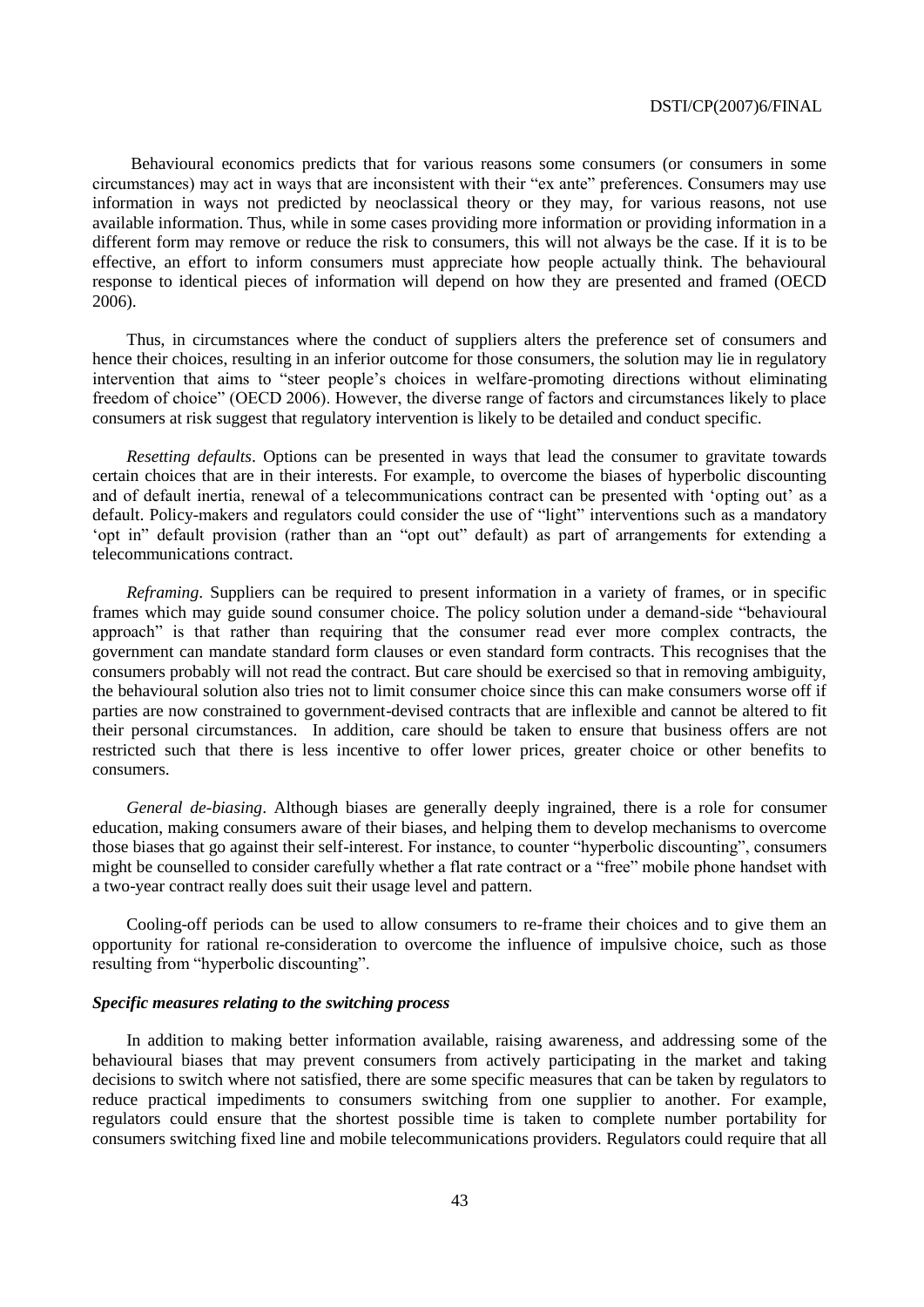Internet service providers ensure a simple, costless (or at least cheap) and quick transfer of consumers who choose to switch provider. Regulators could examine the need to limit the "lock in" period for mobile phone handsets in order to facilitate switching. Where applicable, the fee for unlocking the handset should be related to the cost involved.

# *Policy and regulation relating to fair business practices*

Complaints can provide useful information on consumer detriment and unfair practices (Southwood 2006). In the United Kingdom, the greatest number of complaints to Ofcom's Contact Centre (OCC) relating to fixed and mobile telephony in the past year has involved mis-selling, including the provision of false and/or misleading information; pressure sales tactics; and consumers being transferred to an alternative provider without their permission ('slamming') (Ofcom 2007).

In most OECD countries, regulations are in place to restrict these kinds of harmful business practices. These regulations should be appropriately enforced in order to adequately protect consumers and ensuring consumer confidence is not undermined in the industry as a whole.

Consumer complaints may also be used to identify systemic issues in the industry. In particular, they may suggest that further work may also be needed to examine the fairness of contract terms and conditions commonly used in telecommunications contracts, in particular early termination fees, automatic renewals and post-contractual changes. For example, in France, in 2005, the French *Direction Générale de la Concurrence, de la Consommation et de la Répression des Fraudes* (DGCCRF) received more than 31 000 complaints, 40% of which related to insufficient pre-contractual consumer information on the main characteristics of the contract (consumers are usually locked-into the same operator for 12 to 24 months with various restrictions on early termination), and 25% relating to consumers' difficulty in terminating their contract.

In the United States, the FCC publishes quarterly reports on the top complaints received from consumers. For example, in 2006, complaints about wireless services rose from 4 050 in the 2nd quarter to 4 149 in the 3rd quarter. Billing and Rates was one of the top wireless complaint categories. Wireline complaints held steady or declined in the third quarter. Also, there was a decrease in the number of Wireless inquiries received during this quarter dropping from 9 296 in the 2nd quarter to 5 054 in the 3rd quarter. Amateur License Information and Service Issues inquiries replaced Billing and Rates and Contract – Early Termination as the top Wireless categories in the third quarter. Wireline inquiries decreased from 35 324 in the 2nd quarter to 13 724. The collection of this data gives perspective to the concerns of communications service consumers nationwide.

A draft bill aimed at improving consumer protection and information was adopted by the French *Conseil des Ministres* in November 2006, which would permit consumers to give their mobile operator 10 days notice to terminate their contract. Any deposit paid should be reimbursed within 10 days after the termination of the contract. The call waiting time during which consumers try to reach their operator's consumer services will be free of charge but the implementation of this provision will take place over 2 years (France Telecom has already implemented this provision for its own customers). In addition, the draft bill would require calls to all hot lines to be free and will limit to 10 days the delay in rescinding a contract in the telecommunications area as well as the reimbursement of any guarantee paid by the consumer.

This draft bill was introduced to implement Directive 2005/29/EC on Unfair Commercial Practices adopted by the European Parliament and Council on 11 May 2005. The draft bill was scheduled to be examined by the French *Assemblee Nationale* in the course of 2007. However, it was announced (during February 2007) that this legislation would be delayed until the administration of the next government.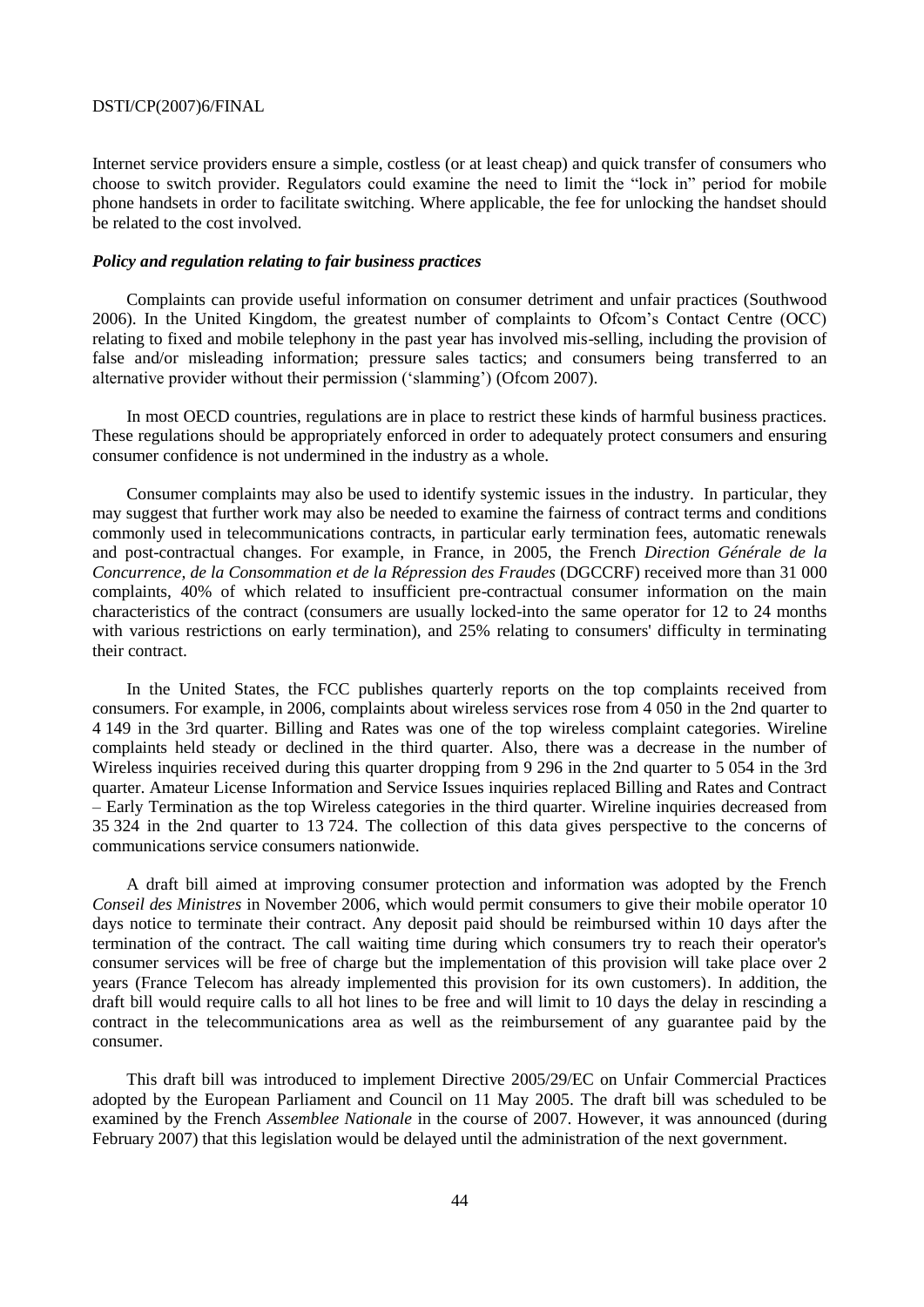# *Codes of practice*

Industry codes of practice and other self-regulatory measures can, and have, been put in place to address many of the issues addressed above. When effectively enforced these kinds of measures can be very valuable to improve consumer confidence in the market and arguably are preferable to regulatory intervention.

Two recent examples of industry codes of practice are in France and the United States.

In view of the rise in consumer complaints in 2005 (see above), the French authorities took various measures to improve consumer information disclosure and to enable consumers to switch operators more easily and to activate competition. Rather than opting for an *ex ante* intervention, the government favoured a voluntary approach. The policy response has involved the Industry Minister, who brought together the principal firms, industry associations and representatives of the French *Conseil National de la Consommation* (CNC). Two consultative roundtables of consumers and industry associations were convened and as a result of the consultation, the CNC adopted a set of six recommendations that operators agreed to implement (at [www.conseilconsommation.minefi.gouv.fr\)](http://www.conseilconsommation.minefi.gouv.fr/) (Box 2).

#### **Box 1. Recommendations on consumer protection that operators in France have agreed to implement**

1. All operators should – within 9 months from March 2006 – make available to consumers, before the signing of the contract, standard fact sheets indicating the length of their contract, fees charged for equipment installation and cancellation, tariffs and other essential characteristics of the offer. The objective is to allow consumers to easily compare the offers on the market and to increase competition.

2. All operators should adopt the same system of dispute resolution. They should indicate a consumer service contact point. Should these fail to solve the problem, consumers should be able to go through mediation (in practice, operators have chosen the same mediator).

3. Free of charge cancellation of the contract if the service available at the moment of the subscription is no longer available or if the offer has been substantially modified at a later stage.

4. A contract should be given to the consumer on the occasion of each new subscription or if the offer is substantially modified.

5. Telecom advertisements on paper format should be improved so that the content and the written characters of the offer are clear and immediately understandable to consumers.

6. A practical guide aimed at assisting consumers in choosing and using land, mobile and Internet telecom operators in their best interest was recently produced and made available to the public.

This guide offers tips on how to subscribe; how to contact a consumer service, how to terminate the contract, how to switch operator and keep the same phone number etc. It is distributed to consumers by consumer associations and operators.

In the United States, the Cellular Telecommunications & Internet Association (CTIA), in partnership with wireless carriers, has a 10-part Consumer Code (see Box 3) that enumerates voluntary industry principles, disclosures and practices. The voluntary Consumer Code can be designed to help consumers make informed choices when purchasing wireless services, better understand their wireless services and rate plans, and ensure that wireless carriers continue to meet consumer needs.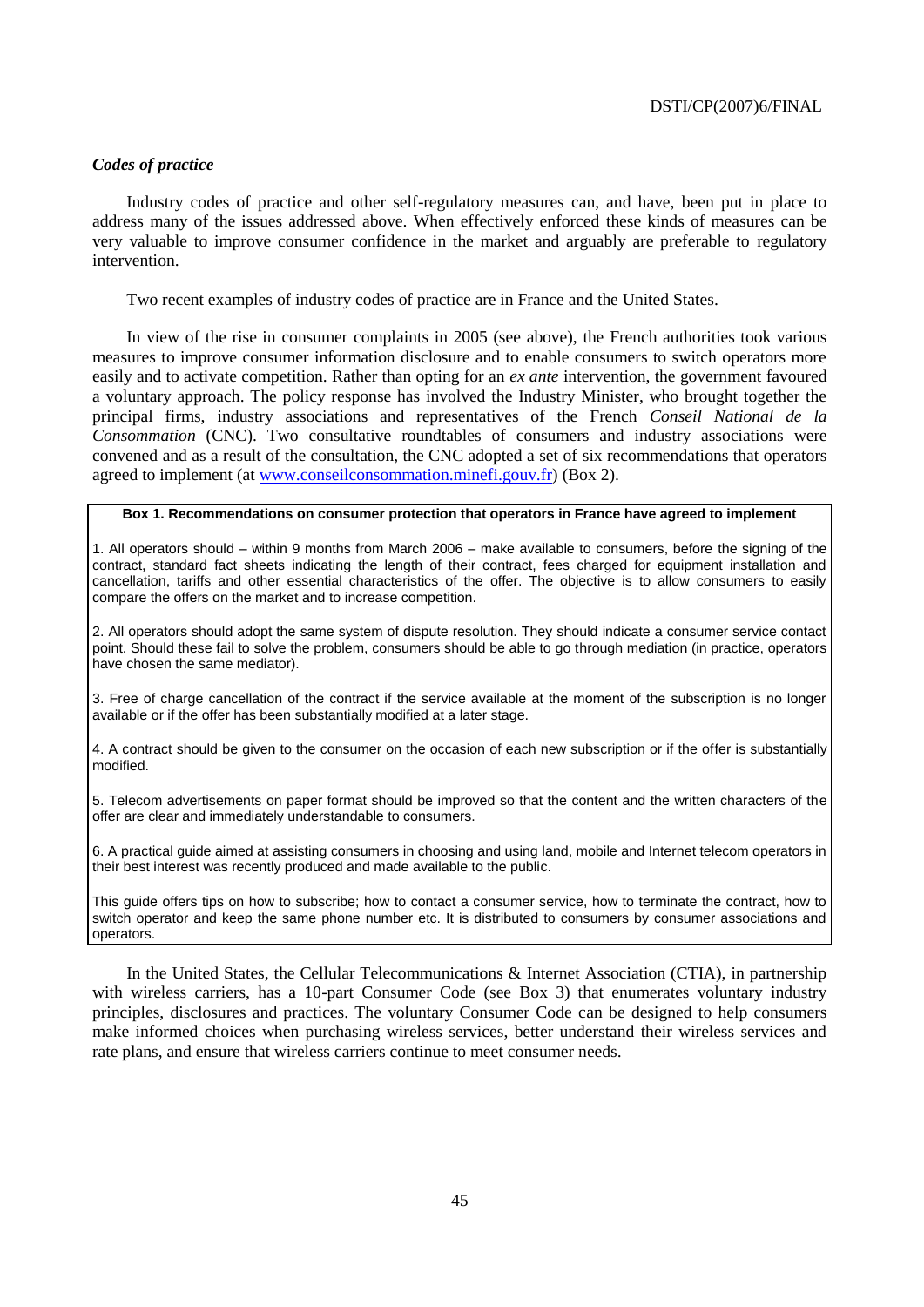#### **Box 2. Voluntary consumer code developed by CTIA in the United States**

The voluntary Consumer Code includes 10 items. All carriers displaying the new Seal of Wireless Quality/Consumer Information have agreed to abide by each of the following points:

1. Provide every new consumer a minimum 14-day trial period for new service.

2. Provide coverage maps, illustrating where service is generally available.

3. In every advertisement that mentions pricing, specifically disclose the rates and terms of service.

4. For every rate plan or contract, provide consumers specific disclosures regarding rates and terms of service.

5. On billing statements, carriers will not label cost recovery fees or charges as taxes, and will separately identify carrier charges from taxes.

6. When initiating or changing service, carriers will clearly state contract terms to consumers and confirm changes in service.

7. Provide consumers the right to terminate service for significant changes to contract terms.

8. Provide ready access to consumer service.

9. Promptly respond to consumer inquiries and complaints received from government agencies.

10. Abide by policies for the protection of consumer privacy.

*Source*: CTIA, 2003.

#### *Ensuring access to redress mechanisms*

The above measures, while aimed at ensuring consumer welfare as a whole, do not provide redress for consumers who have suffered detriment because of deceptive, misleading, or otherwise unfair behaviour by firms. In this regard, mechanisms such as small claims tribunals, ombudsmen, and complaints systems (which provide feedback to regulators and suppliers) are important institutions for consumers in many markets (OECD 2007). They are more accessible, cheaper and less intimidating for consumers than the regular court system. Redress mechanisms also provide a forum for the resolution of disputes that arise from the transaction process but do not involve misconduct on the part of the supplier (for example, consumer complaints about the billing process).

In some countries, specific bodies have been established or proposed to address consumer complaints relating to telecommunications. For example, both the Australian and UK telecommunications industries have ombudsman offices — in fact, the UK has two separate and competing agencies. Membership in the Australian office is compulsory for all telecommunications carriers and eligible service providers. In the United Kingdom, membership in an ombudsman office is voluntary. However, every service provider, including Internet service providers (ISPs), must offer independent alternative dispute resolution (ADR) to their residential and small business consumers, and the ADR scheme must be approved by the regulator. In the United States, at the federal level there is a bureau within the Federal Communications Commission that carries out many of the functions of an ombudsman's office. Similar in-house organisations operate within a number of state telecommunications regulators. In 2006 the Canadian Telecommunications Policy Review Panel proposed the establishment of a new agency, to be called the Telecommunications Consumer Agency (TCA), to protect the interests of Canadian consumers in the new complex communications environment. The Panel proposed that the TCA be a self-funding, independent, industry-established agency with the powers and capabilities required to address issues effectively without duplicating the roles and responsibilities of existing organisations, and without increasing the regulatory burden on the telecommunications industry (Canadian Telecommunications Policy Review 2006). On 4 April 2007, the Canadian Government stated that it believes that an independent agency with a mandate to resolve complaints from individual and small business retail customers is an integral component of a deregulated telecommunications market. The Canadian Government called on the industry to work with the CRTC to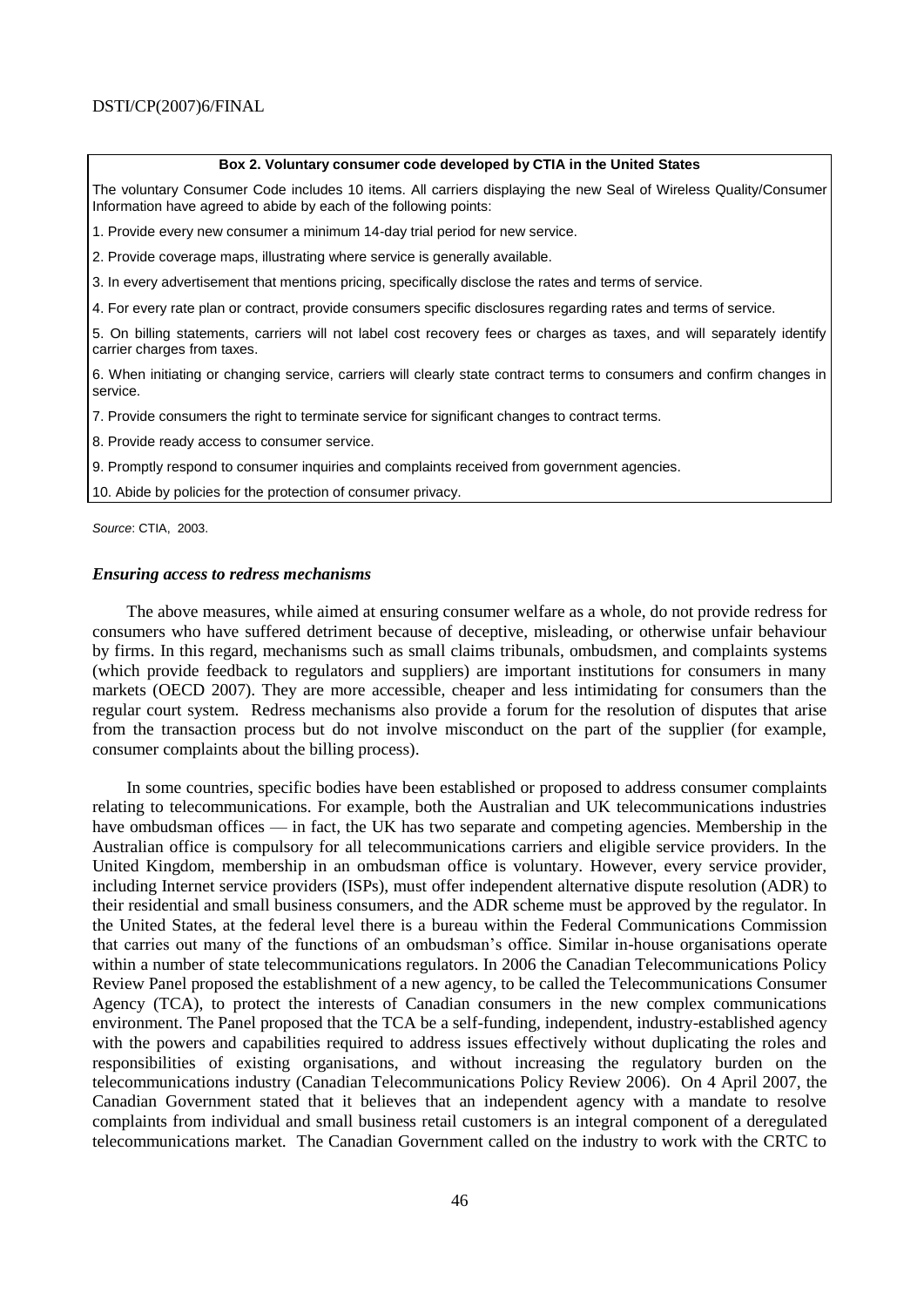establish an independent telecommunications consumer agency. Until the agency is established, the Government has tasked the CRTC with monitoring and analyzing trends and issues in the telecommunications market, and to report to the Governor-in-Council, at least once a year, on complaints related to services provided by the telecommunications service providers, and to examine issues or trends that may warrant further attention by the CRTC or the Canadian Government.<sup>24</sup>

In the United States, the FCC's Consumer & Governmental Affairs Bureau (CGB) serves as the public face of the FCC's outreach and education, as well as through its Consumer Center, which is responsible for responding to consumer inquiries and complaints. CGB also maintains collaborative partnerships with state, local, and tribal governments in such critical areas as emergency preparedness and implementation of new technologies. Specific duties of CGB include:

- Developing consumer policy concerning Commission-regulated entities especially with issuing orders to resolve complaints about unauthorized changes in telecommunications providers (slamming); conducting rulemakings on slamming, truth-in-billing, telemarketing, and fax advertising; and monitoring informal inquiries and complaints to identify trends that affect consumers.
- Providing informal mediation and resolution of individual informal consumer inquiries and complaints consistent with controlling laws and FCC regulations.
- Implementing consumer outreach and education policies, goals and objectives, and ensuring that the FCC has the benefit of a wide spectrum of information and viewpoints in its decision-making processes.
- Addressing disability-related telecommunications matters, including telecommunications relay service, access to telecommunications equipment and services by persons with disabilities, access to emergency information, and closed captioning.

The US Federal Trade Commission (FTC) collects complaints from consumers about a range of fraudulent and deceptive practices in the marketplace, including misleading advertising and fraudulent business practices. Although the FTC does not have jurisdiction over common carriers, it can use its authority to prevent unfair and deceptive commercial practices to stop certain harmful business practices by telecommunications carriers, such as misleading advertising.

Regulators should consider establishment of a specific body with authority to resolve complaints from individual and small business retail customers of any telecommunications service provider.

# *Uninvolved consumers*

The circumstances of ‗uninvolved' consumers who do not express dissatisfaction with their situation but who nevertheless may be disadvantaged in terms of their ability to participate in the market warrant special attention. Of com's research found that in the United Kingdom, such 'uninvolved' consumers may share a range of common characteristics that could justify targeted action:

- They tend to be older people in the age group 65 years and older make up a large share of this group.
- They tend to be on lower incomes.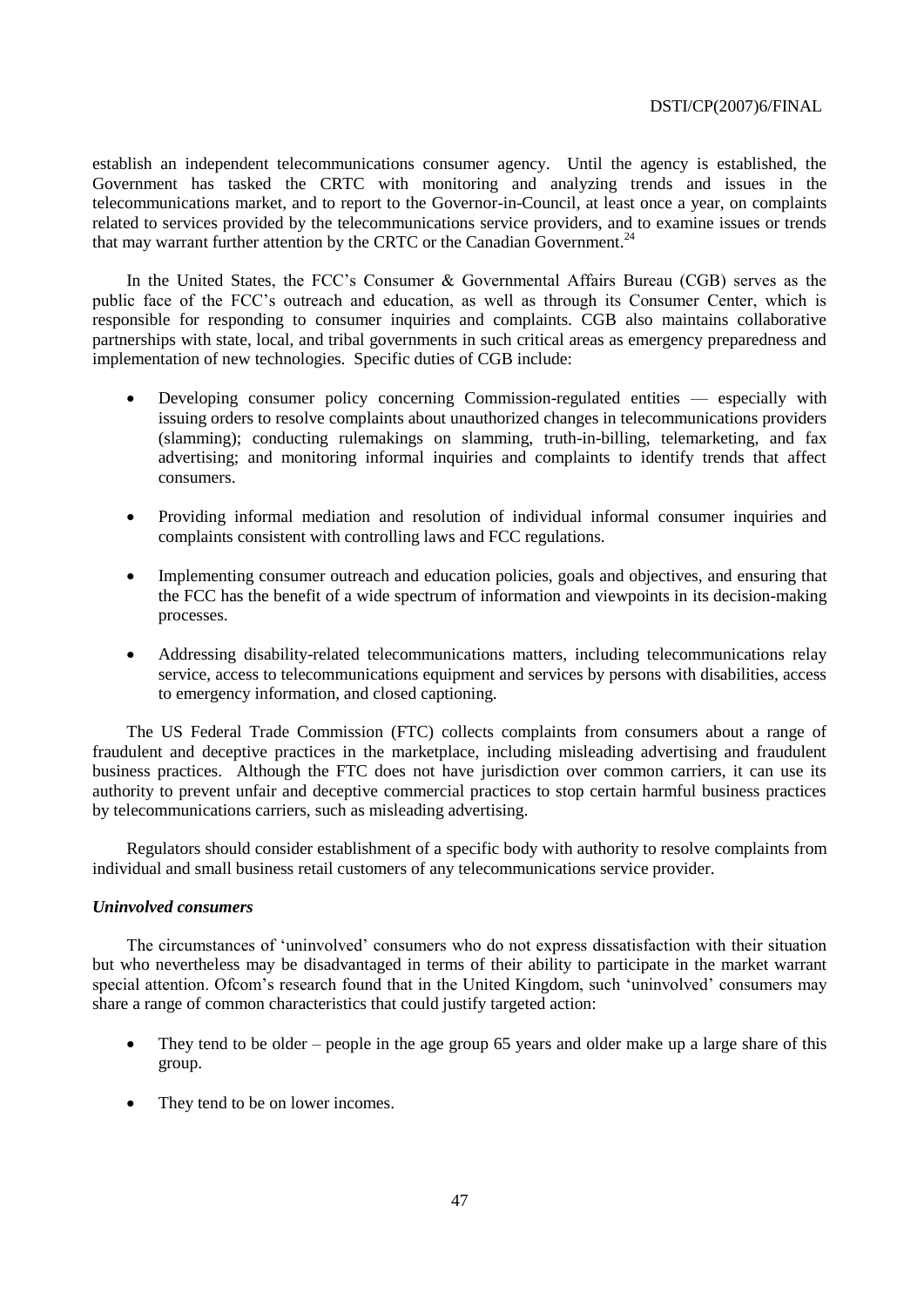- They are less likely to have Internet access at home in the age group of  $65+$ , only 27% have home Internet access.
- They tend to have a lower than average understanding of new technology terms, a lower than average awareness of alternative suppliers and are often lacking in the knowledge of their rights.

For instance, Ofcom's research indicates that while those without Internet access – frequently older and low income consumers – are less likely to look for information at all, providing price information solely via websites could risk excluding relatively large and disadvantaged groups of consumers. There is need for further research to assess:

- Consumers' use of information sources and how consumers use these when making choices.
- Consumer opinion on current information obtained through *e.g.* supplier websites, Internet generally, specialist publications.
- The importance of savings in switching supplier, what trade-offs are made when considering whether to switch, and the key drivers in consumer decisions to search or switch.
- The extent to which misperception, low awareness of achievable savings or ease of the switching process impacts on consumer switching decisions.

There is particular need to assess the needs and motivations of consumers -- especially uninvolved and vulnerable consumers – in more detail to ascertain what, if anything, would encourage more participation in telecommunications markets. This would assist consideration of whether and if so what regulatory (and other) intervention is warranted.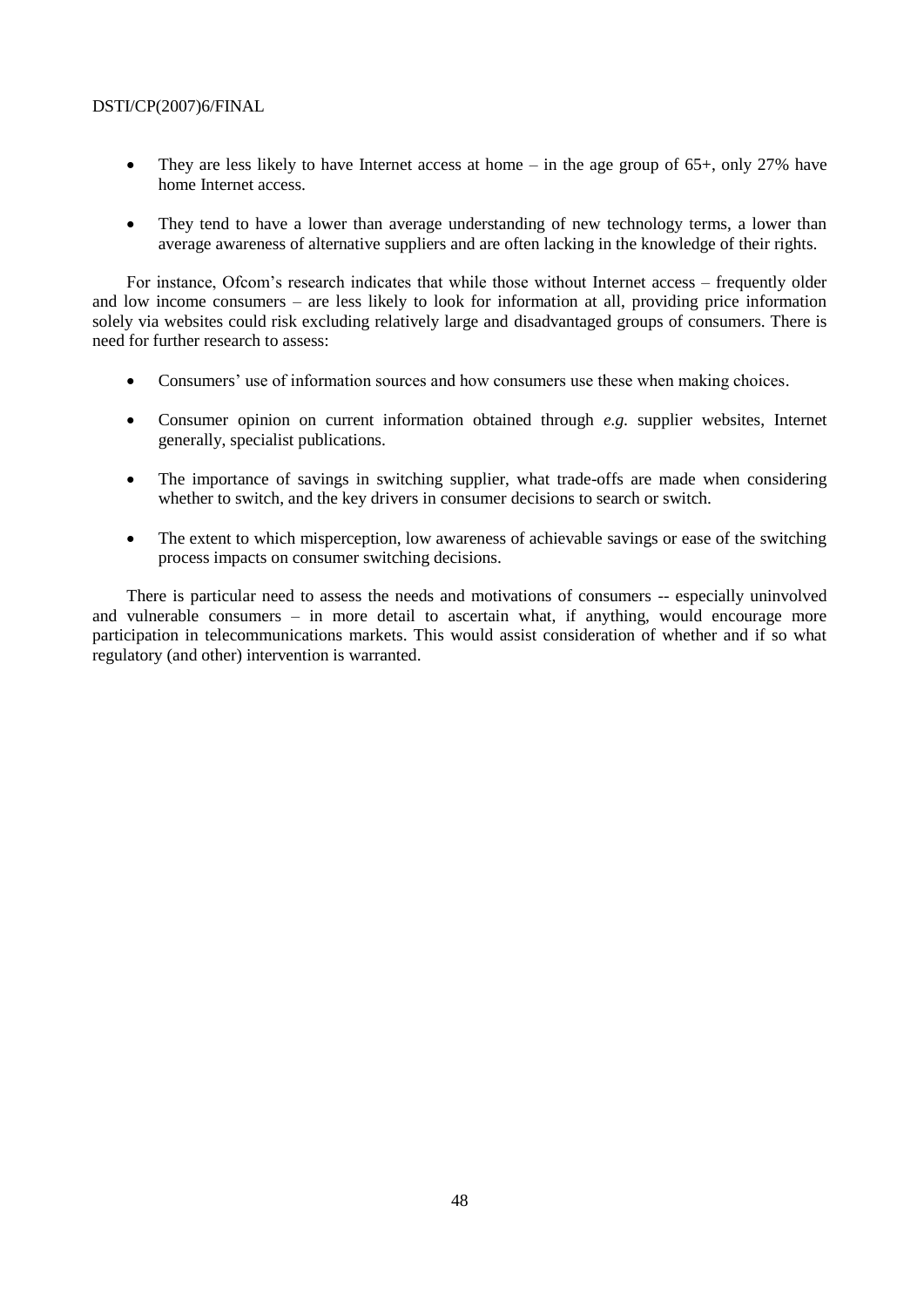## **REFERENCES**

- ACA (Australian Communications Authority) (2001), "Monitoring and Reporting on Quality of Service", December.
- ACA (2002), Telecommunications Performance Report 2001-2002, November.
- ACA (2004a), Consumer Satisfaction Survey, August.
- ACA (2004b), Understanding Your Broadband Quality of Service, November.
- ACMA (Australian Communications and Media Authority) (2006), Telecommunications Performance Report 2005-2006, October.
- Anacom, "Electronic Communications Consumer Survey, February 2006 Key Findings", May 2006.
- Analysys (2006), Mobile Number Portability: strategies for operators and regulators, December. Overview available at [http://research.analysys.com.](http://research.analysys.com/)
- Averitt, N. W and Lande, R. H. (1997), "Consumer Sovereignty: A Unified Theory of Antitrust and Consumer Protection Law‖, *Antitrust Law Journal*, Spring, pp 1-33.
- BBC News, (2006), "Net supply switch to be easier", 17 August.
- Bar-Gill, Oren (2006), "Bundling and Consumer Misperception", The University of Chicago Law Review, January.
- Barrow, P (2007), "Just Enough: Empowering Fixed-Line Telecommunications Consumers through a Quality of Service Information System" (CCP Working Paper 07-2). Available at: http://www.ccp.uea.ac.uk/publicfiles/workingpapers/CCP07-2.pdf.
- CALPIRG Education Fund (California Public Interest Research Group) (2005), "Locked in a cell: how cell phone early termination fees hurt consumers", August.
- Camerer, C., *et al*. (2003), Regulation for Conservatives: Behavioural Economics and the Case for Asymmetric Paternalism", University of Pennsylvania Law Review (Vol.151, pp 1211 1254, 2003).
- Canadian Radio-Telecommunications Commission (2005), Status of Competition in Telecommunications Markets, October.
- Canadian Telecommunications Policy Review (2006), Final report 2006, Ottawa.
- CTIA (Cellular telecommunications and Internet Association)(2003), "Wireless Industry Unveils 10-Point Consumer Code", Press Release, September.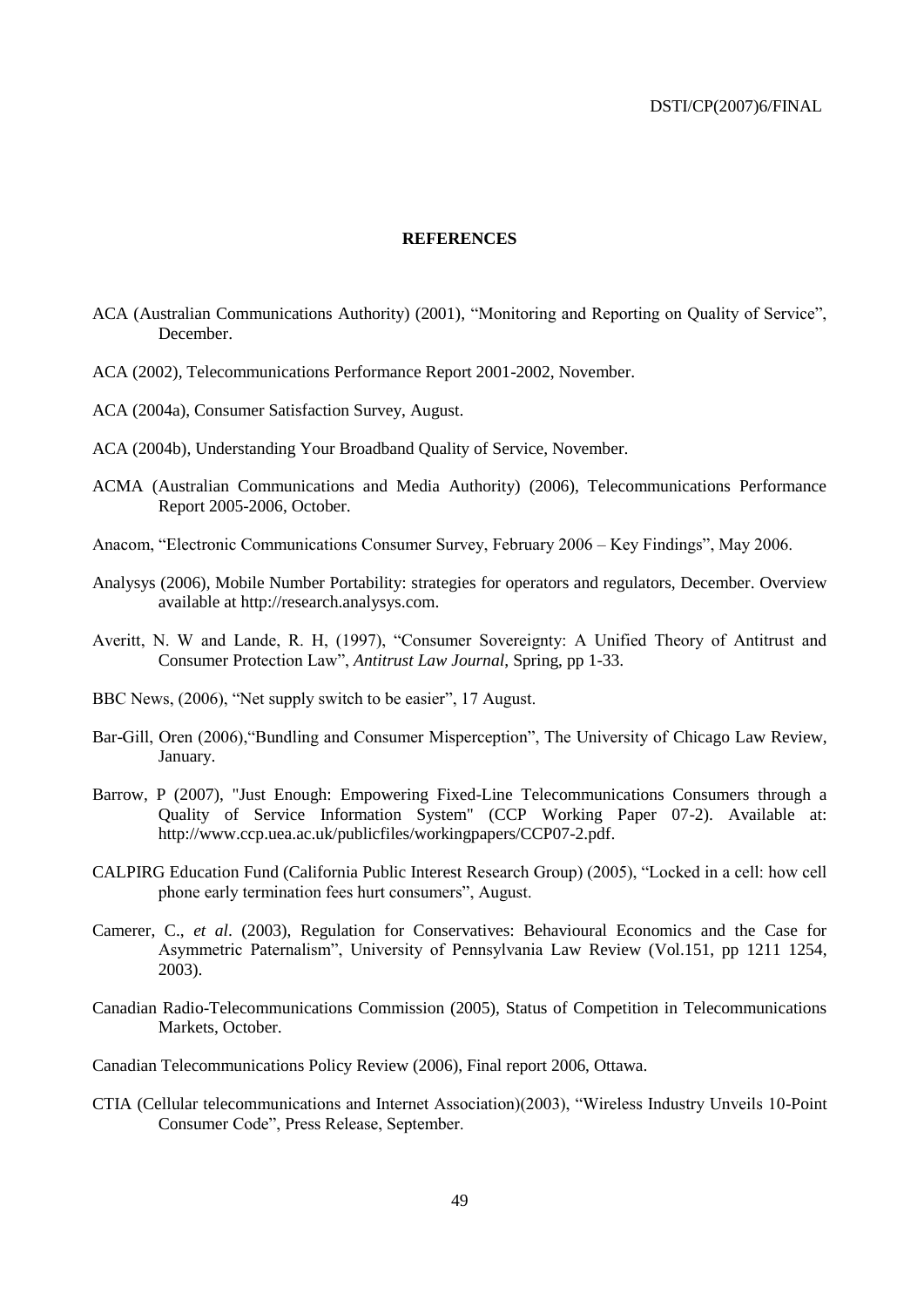- Department of Trade and Industry (2003), "Switching costs", Economic Discussion Paper 5, A report prepared for the Office of Fair Trading and the Department of Trade and Industry by National Economic Research Associates, April.
- DellaVigna, S and Malmendier, U., (2006), "Paying not to go to the gym", *The American Economic Review*, Volume 96, No.3, June.
- Economides, N., Seim, K., and Viard, V.B. (2005), "Quantifying the Benefits of Entry into Local Phone Service", Working Paper, January.
- Economist (2007), "Japanese Telecoms: Change is in the air." (Number portability has boosted competition in mobile telecoms.) 20 January.
- EC (European Commission) (2006), Communication from the Commission to the Council, the European Parliament, the European Economic and Social Committee and the Committee of the Regions on the Review of the EU Regulatory Framework for electronic communication networks and services {COM(2006)334 final}—Proposed Changes, Staff Working Document, Brussels, 28 June, SEC(2006) 816.
- Gans J.S (2005a), "Protecting Consumers by Protecting Competition: Does Behavioural Economics Support this Contention?" *Competition and Consumer Law Journal* Vol 13(1) p.40-50.
- Gans, J.S (2005b), "Real Consumers and Telco Choice: The Road to Confusopoly", Paper presented to the Australian Telecommunications Summit, Sydney, 21 November.
- GAO (General Accounting Office) (US) (2003), FCC Should Include Call Quality in its Annual Report on Competition in Mobile Phone Services, April
- Giulietti, M., Waddams-Price, C., and Waterson, M. (2005), "Consumer Choice and Competition Policy: a study of UK Energy Markets" *Economic Journal*, October.
- IBISWorld Industry Report, (2007), Mobile Telecommunications Carriers in Australia, 12 January 2007. Report J7122.
- Illinois PIRG (Public Interest Research Group) (2005), "Can You Hear Us Now?  $-$  A Report on How the Cell Phone Industry has failed Consumers", March. Available at: http://www.illinoispirg.org/reports/canyouhearusnow.pdf.
- Johnstone, J and Kozakova, A, (2006), "Imperfect Markets", National Consumer Council (UK), October.
- Johnstone, J  $(2006)$ , "Competition and Consumer policy lessons for regulation in the telecommunications sector". Paper presented to the OECD Roundtable on "Demand-Side Economics for Consumer Policy", 26-27 October.
- Labbrecht, A and Skiera, B (2004) "Paying too much and being happy about it: causes and consequences of tariff choice biases", Working paper, March.
- Milne, R, (2006), "ICT Quality of Service Regulation: Practices and Proposals", Background Paper prepared for the ITU Global Seminar on Quality of Service and Consumer Protection, Geneva, Switzerland, 31 August – 1 September.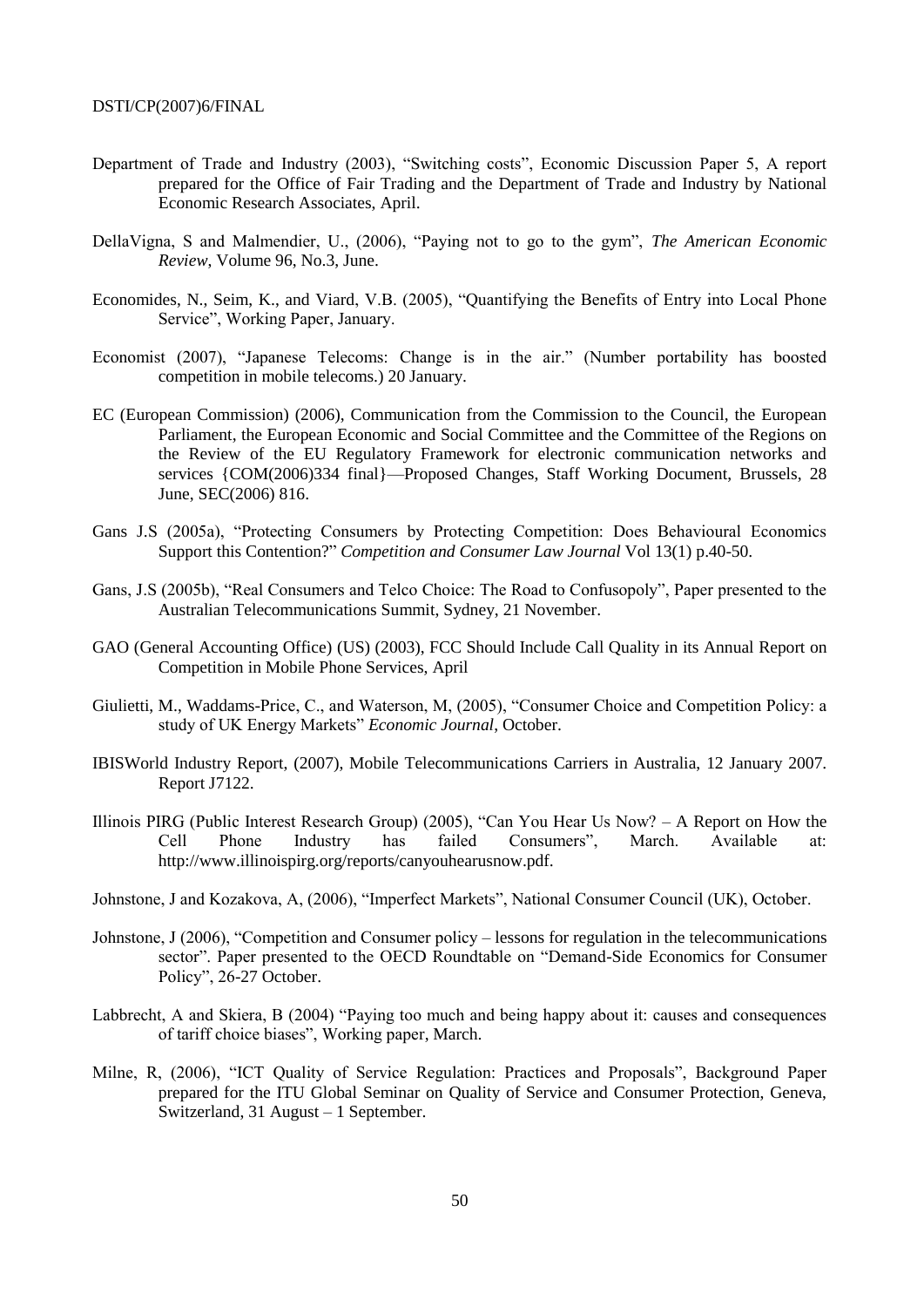- Miravete E. J (2003) "Choosing the wrong calling plan? Ignorance and learning", *The American Economic Review*, Vol. 93(1), p. 297-310.
- Mulholland, J. "Consumer Protection Economics: Insights from Neo-Classical Economics and Practical Applications for Policy-Making". Paper presented to the OECD Roundtable on "Demand-Side" Economics for Consumer Policy", 26-27 October.
- NCC (National Consumers Council) (UK) (2005), NCCs response to Ofcom's consultation Strategic review of Telecommunications: Phase 2, February. Available at: [http://www.ofcom.org.uk/consult/condocs/telecoms\\_p2/restsrp2/ncc.pdf.](http://www.ofcom.org.uk/consult/condocs/telecoms_p2/restsrp2/ncc.pdf)
- NCC (2006), "Switched on to switching?  $-A$  survey of consumer behaviour and attitudes, 2000-2005". April.
- National Economic Research Associates (2003), "Switching Costs", A report prepared for the Office of Fair Trading and the Department of Trade and Industry Economic Discussion Paper 5, April.
- New Zealand Ministry of Economic Development, (2006), "Behavioural analysis for policy: New lessons from economics, philosophy, psychology, cognitive science, and sociology," October.
- OECD (Organisation for Economic Co-operation  $\&$  Development) (2003), "The Implications of Convergence for Regulation of Electronic Communications", Paris. DSTI/ICCP(2003)5/FINAL.
- OECD (2005), "Guiding Principles on Regulatory Quality and Performance", Paris.
- OECD (2006), "Roundtable on Demand-Side Economics for Consumer Policy: Summary Report", Paris 2006. Available at [http://www.oecd.org/dataoecd/31/46/36581073.pdf.](http://www.oecd.org/dataoecd/31/46/36581073.pdf)
- OECD (2007), "Summary Report on the Second OECD Roundtable on Consumer Policy", Paris 2007. DSTI/CP(2007)1/FINAL).
- Ofcom Consumer Panel,  $(2006a)$  "Capturing the consumer interest a toolkit for regulators and government", UK Office of Communications, London, 2 February.
- Ofcom Consumer Panel, (2006b), "Consumers and the Communications Market: 2006." UK Office of Communications, London, June.
- Oftel (UK Office of Telecommunications) (2001), *Effective Competition Review: Mobiles*, February.
- Ofcom (2006a), "Ofcom's Consumer Policy A Consultation", 8 February 2006 available at: [http://www.ofcom.org/consult/condocs/ocp/ocp\\_web.pdf.](http://www.ofcom.org/consult/condocs/ocp/ocp_web.pdf)
- Ofcom (2006b), "Consumer Experience Research", Annex 4, "Consumer Decision-Making in the Telecoms Market", Report on research findings, Research Annex, November 16.
- Ofcom, (2006c), "Broadband migrations: enabling consumer choice", 13 December.
- Ofcom (2006d), *The Communications Market 2006*, August.
- Ofcom (2007), "Protecting consumers from mis-selling of telecommunications services: consultation document", 8 February.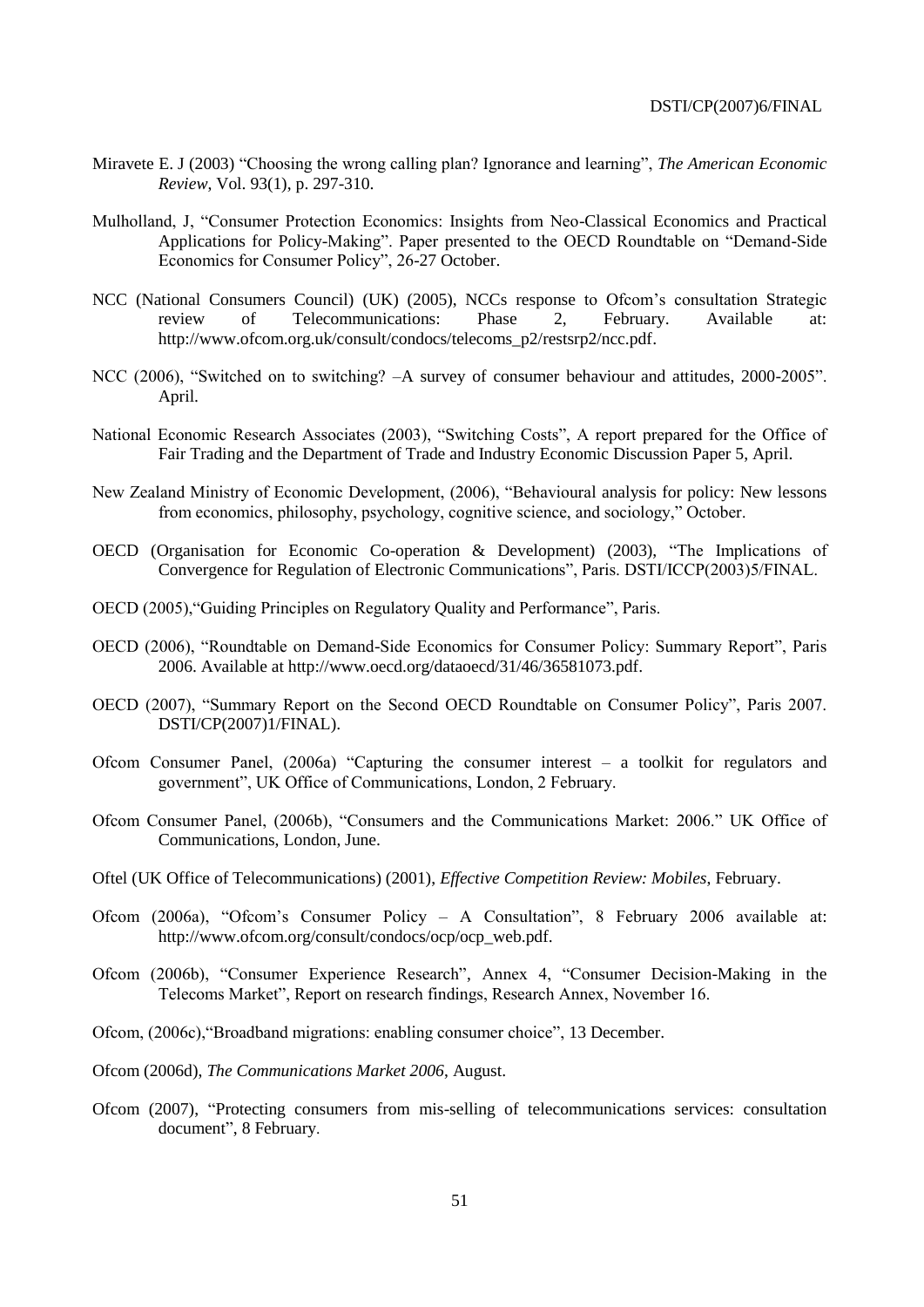Ofcom, "Ofcom's Consumer Policy: A consultation", 8 February 2007.

- Oftel (2002), Review of SIM-Locking Policy, 26 November. Available at: <http://www.oftel.gov.uk/publications/mobile/2002/sim1102.htm>
- Smith, R and King, S (2006), "Insights into Consumer Risk: Building blocks for consumer protection policy‖. Paper presented to the OECD Roundtable on Demand-Side Economics for Consumer Policy: Summary Report, Committee on Consumer Policy, DSTI/CP(2006)3/FINAL.
- Stevens-Strohmann, R, (2006), "Ofcom's experience with OoS indicators". Paper presented to ITU Global Seminar on Quality of Service and Consumer Protection, Geneva, Switzerland, 31 August – 1 September.
- Southwood, R, (2006), "Consumer protection in the digital age: assessing current and future activities", Background Paper to the International Telecommunications Union (ITU) Global Seminar on Quality of Service and Consumer Protection, Geneva, Switzerland, 31 August – 1 September.
- Sutherland, E (2006), "The regulation of the Quality of Service in mobile networks". Paper presented at the ITU Global Seminar on Quality of Service and Consumer Protection, Geneva, Switzerland, 31 August – 1 September.
- Swedish National Post And Telecom Agency (2005), The Swedish Telecommunications Market 2005, July.
- Sylvan, L., (2006), "The Interface between Consumer Policy and Competition Policy", 2006 Department of Consumer Affairs, Victoria. Lecture in honour of Professor Maureen Brunt.
- Vickers, J (2003), "Economics for consumer policy", British Academy Keynes Lecture, UK Office of Fair Trading, 23 October.
- Xavier, P and Ypsilanti, D (2007), "Universal service in an IP-enabled NGN environment", *Info* The journal of policy, regulation and strategy for telecommunications, information and media, Volume 9, Number 1, 2007.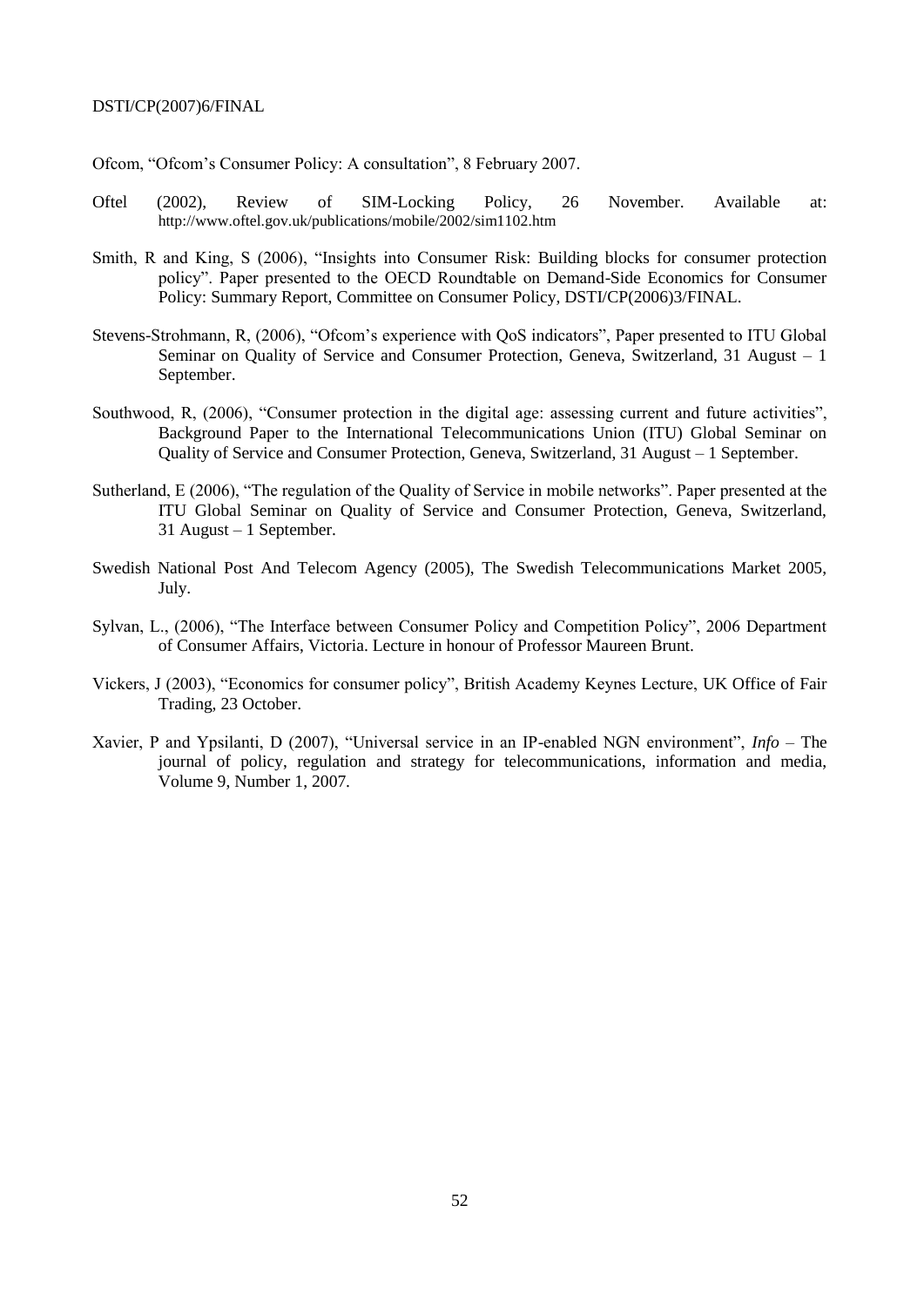# **NOTES**

- 1 For instance, section 3(1) of the UK Communications Act 2003, stipulates that it is Ofcom (the UK regulator)'s principal duty, in carrying out its functions is to further the interests of citizens in relation to communications matters and relevant markets, where appropriate by promoting competition.
- <sup>2</sup> Louise Sylvan (ACCC), Submission to 72nd session of the OECD Committee on Consumer Policy, 26-27 October 2006.
- 3 Insights from behavioural economics, including many different types of consumer biases, are explored in detail in the proceedings of the October 2005 Roundtable on Economics for Consumer Policy (OECD, 2006).
- 4 France Telecom, Annual Report Pursuant To Section 13 or 15(d) of The Securities Exchange Act of 1934, May 2006.
- 5 See [http://010.ktoa.or.kr.](http://010.ktoa.or.kr/)
- <sup>6</sup> Reported in the *Singapore Business Times*, 22 January 2007, p. 30.
- 7 Such as www.simplyswitch.com and [www.magsys.co.uk/telecom/residx.htm](http://www.magsys.co.uk/telecom/residx.htm) in the UK or [www.francemobiles.com/sonnerie/francemobile.html](http://www.francemobiles.com/sonnerie/francemobile.html) in France, www.abtolls.com in the US and www.phonechoice.com.au in Australia.
- <sup>8</sup> Directive [2002/22/EC](http://eur-lex.europa.eu/smartapi/cgi/sga_doc?smartapi%21celexplus%21prod%21DocNumber&lg=en&type_doc=Directive&an_doc=2002&nu_doc=22) of the European Parliament and of the Council of 7 March 2002 on universal service and users' rights relating to electronic communications networks and services (Universal Service Directive) [Official Journal L 108 of 24 April 2002].
- <sup>9</sup> Generally, these indicators fall into four categories:
	- Network-oriented indicators, which include call failure, availability of connection, call set up delay, speech transmission quality, congestion, call clearing delay, call jitter, and availability of payphones.
	- Billing indicators, particularly with the percentage of complaints due to billing errors and billing accuracy.
	- Service and maintenance indicators, such as the supply time for first connection, the percentage of orders completed on time, the repair time, the ratio of missed appointments for installation or repair and fault rate per access line.
	- Commercial indicators, relating measures such as the response time for operator services and for directory services.
- <sup>10</sup> CRTC, Retail quality of service rate adjustment plan and related issues, Telecom Decision CRTC 2005-17, Ottawa, 24 March 2005.
- <sup>11</sup> Reported in: Ofcom, "Consumer Engagement with Digital Communications Services", July 2006 and Ofcom, Ofcom's Consumer Policy – Annexes 5 and 6, February 2006.